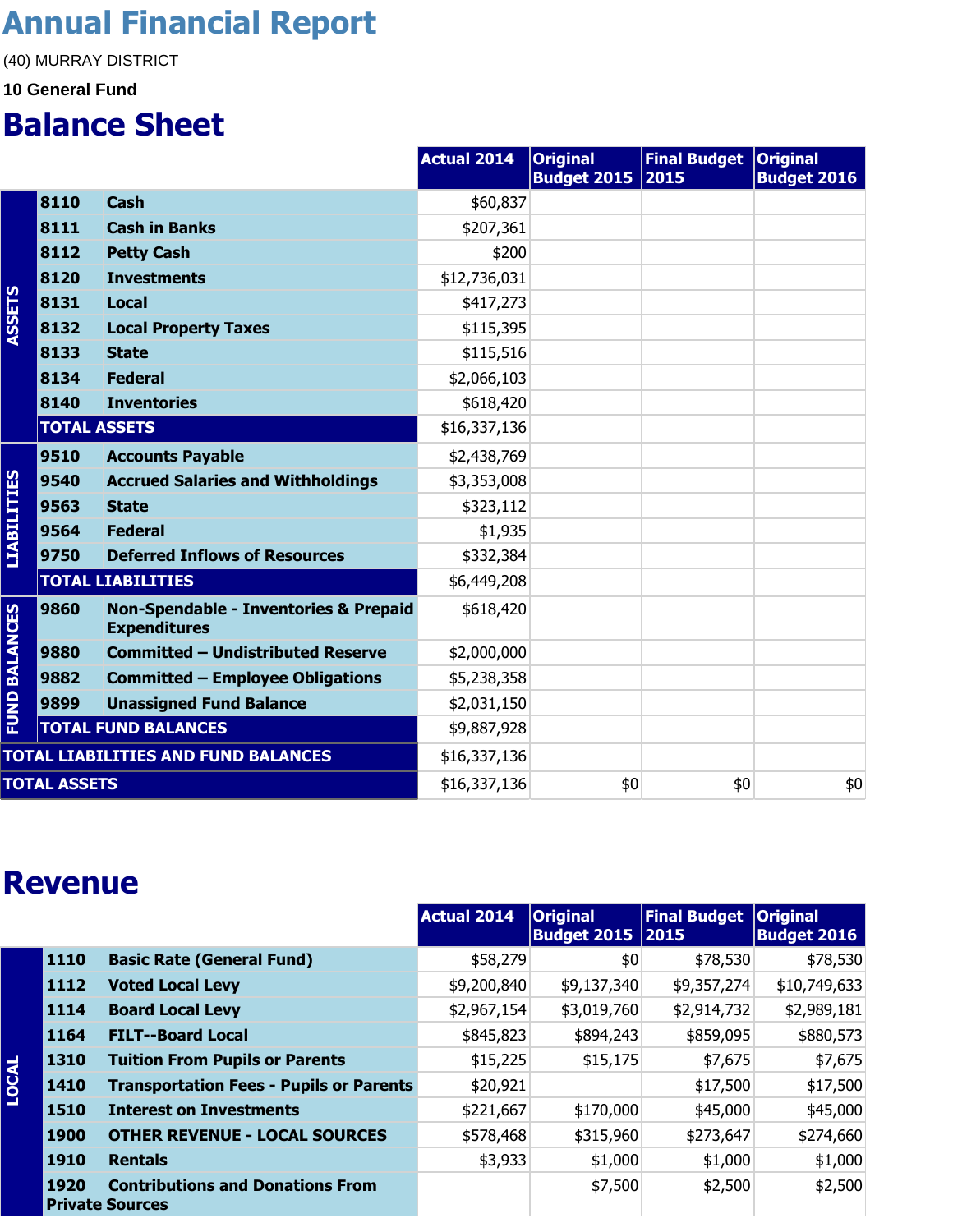|                |                      |                                             | <b>Actual 2014</b> | <b>Original</b><br><b>Budget 2015 2015</b> | <b>Final Budget</b> | <b>Original</b><br><b>Budget 2016</b> |
|----------------|----------------------|---------------------------------------------|--------------------|--------------------------------------------|---------------------|---------------------------------------|
|                | 1950                 | <b>Misc. Revenue from Other School Dist</b> | \$518,698          | \$510,000                                  | \$510,000           | \$510,000                             |
| <b>LOCAL</b>   | 1990                 | <b>Miscellaneous</b>                        | \$678,037          | \$64,821                                   | \$555,821           | \$556,821                             |
|                | <b>TOTAL LOCAL</b>   |                                             | \$15,109,045       | \$14,135,799                               | \$14,622,774        | \$16,113,073                          |
|                | 3010                 | <b>Regular School Programs K-12</b>         | \$12,914,836       | \$13,739,705                               | \$14,125,116        | \$13,705,154                          |
|                | 3020                 | <b>Professional Staff</b>                   | \$1,858,888        | \$1,905,248                                | \$1,885,725         | \$1,885,725                           |
|                | 3105                 | <b>Special Ed - Add-On</b>                  | \$1,498,290        | \$1,743,035                                | \$1,743,035         | \$1,851,603                           |
|                | 3110                 | <b>Special Ed - Self-Contained</b>          | \$363,164          | \$380,267                                  | \$380,267           | \$349,894                             |
|                | 3120                 | <b>Extend Yr Prog - Severely Disabled</b>   | \$20,727           | \$11,667                                   | \$11,651            | \$11,907                              |
|                | 3125                 | <b>Special Ed - State Programs</b>          | \$68,260           | \$68,260                                   | \$66,554            | \$51,982                              |
|                | 3155                 | <b>Applied Tech - Add-On</b>                | \$1,337,895        | \$998,154                                  | \$984,109           | \$973,809                             |
|                | 3200                 | <b>OTHER STATE PROGRAMS</b>                 | \$216,756          | \$230,877                                  | \$318,457           | \$300,489                             |
|                | 3211                 | <b>Gifted and Talented</b>                  | \$26,494           | \$26,991                                   | \$27,270            | \$28,019                              |
|                | 3212                 | <b>Advanced Placement</b>                   | \$14,847           | \$14,847                                   | \$23,136            | \$23,464                              |
|                | 3213                 | <b>Concurrent Enrollment</b>                | \$90,853           | \$133,240                                  | \$98,286            | \$98,830                              |
|                | 3215                 | <b>At-Risk - Student Program</b>            | \$177,903          | \$185,583                                  | \$185,583           | \$202,724                             |
|                | 3230                 | <b>Class Size Reduction -- K-8</b>          | \$1,136,436        | \$1,159,493                                | \$1,171,568         | \$1,227,748                           |
| <b>STATE</b>   | 3405                 | <b>Soc Sec &amp; Retirement</b>             | \$239,085          | \$277,610                                  | \$271,721           | \$269,442                             |
|                | 3415                 | <b>Pupil Transportation</b>                 | \$265,880          | \$374,489                                  | \$343,250           | \$388,254                             |
|                | 3468                 | <b>School Nurses</b>                        | \$11,216           | \$11,414                                   | \$11,414            | \$11,414                              |
|                | 3520                 | <b>School Land Trust Prog</b>               | \$462,034          | \$436,933                                  | \$603,526           | \$505,622                             |
|                | 3641                 | <b>Early Interventions</b>                  | \$49,793           | \$87,048                                   | \$87,048            | \$87,048                              |
|                | 3710                 | <b>Driver Ed - Behind-The-Wheel</b>         | \$106,984          | \$54,450                                   | \$54,450            | \$56,577                              |
|                | 3799                 | <b>Evaluation &amp; Assessment - UPASS</b>  | \$96,268           | \$25,070                                   | \$24,820            | \$24,594                              |
|                | 3810                 | <b>Library Books and Supplies</b>           | \$6,007            | \$5,946                                    | \$5,904             | \$17,060                              |
|                | 3851                 | <b>Classroom Supplies and Materials</b>     | \$52,216           | \$51,767                                   | \$50,571            | \$61,819                              |
|                | 3861                 | <b>Math/Science B Teacher Enhancement</b>   | \$73,276           | \$62,896                                   | \$62,896            | \$62,896                              |
|                | 3876                 | <b>Educator Salary Adjustments</b>          | \$1,680,828        | \$1,680,828                                | \$1,652,407         | \$1,652,407                           |
|                | 3881                 | <b>USTAR</b>                                | \$139,584          | \$131,500                                  | \$140,000           | \$144,900                             |
|                | 3900                 | <b>REVENUE - OTHER STATE AGENCIES</b>       | \$515,504          | \$500,000                                  | \$325,000           | \$325,000                             |
|                | <b>TOTAL STATE</b>   |                                             | \$23,424,024       | \$24,297,318                               | \$24,653,764        | \$24,318,381                          |
|                | 4500<br><b>STATE</b> | <b>RESTRICTED FED REVENUE - THRU</b>        | \$251,490          | \$315,506                                  | \$318,481           | \$324,598                             |
|                | 4524                 | <b>IDEA - B -- Disabled (PL 101-476)</b>    | \$991,448          | \$980,551                                  | \$1,029,125         | \$1,029,125                           |
|                | 4538                 | <b>Formula Allocation</b>                   | \$65,248           | \$60,456                                   | \$60,456            | \$60,456                              |
| <b>FEDERAL</b> | 4600                 | <b>Other Fed/State Restricted Sources</b>   |                    | \$15,642                                   | \$15,642            | \$15,642                              |
|                | 4700                 | <b>FEDERAL REV THRU OTHER AGENCIES</b>      | \$1,545            | \$15,500                                   | \$500               | \$500                                 |
|                | 4801                 | <b>Federal NCLB Title I A - LEA Grants</b>  | \$829,883          | \$1,009,038                                | \$983,144           | \$770,144                             |
|                | 4810                 | Federal Forest Revenue (in lieu of tax)     | \$1,310            | \$1,300                                    | \$1,300             | \$1,300                               |
|                |                      | <b>TOTAL FEDERAL</b>                        | \$2,140,924        | \$2,397,993                                | \$2,408,648         | \$2,201,765                           |
|                |                      | <b>TOTAL REVENUES, 10 GENERAL FUND</b>      | \$40,673,993       | \$40,831,110                               | \$41,685,186        | \$42,633,219                          |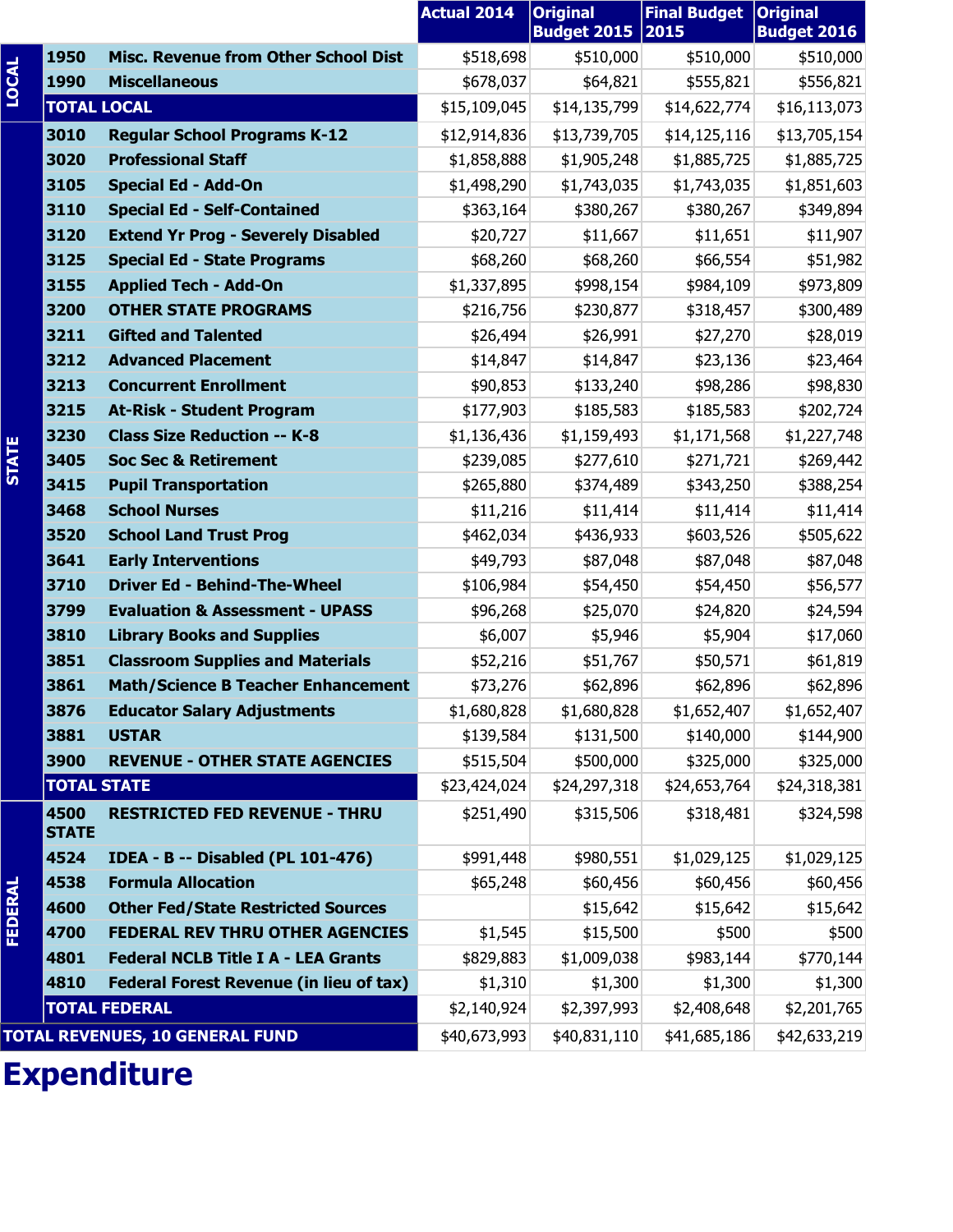|                                          | <b>Actual 2014</b> | <b>Original</b><br><b>Budget 2015</b> | <b>Final Budget</b><br> 2015 | <b>Original</b><br><b>Budget 2016</b> |
|------------------------------------------|--------------------|---------------------------------------|------------------------------|---------------------------------------|
| Salaries(100)                            |                    |                                       |                              |                                       |
|                                          |                    |                                       |                              |                                       |
| 131 Salaries - Teachers                  | \$15,533,453       | \$16,442,751                          | \$16,261,041                 | \$16,712,812                          |
| 132 Salaries - Substitute Teachers       | \$290,362          | \$209,289                             | \$258,754                    | \$258,754                             |
| 161 Salaries - Tchr Aides & Para-Prof    | \$1,688,643        | \$1,873,145                           | \$1,961,747                  | \$1,787,598                           |
| 162 Salaries - Media Pers - Non-Licensed | \$73,146           |                                       | \$550                        | \$550                                 |
| 199 Salaries - All Other                 | \$1,000            | \$1,027                               | \$1,027                      | \$1,063                               |
| <b>TOTAL SALARIES</b>                    | \$17,586,604       | \$18,526,212                          | \$18,483,119                 | \$18,760,777                          |
| 210 State Retirement                     | \$3,348,451        | \$3,615,120                           | \$3,621,182                  | \$3,737,383                           |
| 220 Social Security                      | \$1,370,561        | \$431,533                             | \$1,179,271                  | \$1,215,188                           |
| 230 Local Retirement                     | \$253,796          | \$300,000                             | \$347,498                    | \$347,498                             |
| 240 Group Insurance                      | \$2,678,993        | \$2,876,164                           | \$2,520,917                  | \$2,523,691                           |
| 280 Unemployment Insurance               | \$4,892            | \$5,476                               | \$5,475                      | \$5,476                               |
| <b>TOTAL BENEFITS</b>                    | \$7,656,693        | \$7,228,293                           | \$7,674,343                  | \$7,829,236                           |
| 320 Professional - Educational Services  | \$120,917          | \$129,921                             | \$130,041                    | \$130,041                             |
| 340 Other Prof Services                  | \$100,571          | \$108,965                             | \$91,790                     | \$91,790                              |
| <b>TOTAL PURCH/PROF SERV</b>             | \$221,488          | \$238,886                             | \$221,831                    | \$221,831                             |
| 510 Student Transportation Services      | \$707              | \$2,907                               | \$2,907                      | \$2,907                               |
| 580 Travel/Per Diem                      | \$9,132            | \$7,534                               | \$7,734                      | \$7,734                               |
| 590 Inter-educ, Purch Serv               | \$795              | \$2,000                               | \$2,000                      | \$2,000                               |
| TOTAL OTHER PURCHASED SERVICES           | \$10,634           | \$12,441                              | \$12,641                     | \$12,641                              |
| 610 General Supplies                     | \$680,867          | \$910,982                             | \$1,198,730                  | \$967,663                             |
| 624 Fuel Oil                             | \$5,961            | \$7,500                               | \$7,500                      | \$7,500                               |
| 630 Food                                 | \$91               |                                       |                              |                                       |
| 641 Textbooks                            | \$268,555          | \$341,593                             | \$235,027                    | \$359,645                             |
| 670 Software                             | \$45,347           | \$47,862                              | \$42,847                     | \$41,847                              |
| <b>TOTAL SUPPLIES &amp; MATERIALS</b>    | \$1,000,821        | \$1,307,937                           | \$1,484,104                  | \$1,376,655                           |
| 732 School Buses                         | \$68,061           | \$37,408                              | \$37,408                     | \$37,408                              |
| 739 Other Equipment                      | \$517,937          | \$124,774                             | \$57,232                     | \$57,232                              |
| <b>TOTAL PROPERTY</b>                    | \$585,998          | \$162,182                             | \$94,640                     | \$94,640                              |
| 890 Misc Expenditures                    |                    | \$500                                 | \$500                        | \$500                                 |
| TOTAL DEBT & MISCELLANEOUS               |                    | \$500                                 | \$500                        | \$500                                 |
| <b>TOTAL INSTRUCTION</b>                 | \$27,062,238       | \$27,476,451                          | \$27,971,178                 | \$28,296,280                          |
| Salaries(100)                            |                    |                                       |                              |                                       |
| 131 Salaries - Teachers                  | \$45,033           | \$58,830                              | \$64,406                     | \$78,919                              |
| 141 Salaries - Attend & Social Work Pers | \$91,983           | \$117,500                             | \$117,500                    | \$121,613                             |
| 142 Salaries - Guidance Personnel        | \$862,849          | \$927,384                             | \$823,063                    | \$851,870                             |
| 143 Salaries - Health Services Personnel | \$92,552           | \$94,500                              | \$94,500                     | \$97,808                              |
| 152 Salaries - Sec & Clerical Pers       | \$175,982          | \$191,500                             | \$192,000                    | \$198,720                             |
| 161 Salaries - Tchr Aides & Para-Prof    | \$46,005           | \$46,570                              | \$42,415                     | \$43,617                              |
| <b>TOTAL SALARIES</b>                    | \$1,314,404        | \$1,436,284                           | \$1,333,884                  | \$1,392,547                           |
| 210 State Retirement                     | \$265,663          | \$282,993                             | \$280,434                    | \$289,628                             |
| 220 Social Security                      | \$101,784          | \$91,259                              | \$95,369                     | \$98,483                              |
| 230 Local Retirement                     |                    | \$5,000                               | \$5,000                      | \$5,000                               |
| 240 Group Insurance                      | \$231,774          | \$224,976                             | \$250,939                    | \$250,939                             |
| TOTAL BENEFITS                           | \$599,221          | \$604,228                             | \$631,742                    | \$644,050                             |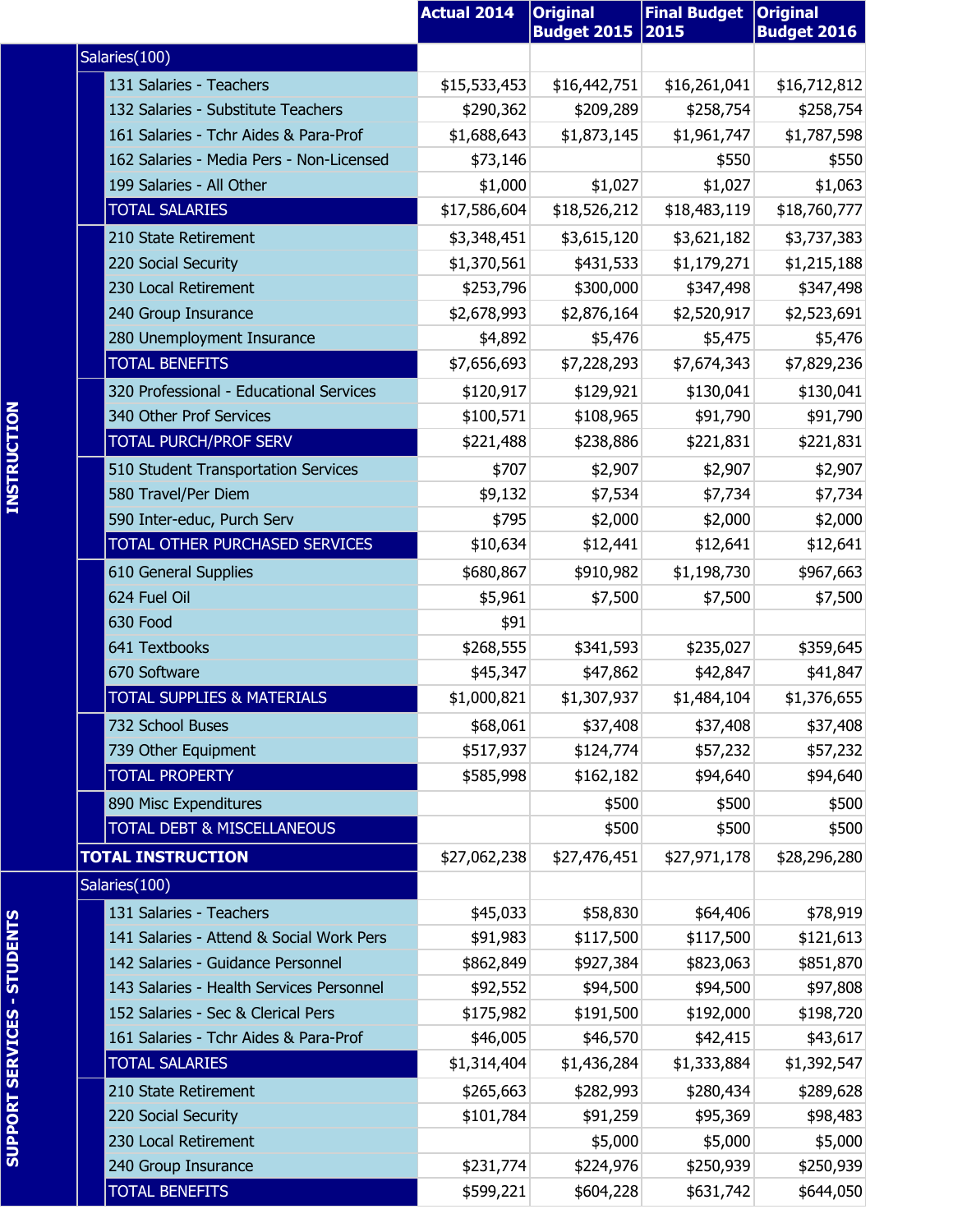|                                                            | <b>Actual 2014</b> | <b>Original</b><br><b>Budget 2015</b> | <b>Final Budget</b><br>2015 | <b>Original</b><br><b>Budget 2016</b> |
|------------------------------------------------------------|--------------------|---------------------------------------|-----------------------------|---------------------------------------|
| 340 Other Prof Services                                    | \$115,478          | \$85,500                              | \$113,000                   | \$113,000                             |
| <b>TOTAL PURCH/PROF SERV</b>                               | \$115,478          | \$85,500                              | \$113,000                   | \$113,000                             |
| 530 Communication (Telephone & Other)                      | \$1,182            | \$1,914                               | \$1,914                     | \$2,064                               |
| 580 Travel/Per Diem                                        | \$1,569            | \$2,700                               | \$2,200                     | \$2,200                               |
| 590 Inter-educ, Purch Serv                                 | \$1,431            | \$3,100                               | \$3,100                     | \$3,100                               |
| TOTAL OTHER PURCHASED SERVICES                             | \$4,182            | \$7,714                               | \$7,214                     | \$7,364                               |
| 610 General Supplies                                       | \$13,247           | \$12,480                              | \$15,320                    | \$15,320                              |
| 670 Software                                               | \$1,048            |                                       |                             |                                       |
| <b>TOTAL SUPPLIES &amp; MATERIALS</b>                      | \$14,295           | \$12,480                              | \$15,320                    | \$15,320                              |
| 739 Other Equipment                                        | \$847              | \$10,430                              | \$7,430                     | \$7,430                               |
| <b>TOTAL PROPERTY</b>                                      | \$847              | \$10,430                              | \$7,430                     | \$7,430                               |
| <b>TOTAL SUPPORT SERVICES - STUDENTS</b>                   | \$2,048,427        | \$2,156,636                           | \$2,108,590                 | \$2,179,711                           |
| Salaries(100)                                              |                    |                                       |                             |                                       |
| 115 Salaries - Supervisors and Directors                   | \$241,114          | \$275,895                             | \$277,765                   | \$286,927                             |
| 131 Salaries - Teachers                                    | \$240,357          | \$310,881                             | \$311,131                   | \$324,215                             |
| 132 Salaries - Substitute Teachers                         | \$16,275           | \$40,443                              | \$44,853                    | \$44,925                              |
| 145 Salaries - Media Personnel - Licensed                  | \$177,153          | \$185,220                             | \$185,220                   | \$191,703                             |
| 152 Salaries - Sec & Clerical Pers                         | \$14,163           | \$16,272                              | \$12,886                    | \$13,337                              |
| 161 Salaries - Tchr Aides & Para-Prof                      | \$20,743           |                                       |                             |                                       |
| 162 Salaries - Media Pers - Non-Licensed                   | \$24,369           | \$26,000                              | \$26,000                    | \$26,910                              |
| 199 Salaries - All Other                                   | \$26,691           | \$33,784                              | \$29,000                    | \$25,105                              |
| <b>TOTAL SALARIES</b>                                      | \$760,865          | \$888,495                             | \$886,855                   | \$913,122                             |
| 210 State Retirement                                       | \$130,610          | \$184,489                             | \$185,571                   | \$188,127                             |
| 220 Social Security                                        | \$61,693           | \$62,936                              | \$67,636                    | \$68,336                              |
| 230 Local Retirement                                       | \$94,052           | \$116,500                             | \$112,000                   | \$112,000                             |
| 240 Group Insurance<br>280 Unemployment Insurance          | \$47,748           | \$110,100<br>\$1,000                  | \$48,100                    | \$48,100                              |
| <b>TOTAL BENEFITS</b>                                      | \$334,103          | \$475,025                             | \$413,307                   | \$416,563                             |
| 340 Other Prof Services                                    | \$6,646            | \$227,186                             | \$297,366                   | \$306,700                             |
| <b>TOTAL PURCH/PROF SERV</b>                               | \$6,646            | \$227,186                             | \$297,366                   | \$306,700                             |
| 530 Communication (Telephone & Other)                      | \$2,564            | \$2,894                               | \$4,600                     | \$4,600                               |
| 580 Travel/Per Diem                                        | \$10,341           | \$7,838                               | \$11,600                    | \$11,600                              |
| 590 Inter-educ, Purch Serv                                 | \$17,218           | \$12,521                              | \$13,021                    | \$13,021                              |
| TOTAL OTHER PURCHASED SERVICES                             | \$30,123           | \$23,253                              | \$29,221                    | \$29,221                              |
| 610 General Supplies                                       | \$49,361           | \$55,112                              | \$60,862                    | \$60,862                              |
| 630 Food                                                   | \$281              |                                       |                             |                                       |
| 644 Library Books                                          | \$51,308           | \$49,342                              | \$57,457                    | \$60,387                              |
| 645 Periodicals                                            | \$2,552            | \$3,100                               | \$6,144                     | \$3,855                               |
| <b>TOTAL SUPPLIES &amp; MATERIALS</b>                      | \$103,502          | \$107,554                             | \$124,463                   | \$125,104                             |
| 739 Other Equipment                                        | \$130              |                                       |                             |                                       |
| <b>TOTAL PROPERTY</b>                                      | \$130              |                                       |                             |                                       |
| 810 Dues and Fees                                          | \$3,592            | \$2,200                               | \$2,200                     | \$2,200                               |
| TOTAL DEBT & MISCELLANEOUS                                 | \$3,592            | \$2,200                               | \$2,200                     | \$2,200                               |
| <b>TOTAL SUPPORT SERVICES - STAFF</b><br><b>ASSISTANCE</b> | \$1,238,961        | \$1,723,713                           | \$1,753,412                 | \$1,792,910                           |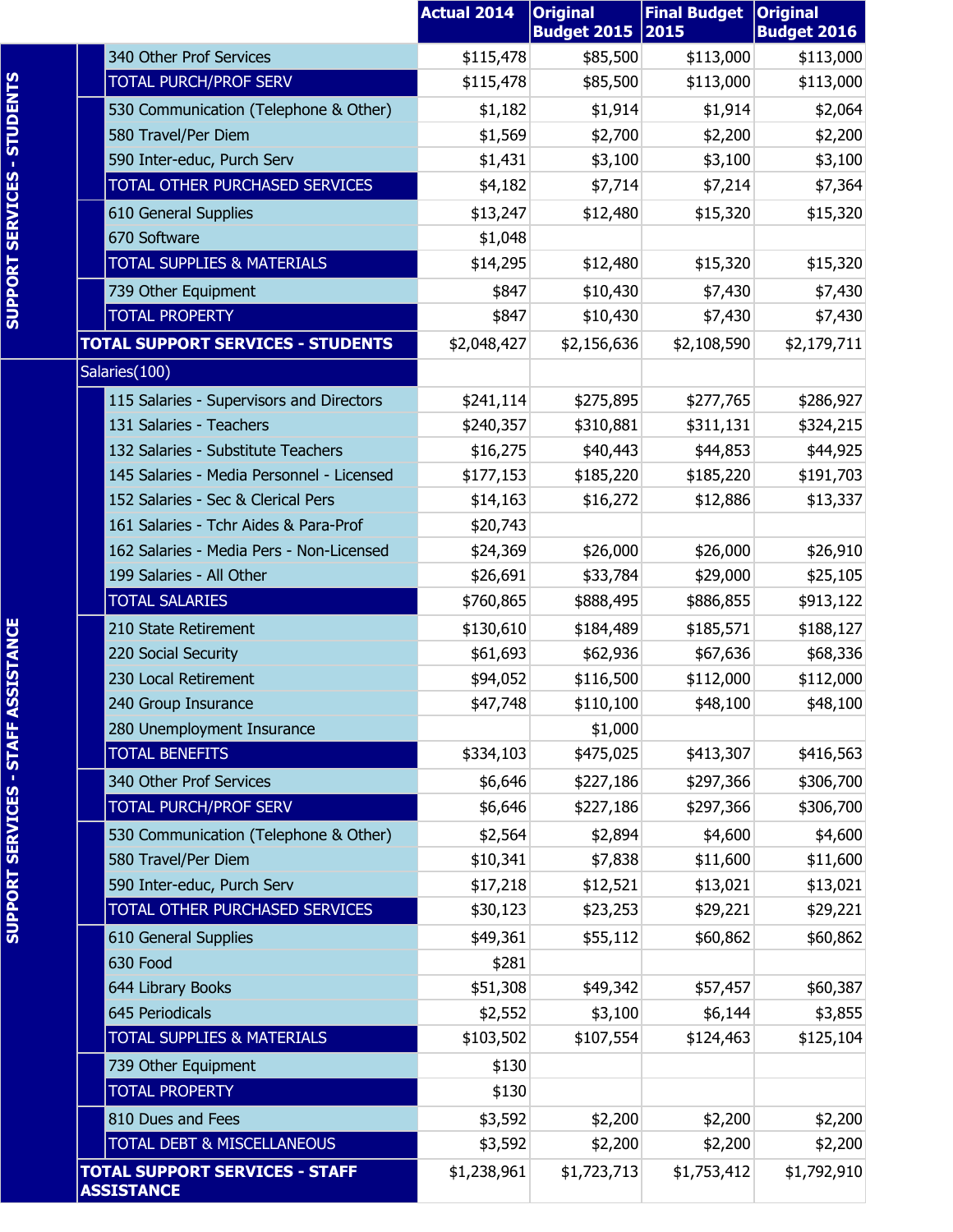|                                                              |                                       | <b>Actual 2014</b> | <b>Original</b><br><b>Budget 2015</b> | <b>Final Budget</b><br>2015 | <b>Original</b><br><b>Budget 2016</b> |
|--------------------------------------------------------------|---------------------------------------|--------------------|---------------------------------------|-----------------------------|---------------------------------------|
| Salaries(100)                                                |                                       |                    |                                       |                             |                                       |
| 111 Compensation - School Board                              |                                       | \$15,000           | \$20,000                              | \$20,000                    | \$20,000                              |
| 112 Salaries - Superintendent                                |                                       | \$165,045          | \$142,793                             | \$150,483                   | \$165,558                             |
| 115 Salaries - Supervisors and Directors                     |                                       | \$71,179           | \$87,101                              | \$87,601                    | \$90,504                              |
| 152 Salaries - Sec & Clerical Pers                           |                                       | \$136,689          | \$135,872                             | \$145,172                   | \$150,253                             |
| 198 Salaries - Other Class Pers                              |                                       | \$14,988           |                                       |                             |                                       |
| 199 Salaries - All Other                                     |                                       | \$40,184           | \$40,534                              | \$40,534                    | \$41,953                              |
| <b>TOTAL SALARIES</b>                                        |                                       | \$443,085          | \$426,300                             | \$443,790                   | \$468,268                             |
| 210 State Retirement                                         |                                       | \$83,123           | \$92,057                              | \$92,057                    | \$95,251                              |
| 220 Social Security                                          |                                       | \$34,185           | \$37,603                              | \$17,610                    | \$18,214                              |
| 240 Group Insurance                                          |                                       | \$82,516           | \$88,066                              | \$88,066                    | \$88,066                              |
| <b>TOTAL BENEFITS</b>                                        |                                       | \$199,824          | \$217,726                             | \$197,733                   | \$201,531                             |
| 310 Official/Admin Services                                  |                                       | \$51,000           | \$49,000                              | \$49,000                    | \$54,000                              |
| 340 Other Prof Services                                      |                                       | \$19,369           | \$23,000                              | \$13,000                    | \$15,500                              |
| <b>TOTAL PURCH/PROF SERV</b>                                 |                                       | \$70,369           | \$72,000                              | \$62,000                    | \$69,500                              |
| 430 Repairs & Maint Services                                 |                                       | \$1,396            | \$2,500                               | \$2,500                     | \$2,500                               |
| TOTAL PURCH PROPERTY SERVICES                                |                                       | \$1,396            | \$2,500                               | \$2,500                     | \$2,500                               |
| 522 Liability Insurance                                      |                                       | \$44,790           | \$46,069                              | \$46,069                    | \$46,069                              |
|                                                              | 530 Communication (Telephone & Other) | \$8,182            | \$12,880                              | \$12,880                    | \$12,880                              |
| 580 Travel/Per Diem                                          |                                       | \$9,088            | \$18,500                              | \$18,500                    | \$18,500                              |
| 590 Inter-educ, Purch Serv                                   |                                       | \$9,692            | \$10,000                              | \$10,000                    | \$10,000                              |
| TOTAL OTHER PURCHASED SERVICES                               |                                       | \$71,752           | \$87,449                              | \$87,449                    | \$87,449                              |
| 610 General Supplies                                         |                                       | \$8,200            | \$8,200                               | \$12,500                    | \$9,500                               |
| 630 Food                                                     |                                       | \$364              | \$600                                 | \$600                       | \$600                                 |
| 670 Software                                                 |                                       | \$4,710            | \$4,800                               | \$7,000                     | \$5,000                               |
| <u>TOTAL SUPPLIES &amp; MATERIALS</u>                        |                                       | \$13,274           | \$13,600                              | \$20,100                    | \$15,100                              |
| 739 Other Equipment                                          |                                       | \$3,330            | \$5,000                               | \$6,000                     | \$6,000                               |
| <b>TOTAL PROPERTY</b>                                        |                                       | \$3,330            | \$5,000                               | \$6,000                     | \$6,000                               |
| 810 Dues and Fees                                            |                                       | \$764              | \$12,770                              | \$12,995                    | \$12,995                              |
| 890 Misc Expenditures                                        |                                       | \$10,382           | \$3,000                               | \$3,000                     | \$3,000                               |
| <b>TOTAL DEBT &amp; MISCELLANEOUS</b>                        |                                       | \$11,146           | \$15,770                              | \$15,995                    | \$15,995                              |
| <b>TOTAL SUPPORT SERVICES - GENERAL</b><br><b>DIST ADMIN</b> |                                       | \$814,176          | \$840,345                             | \$835,567                   | \$866,343                             |
| Salaries(100)                                                |                                       |                    |                                       |                             |                                       |
| 121 Salaries - Principals and Assistants                     |                                       | \$1,158,216        | \$1,217,306                           | \$1,217,306                 | \$1,259,912                           |
| 152 Salaries - Sec & Clerical Pers                           |                                       | \$507,282          | \$489,200                             | \$489,201                   | \$506,323                             |
| <b>TOTAL SALARIES</b>                                        |                                       | \$1,665,498        | \$1,706,506                           | \$1,706,507                 | \$1,766,235                           |
| 210 State Retirement                                         |                                       | \$337,503          | \$372,255                             | \$372,255                   | \$385,284                             |
| 220 Social Security                                          |                                       | \$130,516          | \$131,773                             | \$131,773                   | \$136,385                             |
| 230 Local Retirement                                         |                                       | \$27,573           | \$30,000                              | \$30,000                    | \$31,050                              |
| 240 Group Insurance                                          |                                       | \$358,768          | \$355,000                             | \$355,000                   | \$367,425                             |
| 280 Unemployment Insurance                                   |                                       |                    | \$548                                 | \$548                       | \$548                                 |
| <b>TOTAL BENEFITS</b>                                        |                                       | \$854,360          | \$889,576                             | \$889,576                   | \$920,692                             |
| 340 Other Prof Services                                      |                                       | \$1,950            | \$3,000                               | \$3,000                     | \$3,000                               |
| <b>TOTAL PURCH/PROF SERV</b>                                 |                                       | \$1,950            | \$3,000                               | \$3,000                     | \$3,000                               |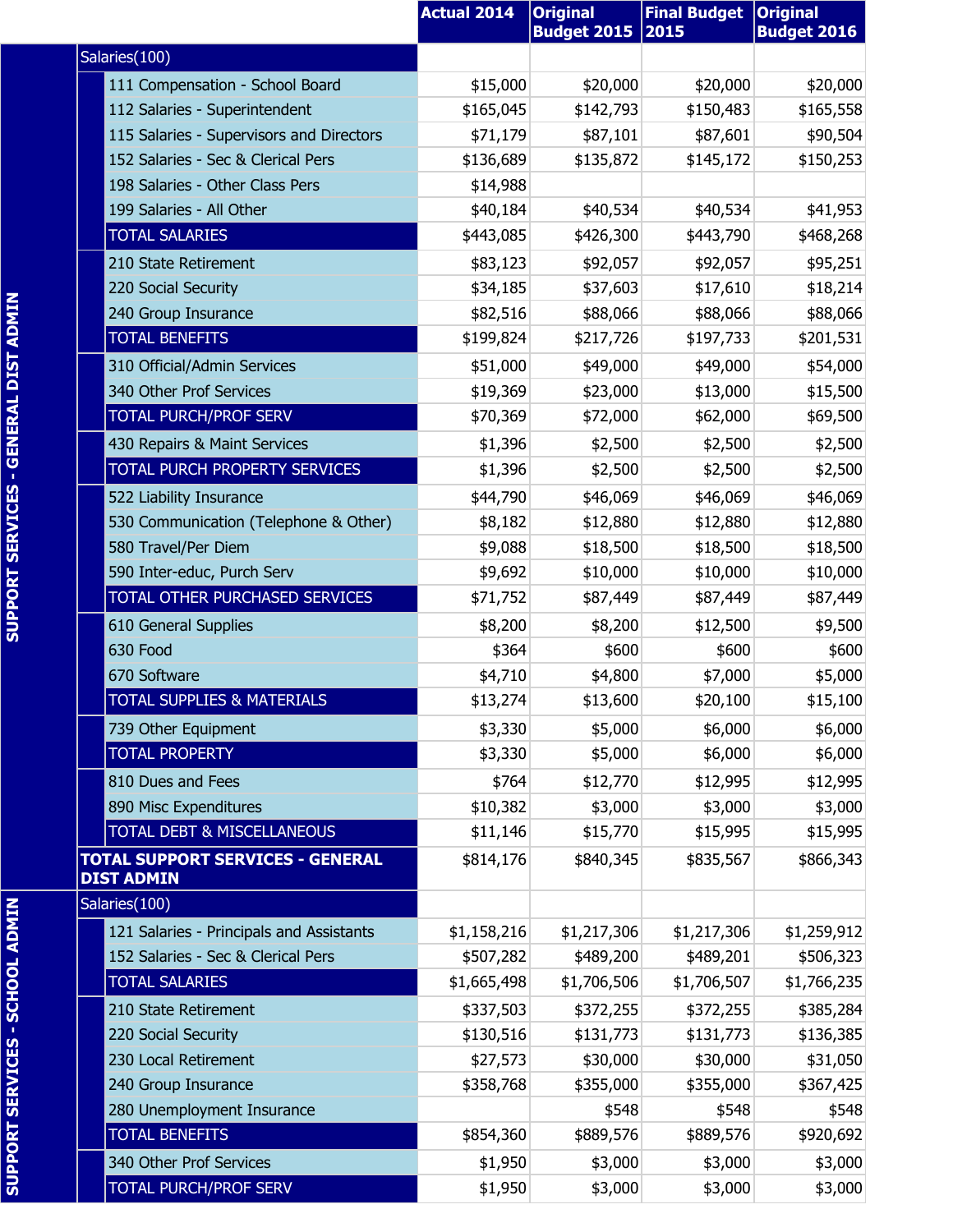|                                                                              | <b>Actual 2014</b>   | <b>Original</b><br><b>Budget 2015 2015</b> | <b>Final Budget</b> | <b>Original</b><br><b>Budget 2016</b> |
|------------------------------------------------------------------------------|----------------------|--------------------------------------------|---------------------|---------------------------------------|
| 530 Communication (Telephone & Other)                                        | \$20,581             | \$24,179                                   | \$25,215            | \$24,179                              |
| 580 Travel/Per Diem                                                          | \$12,295             | \$12,000                                   | \$12,000            | \$12,000                              |
| 590 Inter-educ, Purch Serv                                                   | \$2,971              | \$6,500                                    | \$6,500             | \$6,500                               |
| TOTAL OTHER PURCHASED SERVICES                                               | \$35,847             | \$42,679                                   | \$43,715            | \$42,679                              |
| 610 General Supplies                                                         | \$825                | \$1,000                                    | \$1,000             | \$1,000                               |
| 630 Food                                                                     | \$982                | \$1,000                                    | \$1,400             | \$1,400                               |
| 670 Software                                                                 | \$1,425              | \$1,500                                    | \$1,500             | \$1,500                               |
| <b>TOTAL SUPPLIES &amp; MATERIALS</b>                                        | \$3,232              | \$3,500                                    | \$3,900             | \$3,900                               |
| 810 Dues and Fees                                                            | \$6,424              | \$7,400                                    | \$7,400             | \$7,400                               |
| 890 Misc Expenditures                                                        | \$3,390              | \$6,846                                    | \$6,846             | \$6,846                               |
| TOTAL DEBT & MISCELLANEOUS                                                   | \$9,814              | \$14,246                                   | \$14,246            | \$14,246                              |
| <b>TOTAL SUPPORT SERVICES - SCHOOL</b>                                       | \$2,570,701          | \$2,659,507                                | \$2,660,944         | \$2,750,752                           |
| <b>ADMIN</b>                                                                 |                      |                                            |                     |                                       |
| Salaries(100)                                                                |                      |                                            |                     |                                       |
| 114 Salaries - School Bus. Administrator                                     | \$110,285            | \$113,649                                  | \$113,649           | \$118,195                             |
| 115 Salaries - Supervisors and Directors                                     | \$198,027            | \$230,467                                  | \$230,467           | \$238,533                             |
| 151 Salaries - Accounting Personnel                                          | \$89,049             | \$91,350                                   | \$91,350            | \$94,547                              |
| 152 Salaries - Sec & Clerical Pers                                           | \$95,871             | \$100,081                                  | \$100,081           | \$103,584                             |
| 191 Salaries - Food Serv Pers                                                | \$17,615             | \$18,341                                   | \$18,341            | \$18,983                              |
| 199 Salaries - All Other                                                     | \$184,616            | \$173,449                                  | \$206,614           | \$213,846                             |
| <b>TOTAL SALARIES</b>                                                        | \$695,463            | \$727,337                                  | \$760,502           | \$787,688                             |
| 210 State Retirement                                                         | \$150,809            | \$172,756                                  | \$172,756           | \$178,802                             |
| 220 Social Security                                                          | \$54,672             | \$56,106                                   | \$56,106            | \$57,837                              |
| 240 Group Insurance                                                          | \$184,773            | \$224,143                                  | \$188,105           | \$188,105                             |
| <b>TOTAL BENEFITS</b>                                                        | \$390,254            | \$453,005                                  | \$416,967           | \$424,744                             |
| 340 Other Prof Services                                                      | \$44,564             | \$77,886                                   | \$77,886            | \$79,618                              |
| <b>TOTAL PURCH/PROF SERV</b>                                                 | \$44,564             | \$77,886                                   | \$77,886            | \$79,618                              |
| 430 Repairs & Maint Services                                                 | \$2,539              | \$2,591                                    | \$2,591             | \$2,591                               |
| TOTAL PURCH PROPERTY SERVICES                                                | \$2,539              | \$2,591                                    | \$2,591             | \$2,591                               |
| 510 Student Transportation Services                                          |                      | \$2,000                                    | \$2,000             | \$2,000                               |
| 523 Fidelity Bond Premiums                                                   |                      | \$3,803                                    | \$3,803             | \$3,803                               |
| 530 Communication (Telephone & Other)                                        | \$26,916             | \$35,516                                   | \$35,516            | \$35,516                              |
| 550 Printing and Binding                                                     | \$2,690              | \$8,729                                    | \$10,709            | \$10,709                              |
| 580 Travel/Per Diem                                                          | \$5,066              | \$6,994                                    | \$6,994             | \$6,994                               |
| 590 Inter-educ, Purch Serv                                                   | \$1,534              | \$20,910                                   | \$2,267             | \$2,267                               |
| 591 Services Purchased from a LEA In-State<br>TOTAL OTHER PURCHASED SERVICES | \$9,721              | \$10,500<br>\$88,452                       | \$10,500            | \$10,500                              |
|                                                                              | \$45,927             |                                            | \$71,789            | \$71,789                              |
| 610 General Supplies                                                         | \$31,928             | \$24,600                                   | \$24,600            | \$24,600                              |
| 630 Food                                                                     | \$1,154              | \$1,250                                    | \$2,650             | \$2,650                               |
| 670 Software<br><b>TOTAL SUPPLIES &amp; MATERIALS</b>                        | \$18,431<br>\$51,513 | \$18,100<br>\$43,950                       | \$18,100            | \$18,100                              |
|                                                                              |                      |                                            | \$45,350            | \$45,350                              |
| 739 Other Equipment                                                          | \$1,080              | \$1,000                                    | \$1,000             | \$1,000                               |
| <b>TOTAL PROPERTY</b>                                                        | \$1,080              | \$1,000                                    | \$1,000             | \$1,000                               |
| 810 Dues and Fees                                                            | \$1,215              | \$2,900                                    | \$2,900             | \$2,900                               |
| 870 Indirect Costs - Restricted                                              | \$0                  | \$0                                        | (\$1,365)           | (41, 365)                             |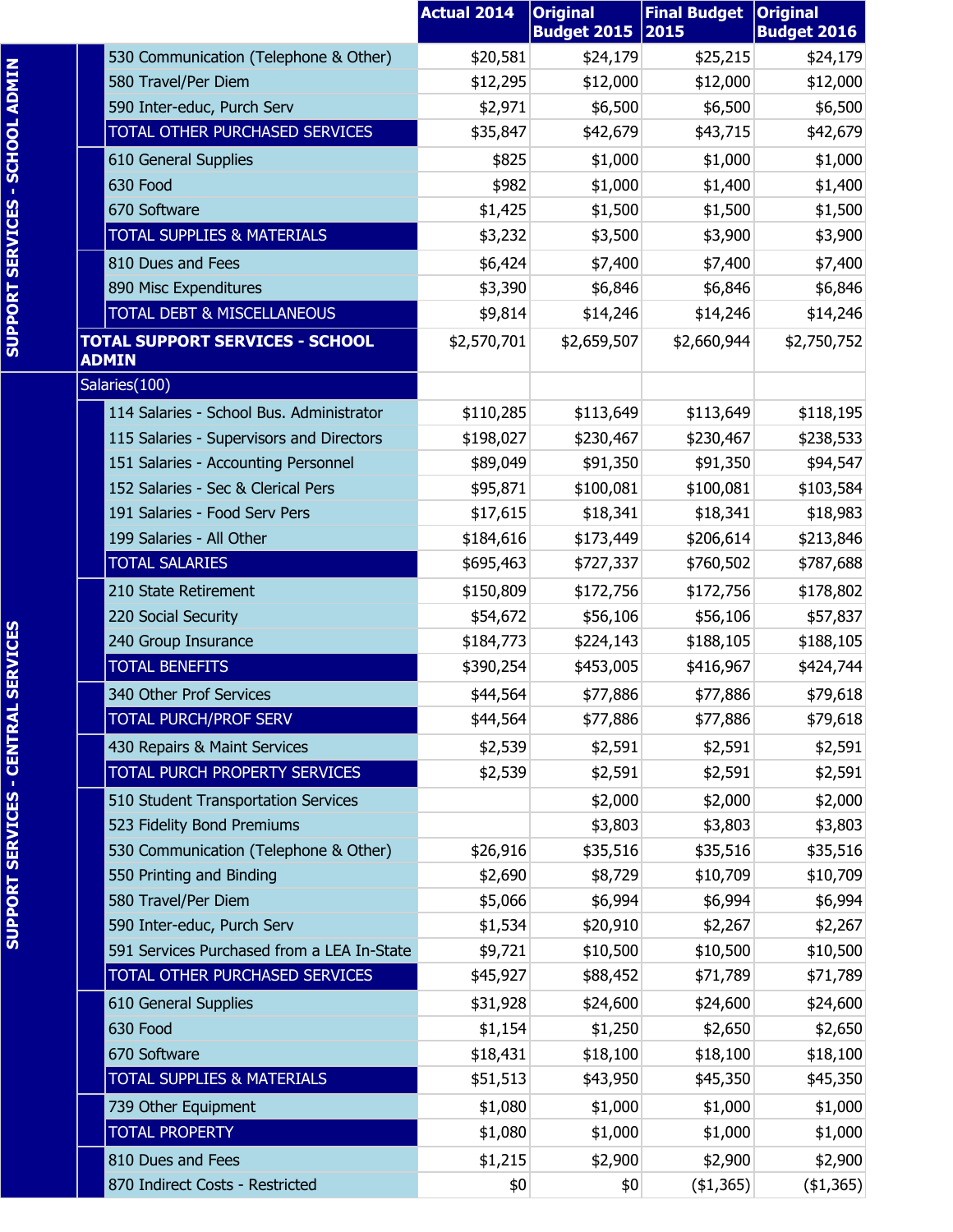|                                                         |                                                             | <b>Actual 2014</b> | <b>Original</b><br><b>Budget 2015</b> | <b>Final Budget</b><br>2015 | <b>Original</b><br><b>Budget 2016</b> |
|---------------------------------------------------------|-------------------------------------------------------------|--------------------|---------------------------------------|-----------------------------|---------------------------------------|
|                                                         | 890 Misc Expenditures                                       |                    | \$1,500                               | \$1,500                     | \$1,500                               |
| <b>VICES</b>                                            | TOTAL DEBT & MISCELLANEOUS                                  | \$1,215            | \$4,400                               | \$3,035                     | \$3,035                               |
| <b>SERVICES</b><br>CENTRAL<br><b>SUPPOR</b><br><u>ທ</u> | <b>TOTAL SUPPORT SERVICES - CENTRAL</b><br><b>SERVICES</b>  | \$1,232,555        | \$1,398,621                           | \$1,379,120                 | \$1,415,815                           |
|                                                         | Salaries(100)                                               |                    |                                       |                             |                                       |
|                                                         | 115 Salaries - Supervisors and Directors                    | \$20,993           | \$21,608                              | \$21,608                    | \$22,364                              |
|                                                         | 152 Salaries - Sec & Clerical Pers                          | \$18,009           | \$19,598                              | \$19,598                    | \$20,283                              |
|                                                         | 182 Salaries - Custodial & Maintenance                      | \$1,298,632        | \$1,353,898                           | \$1,353,898                 | \$1,401,285                           |
|                                                         | <b>TOTAL SALARIES</b>                                       | \$1,337,634        | \$1,395,104                           | \$1,395,104                 | \$1,443,932                           |
|                                                         | 210 State Retirement                                        | \$239,525          | \$285,904                             | \$285,905                   | \$295,911                             |
|                                                         | 220 Social Security                                         | \$105,279          | \$106,851                             | \$106,851                   | \$110,591                             |
|                                                         | 240 Group Insurance                                         | \$316,058          | \$315,000                             | \$315,000                   | \$315,000                             |
|                                                         | 270 Industrial Insurance                                    | \$119,126          | \$145,000                             | \$145,000                   | \$145,000                             |
|                                                         | 280 Unemployment Insurance                                  | \$1,538            | \$14,500                              | \$14,500                    | \$14,500                              |
|                                                         | <b>TOTAL BENEFITS</b>                                       | \$781,526          | \$867,255                             | \$867,256                   | \$881,002                             |
|                                                         | 340 Other Prof Services                                     |                    | \$5,000                               | \$5,000                     | \$5,000                               |
|                                                         | <b>TOTAL PURCH/PROF SERV</b>                                |                    | \$5,000                               | \$5,000                     | \$5,000                               |
|                                                         | 411 Water/Sewage                                            | \$187,269          | \$225,484                             | \$225,484                   | \$225,484                             |
|                                                         | 412 Disposal Service                                        | \$32,520           | \$32,244                              | \$32,244                    | \$32,244                              |
|                                                         | 430 Repairs & Maint Services                                | \$377,390          | \$32,015                              | \$233,440                   | \$183,668                             |
|                                                         | 432 Technology Repairs & Maint.                             |                    | \$511                                 | \$511                       | \$511                                 |
| RATION & MAINTENANCE OF PLANT                           | 443 Rental of Computers & Related<br>Equipment              | $(*200,000)$       |                                       |                             |                                       |
|                                                         | TOTAL PURCH PROPERTY SERVICES                               | \$397,179          | \$290,254                             | \$491,679                   | \$441,907                             |
|                                                         | 521 Property Insurance                                      | \$95,673           | \$110,669                             | \$110,669                   | \$110,669                             |
|                                                         | 530 Communication (Telephone & Other)                       | \$8,704            | \$15,104                              | \$15,104                    | \$15,104                              |
| DE<br>O                                                 | 580 Travel/Per Diem                                         | \$3,247            | \$4,739                               | \$4,739                     | \$4,739                               |
|                                                         | 590 Inter-educ, Purch Serv                                  | \$1,917            | \$2,000                               | \$2,000                     | \$2,000                               |
|                                                         | TOTAL OTHER PURCHASED SERVICES                              | \$109,541          | \$132,512                             | \$132,512                   | \$132,512                             |
|                                                         | 610 General Supplies                                        | \$306,979          | \$249,084                             | \$316,400                   | \$254,092                             |
|                                                         | 622 Electricity                                             | \$567,598          | \$600,200                             | \$600,200                   | \$833,199                             |
|                                                         | 624 Fuel Oil                                                | \$235,301          | \$257,000                             | \$357,600                   | \$365,280                             |
|                                                         | 670 Software                                                | \$3,135            | \$3,200                               | \$3,200                     | \$3,200                               |
|                                                         | <b>TOTAL SUPPLIES &amp; MATERIALS</b>                       | \$1,113,013        | \$1,109,484                           | \$1,277,400                 | \$1,455,771                           |
|                                                         | 810 Dues and Fees                                           |                    | \$128                                 | \$128                       | \$128                                 |
|                                                         | TOTAL DEBT & MISCELLANEOUS                                  |                    | \$128                                 | \$128                       | \$128                                 |
|                                                         | <b>TOTAL OPERATION &amp; MAINTENANCE OF</b><br><b>PLANT</b> | \$3,738,893        | \$3,799,737                           | \$4,169,079                 | \$4,360,252                           |
|                                                         | Salaries(100)                                               |                    |                                       |                             |                                       |
| <b>TRANSPORTATION</b>                                   | 115 Salaries - Supervisors and Directors                    | \$50,376           | \$32,800                              | \$32,800                    | \$33,948                              |
| <b>STUDENT</b>                                          | 152 Salaries - Sec & Clerical Pers                          | \$18,009           | \$20,489                              | \$20,489                    | \$21,206                              |
|                                                         | 172 Salaries - Bus Drivers                                  | \$324,080          | \$303,295                             | \$288,295                   | \$248,608                             |
|                                                         | 173 Mechanics/Other Garage Employees                        | \$24,088           | \$26,779                              | \$26,779                    | \$27,716                              |
|                                                         | 199 Salaries - All Other                                    |                    | \$20,468                              | \$20,468                    | \$20,590                              |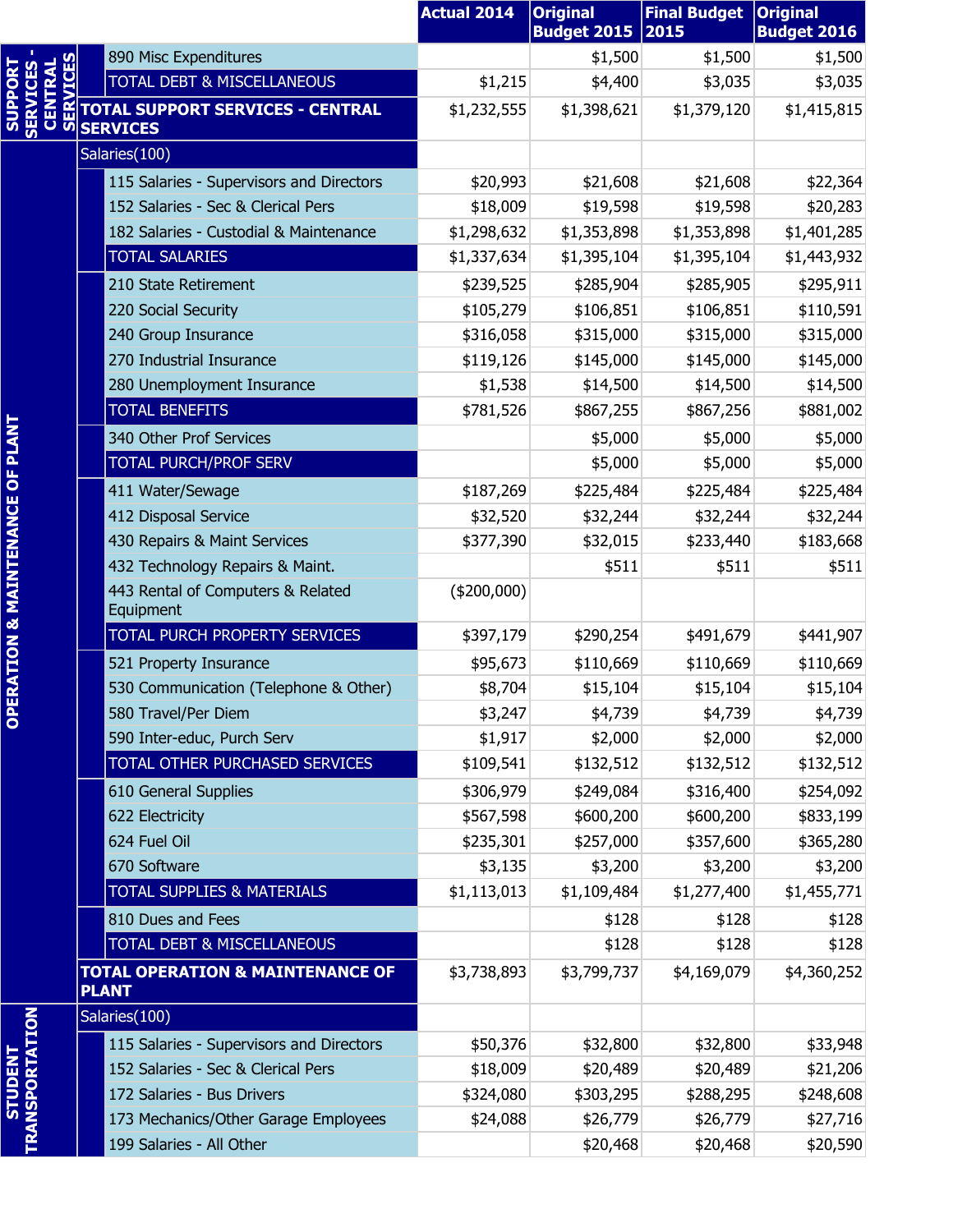|                                             | <b>Actual 2014</b> | <b>Original</b>    | <b>Final Budget</b> | <b>Original</b>    |
|---------------------------------------------|--------------------|--------------------|---------------------|--------------------|
|                                             |                    | <b>Budget 2015</b> | 2015                | <b>Budget 2016</b> |
| <b>TOTAL SALARIES</b>                       | \$416,553          | \$403,831          | \$388,831           | \$352,068          |
| 210 State Retirement                        | \$58,568           | \$61,670           | \$60,726            | \$62,582           |
| 220 Social Security                         | \$32,742           | \$30,433           | \$28,933            | \$29,730           |
| 240 Group Insurance                         | \$140,922          | \$138,000          | \$130,000           | \$130,000          |
| 270 Industrial Insurance                    | \$7,336            | \$8,500            | \$8,500             | \$8,500            |
| <b>TOTAL BENEFITS</b>                       | \$239,568          | \$238,603          | \$228,159           | \$230,812          |
| 320 Professional - Educational Services     | \$175              | \$500              | \$500               | \$500              |
| 340 Other Prof Services                     | \$1,248            | \$800              | \$800               | \$800              |
| <b>TOTAL PURCH/PROF SERV</b>                | \$1,423            | \$1,300            | \$1,300             | \$1,300            |
| 430 Repairs & Maint Services                | \$62,620           | \$56,371           | \$56,371            | \$56,371           |
| TOTAL PURCH PROPERTY SERVICES               | \$62,620           | \$56,371           | \$56,371            | \$56,371           |
| 510 Student Transportation Services         | ( \$21,549)        | \$0                | \$0                 | (42,056)           |
| 521 Property Insurance                      | \$1,868            | \$2,000            | \$2,000             | \$2,000            |
| 530 Communication (Telephone & Other)       | \$2,105            | \$2,595            | \$2,595             | \$2,595            |
| 580 Travel/Per Diem                         | \$2,799            | \$1,300            | \$1,300             | \$1,300            |
| 590 Inter-educ, Purch Serv                  | \$145              | \$300              | \$300               | \$300              |
| TOTAL OTHER PURCHASED SERVICES              | (\$14,632)         | \$6,195            | \$6,195             | \$4,139            |
| 610 General Supplies                        | \$1,355            | \$2,500            | \$2,500             | \$2,500            |
| 622 Electricity                             | \$3,398            | \$3,400            | \$3,400             | \$3,400            |
| 624 Fuel Oil                                | \$97,879           | \$90,000           | \$90,000            | \$121,864          |
| 670 Software                                | \$3,135            | \$3,100            | \$3,100             | \$3,100            |
| 683 Repair Parts for Buses & Other Vehicles | \$104,996          | \$55,000           | \$55,000            | \$55,000           |
| 689 Miscellaneous                           | \$34,539           | \$30,000           | \$30,000            | \$30,000           |
| <b>TOTAL SUPPLIES &amp; MATERIALS</b>       | \$245,302          | \$184,000          | \$184,000           | \$215,864          |
| 739 Other Equipment                         |                    | \$3,000            | \$3,000             | \$3,000            |
| <b>TOTAL PROPERTY</b>                       |                    | \$3,000            | \$3,000             | \$3,000            |
| 810 Dues and Fees                           | \$300              |                    |                     |                    |
| 890 Misc Expenditures                       | \$90               | \$250              | \$250               | \$250              |
| <b>TOTAL DEBT &amp; MISCELLANEOUS</b>       | \$390              | \$250              | \$250               | \$250              |
| <b>TOTAL STUDENT TRANSPORTATION</b>         | \$951,224          | \$893,550          | \$868,106           | \$863,804          |
| Salaries(100)                               |                    |                    |                     |                    |
| 121 Salaries - Principals and Assistants    | \$59,401           | \$58,870           | \$58,870            | \$60,930           |
| 131 Salaries - Teachers                     | \$139,771          | \$102,518          | \$102,518           | \$106,107          |
| 161 Salaries - Tchr Aides & Para-Prof       | \$110,533          | \$104,219          | \$113,197           | \$117,159          |
| 182 Salaries - Custodial & Maintenance      |                    | \$2,543            | \$2,543             | \$2,631            |
| 199 Salaries - All Other                    | \$36,347           | \$74,490           | \$74,490            | \$77,096           |
| <b>TOTAL SALARIES</b>                       | \$346,052          | \$342,640          | \$351,618           | \$363,923          |
| 210 State Retirement                        | \$61,352           | \$73,373           | \$73,373            | \$75,940           |
| 220 Social Security                         | \$28,657           | \$30,022           | \$31,022            | \$32,108           |
| 240 Group Insurance                         | \$11,196           | \$6,714            | \$6,714             | \$6,714            |
| 270 Industrial Insurance                    | \$2,934            | \$4,000            | \$4,000             | \$4,000            |
| <b>TOTAL BENEFITS</b>                       | \$104,139          | \$114,109          | \$115,109           | \$118,762          |
| 411 Water/Sewage                            | \$151              |                    |                     |                    |
| 430 Repairs & Maint Services                | \$2,957            |                    |                     |                    |
| TOTAL PURCH PROPERTY SERVICES               | \$3,108            |                    |                     |                    |
|                                             |                    |                    |                     |                    |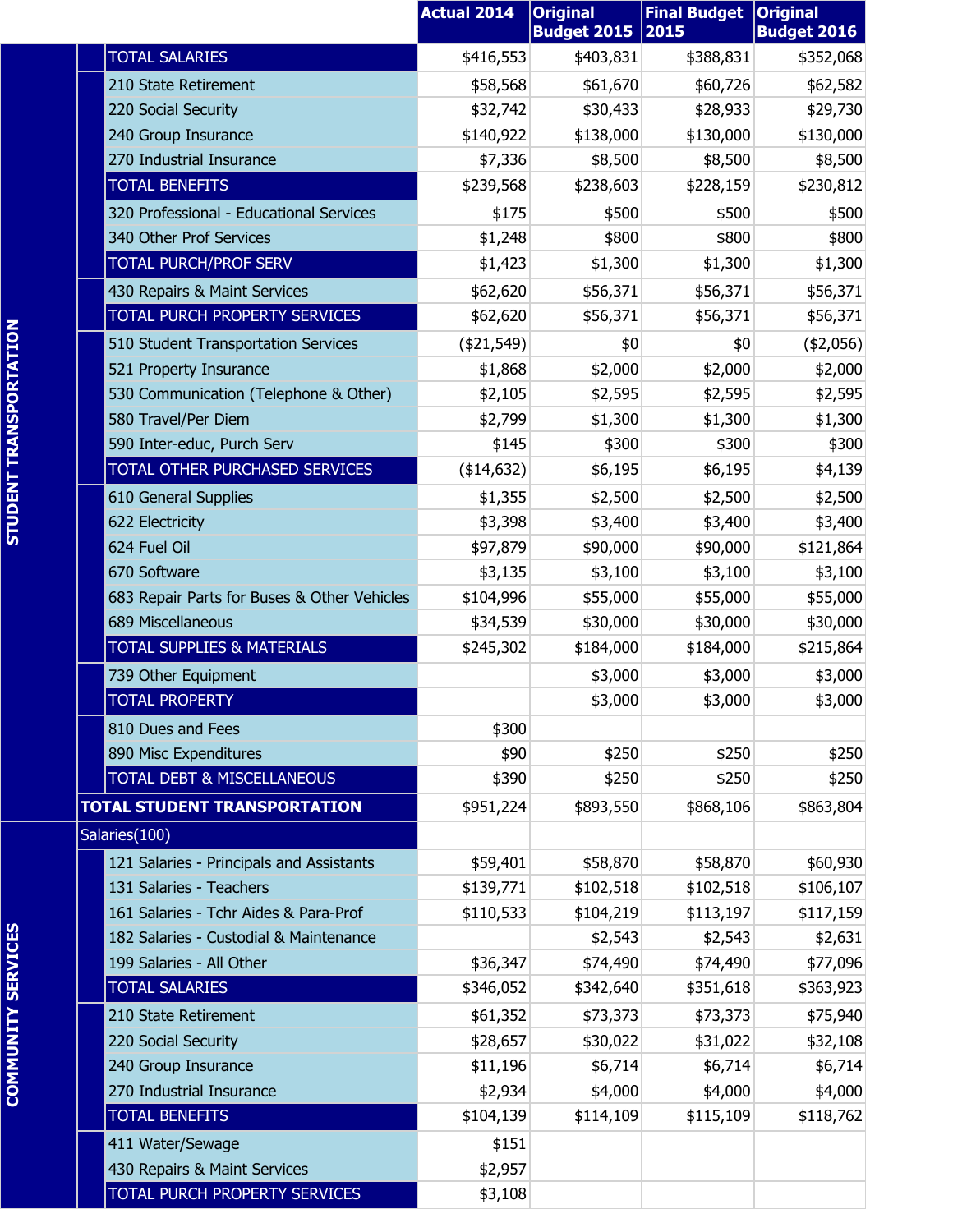|                                           |                                                              | <b>Actual 2014</b> | <b>Original</b>         | <b>Final Budget</b> | <b>Original</b>    |
|-------------------------------------------|--------------------------------------------------------------|--------------------|-------------------------|---------------------|--------------------|
|                                           |                                                              |                    | <b>Budget 2015 2015</b> |                     | <b>Budget 2016</b> |
|                                           | 580 Travel/Per Diem                                          | \$822              |                         |                     |                    |
|                                           | TOTAL OTHER PURCHASED SERVICES                               | \$822              |                         |                     |                    |
|                                           | 610 General Supplies                                         | \$7,095            | \$10,000                | \$6,500             | \$6,500            |
|                                           | 622 Electricity<br>624 Fuel Oil                              | \$846<br>\$39      |                         |                     |                    |
|                                           | 630 Food                                                     | \$10,251           | \$10,100                | \$10,100            | \$10,100           |
|                                           | <b>TOTAL SUPPLIES &amp; MATERIALS</b>                        | \$18,231           | \$20,100                | \$16,600            | \$16,600           |
|                                           | 739 Other Equipment                                          |                    | \$2,000                 | \$750               | \$750              |
| <b>COMMUNITY SERVICES</b>                 | <b>TOTAL PROPERTY</b>                                        |                    | \$2,000                 | \$750               | \$750              |
|                                           | 890 Misc Expenditures                                        | \$45,553           | \$67,124                | \$67,124            | \$67,124           |
|                                           | <b>TOTAL DEBT &amp; MISCELLANEOUS</b>                        | \$45,553           | \$67,124                | \$67,124            | \$67,124           |
|                                           | <b>TOTAL COMMUNITY SERVICES</b>                              | \$517,905          | \$545,973               | \$551,201           | \$567,159          |
|                                           | Debt & Miscellaneous(800)                                    |                    |                         |                     |                    |
|                                           | 890 Misc Expenditures                                        |                    | \$626                   | \$626               | \$626              |
| <b>ACQUISITION</b><br><b>SERVICES</b>     | TOTAL DEBT & MISCELLANEOUS                                   |                    | \$626                   | \$626               | \$626              |
|                                           | <b>TOTAL LAND ACQUISITION SERVICES</b>                       |                    | \$626                   | \$626               | \$626              |
|                                           |                                                              |                    |                         |                     |                    |
|                                           | Property(700)                                                |                    |                         |                     |                    |
| <b>SERVICES</b>                           | 710 Land & Site Improvements                                 | \$139,014          |                         |                     |                    |
|                                           | <b>TOTAL PROPERTY</b>                                        | \$139,014          |                         |                     |                    |
| <b>IMPROVEMENT</b>                        | <b>TOTAL LAND IMPROVEMENT SERVICES</b>                       | \$139,014          |                         |                     |                    |
|                                           | Salaries(100)                                                |                    |                         |                     |                    |
|                                           | 131 Salaries - Teachers                                      | \$4,820            |                         |                     |                    |
| <b>TION</b>                               | <b>TOTAL SALARIES</b>                                        | \$4,820            |                         |                     |                    |
|                                           | 210 State Retirement                                         | \$1,004            |                         |                     |                    |
|                                           | 220 Social Security                                          | \$375              |                         |                     |                    |
|                                           | <b>TOTAL BENEFITS</b>                                        | \$1,379            |                         |                     |                    |
|                                           | 340 Other Prof Services                                      | \$6,280            |                         |                     |                    |
| <b>BUILDING ACQUISITION AND CONSTRUCT</b> | <b>TOTAL PURCH/PROF SERV</b>                                 | \$6,280            |                         |                     |                    |
|                                           | 490 Other Purchased Property Services                        | \$176,869          |                         |                     |                    |
|                                           | TOTAL PURCH PROPERTY SERVICES                                | \$176,869          |                         |                     |                    |
|                                           | 530 Communication (Telephone & Other)                        | \$360              |                         |                     |                    |
|                                           | 580 Travel/Per Diem                                          | \$2,075            |                         |                     |                    |
|                                           | TOTAL OTHER PURCHASED SERVICES                               | \$2,435            |                         |                     |                    |
|                                           | 610 General Supplies                                         | \$49,604           |                         |                     |                    |
|                                           | 624 Fuel Oil                                                 | \$10               |                         |                     |                    |
|                                           | TOTAL SUPPLIES & MATERIALS                                   | \$49,614           |                         |                     |                    |
|                                           | <b>TOTAL BUILDING ACQUISITION AND</b><br><b>CONSTRUCTION</b> | \$241,397          |                         |                     |                    |
|                                           | Purch Property Services(400)                                 |                    |                         |                     |                    |
|                                           | 411 Water/Sewage                                             | \$87               | \$400                   |                     |                    |
| <b>SITE</b>                               | TOTAL PURCH PROPERTY SERVICES                                | \$87               | \$400                   |                     |                    |
| <b>IMPROVEMENT</b>                        |                                                              |                    |                         |                     |                    |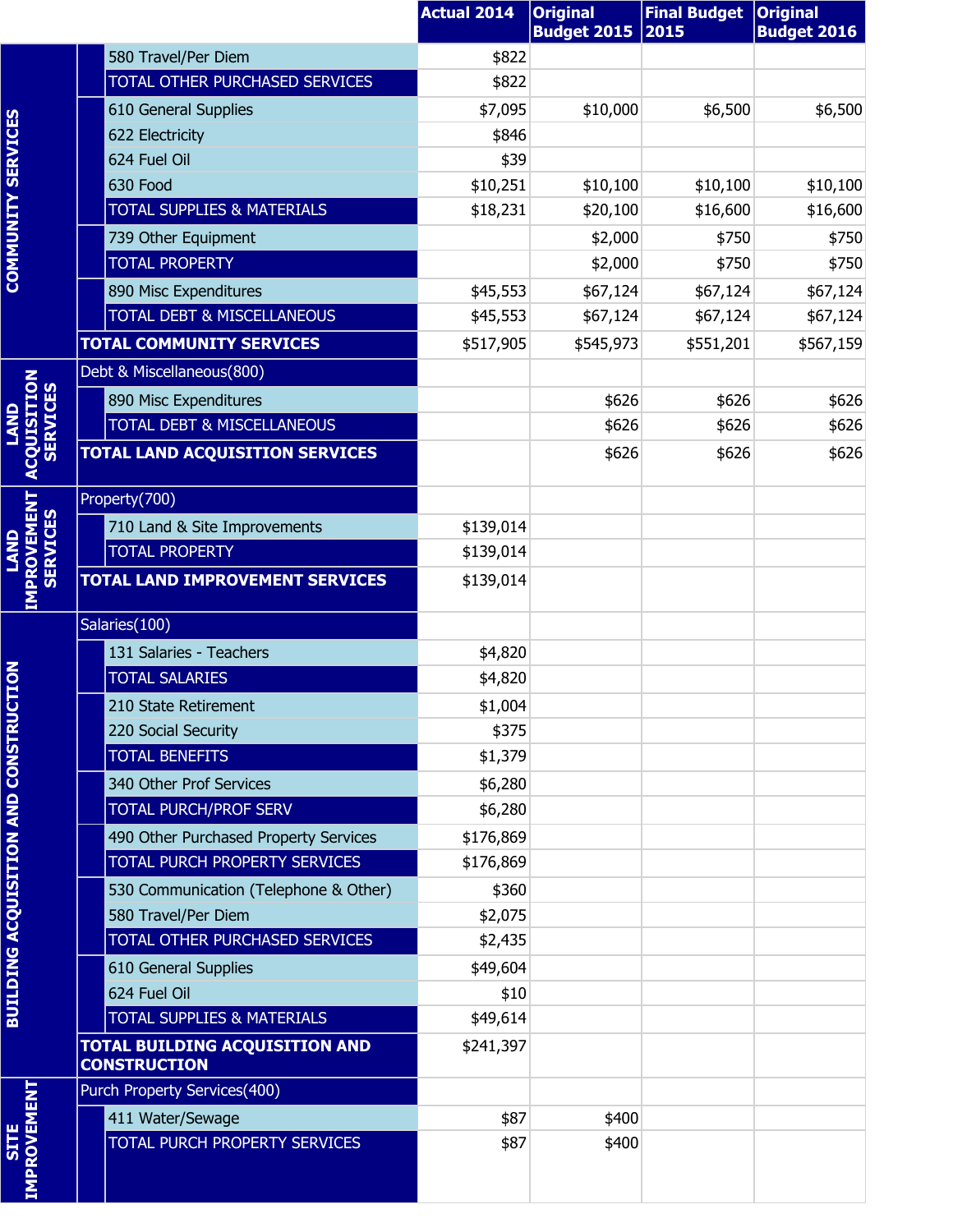|                        |                                            | Actual 2014  | <b>Original</b><br><b>Budget 2015 2015</b> | <b>Final Budget</b> | <b>Original</b><br><b>Budget 2016</b> |
|------------------------|--------------------------------------------|--------------|--------------------------------------------|---------------------|---------------------------------------|
|                        | 622 Electricity                            | \$116        | \$550                                      |                     |                                       |
|                        | <b>TOTAL SUPPLIES &amp; MATERIALS</b>      | \$116        | \$550                                      |                     |                                       |
| <b>SITE</b><br>PROVEME | <b>TOTAL SITE IMPROVEMENT</b>              | \$203        | \$950                                      |                     |                                       |
|                        | <b>TOTAL EXPENDITURES, 10 GENERAL FUND</b> | \$40,555,694 | \$41,496,109                               | \$42,297,823        | \$43,093,652                          |
|                        |                                            |              |                                            |                     |                                       |

|                                     |                                                                   | <b>Actual 2014</b> | <b>Original</b><br><b>Budget 2015 2015</b> | Final Budget Original | <b>Budget 2016</b> |
|-------------------------------------|-------------------------------------------------------------------|--------------------|--------------------------------------------|-----------------------|--------------------|
|                                     | 5000 Other Sources & Changes                                      |                    |                                            |                       |                    |
| (USES)                              | 5100 Sale of Bonds                                                |                    |                                            |                       |                    |
|                                     | <b>5110 Face Amount of Bonds Sold</b>                             |                    |                                            |                       |                    |
|                                     | 5120 Premium or Discount on the Issuance of<br><b>Bonds</b>       |                    |                                            |                       |                    |
|                                     | <b>5130 Issuance of Refunding Bonds</b>                           |                    |                                            |                       |                    |
|                                     | <b>5140 Payment to Refunded Bonds Escrow</b>                      |                    |                                            |                       |                    |
|                                     | <b>5200 Transfers in From Other Funds</b>                         |                    |                                            |                       |                    |
|                                     | <b>5210 Transfers out to Other Funds</b>                          |                    |                                            |                       |                    |
| <b>5000 OTHER FINANCING SOURCES</b> | 5300 Sale of, or Compensation for Loss of,<br><b>Fixed Assets</b> |                    |                                            |                       |                    |
|                                     | <b>5400 Loan Proceeds</b>                                         |                    |                                            |                       |                    |
|                                     | <b>5500 Capital Lease Proceeds</b>                                |                    |                                            |                       |                    |
|                                     | 5900 Other Financing Sources & Uses                               |                    |                                            |                       |                    |
|                                     | <b>TOTAL OTHER FINANCING SOURCES (USES)</b>                       |                    |                                            |                       |                    |
|                                     | <b>6100 Capital Contributions</b>                                 |                    |                                            |                       |                    |
| <b>OTHER ITEMS</b>                  | 6200 Amortization of Premium on Issuance of<br><b>Bonds</b>       |                    |                                            |                       |                    |
|                                     | <b>6300 Special Items</b>                                         |                    |                                            |                       |                    |
|                                     | <b>6400 Extraordinary Items</b>                                   |                    |                                            |                       |                    |
| 6000                                | <b>TOTAL OTHER ITEMS</b>                                          |                    |                                            |                       |                    |
|                                     | TOTAL OTHER FINANCING SOURCES (USES) AND<br><b>OTHER ITEMS</b>    | \$0                | \$0                                        | \$0                   | \$0                |

|                               |                                                                    | <b>Actual 2014</b> | <b>Original</b><br><b>Budget 2015 2015</b> | <b>Final Budget</b> | <b>Original</b><br><b>Budget 2016</b> |
|-------------------------------|--------------------------------------------------------------------|--------------------|--------------------------------------------|---------------------|---------------------------------------|
|                               | 1000 Total LOCAL                                                   | \$15,109,045       | \$14,135,799                               | \$14,622,774        | \$16,113,073                          |
|                               | <b>2000 Total STATE</b>                                            | \$23,424,024       | \$24,297,318                               | \$24,653,764        | \$24,318,381                          |
|                               | <b>3000 Total FEDERAL</b>                                          | \$2,140,924        | \$2,397,993                                | \$2,408,648         | \$2,201,765                           |
| <b>REVENUES<br/>BY SOURCE</b> | <b>TOTAL REVENUES</b>                                              | \$40,673,993       | \$40,831,110                               | \$41,685,186        | \$42,633,219                          |
| $\mathbf{B}$                  | <b>100 Salaries</b>                                                | \$24,570,978       | \$25,852,709                               | \$25,750,210        | \$26,248,560                          |
|                               | <b>200 Employee Benefits</b>                                       | \$11,161,067       | \$11,087,820                               | \$11,434,192        | \$11,667,392                          |
| EXPENDITURES<br>OBJECT        | <b>300 Purchased Professional and Technical</b><br><b>Services</b> | \$468,198          | \$710,758                                  | \$781,383           | \$799,949                             |
|                               | <b>400 Purchased property Services</b>                             | \$643,798          | \$352,116                                  | \$553,141           | \$503,369                             |
|                               | <b>500 Other Purchased Services</b>                                | \$296,631          | \$400,695                                  | \$390,736           | \$387,794                             |
|                               | <b>600 Supplies</b>                                                | \$2,612,913        | \$2,803,155                                | \$3,171,237         | \$3,269,664                           |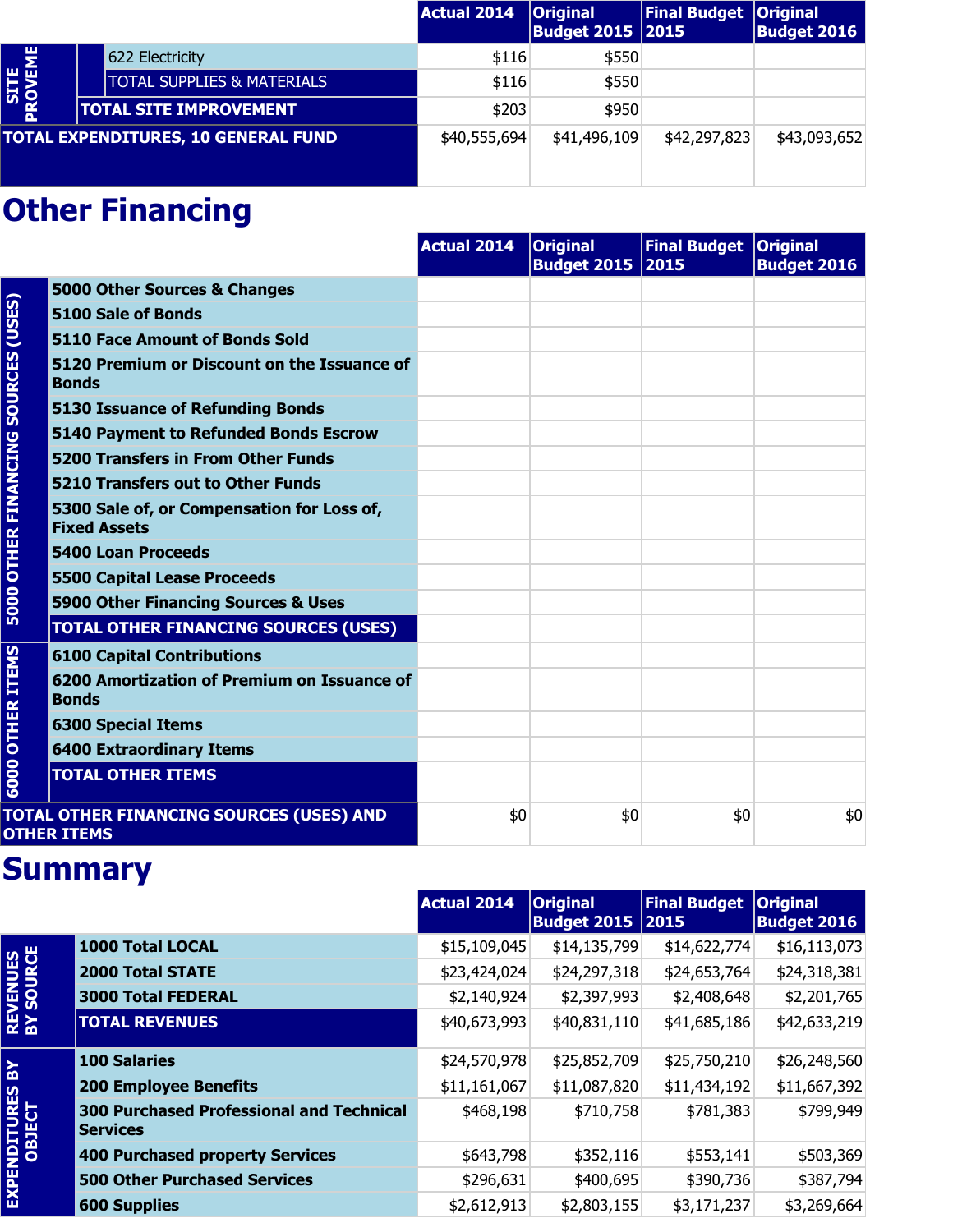|                          |                                                                     | <b>Actual 2014</b> | <b>Original</b><br><b>Budget 2015   2015</b> | <b>Final Budget</b> | <b>Original</b><br><b>Budget 2016</b> |
|--------------------------|---------------------------------------------------------------------|--------------------|----------------------------------------------|---------------------|---------------------------------------|
|                          | <b>700 Property</b>                                                 | \$730,399          | \$183,612                                    | \$112,820           | \$112,820                             |
|                          | <b>800 Other Objects</b>                                            | \$71,710           | \$105,244                                    | \$104,104           | \$104,104                             |
| PENDITUR<br>BY<br>OBJECT | <b>TOTAL EXPENDITURES</b>                                           | \$40,555,694       | \$41,496,109                                 | \$42,297,823        | \$43,093,652                          |
|                          | <b>EXCESS (DEFICIENCY) OF REVENUES OVER</b><br>(UNDER) EXPENDITURES | \$118,299          | ( \$664, 999)                                | ( \$612, 637)       | $(*460,433)$                          |
| <b>ITEMS</b>             | <b>OTHER FINANCING SOURCES (USES) AND OTHER</b>                     | \$0                | \$0                                          | \$0                 | \$0                                   |
|                          | <b>NET CHANGE IN FUND BALANCE</b>                                   | \$118,299          | (\$664,999)                                  | $($ \$612,637)      | $(*460,433)$                          |
|                          | <b>FUND BALANCE - BEGINNING (FROM PRIOR YEAR)</b>                   | \$9,769,628        |                                              | \$9,887,927         |                                       |
|                          | <b>FUND BALANCE - ENDING</b>                                        | \$9,887,927        | (\$664,999)                                  | \$9,275,290         | $(*460,433)$                          |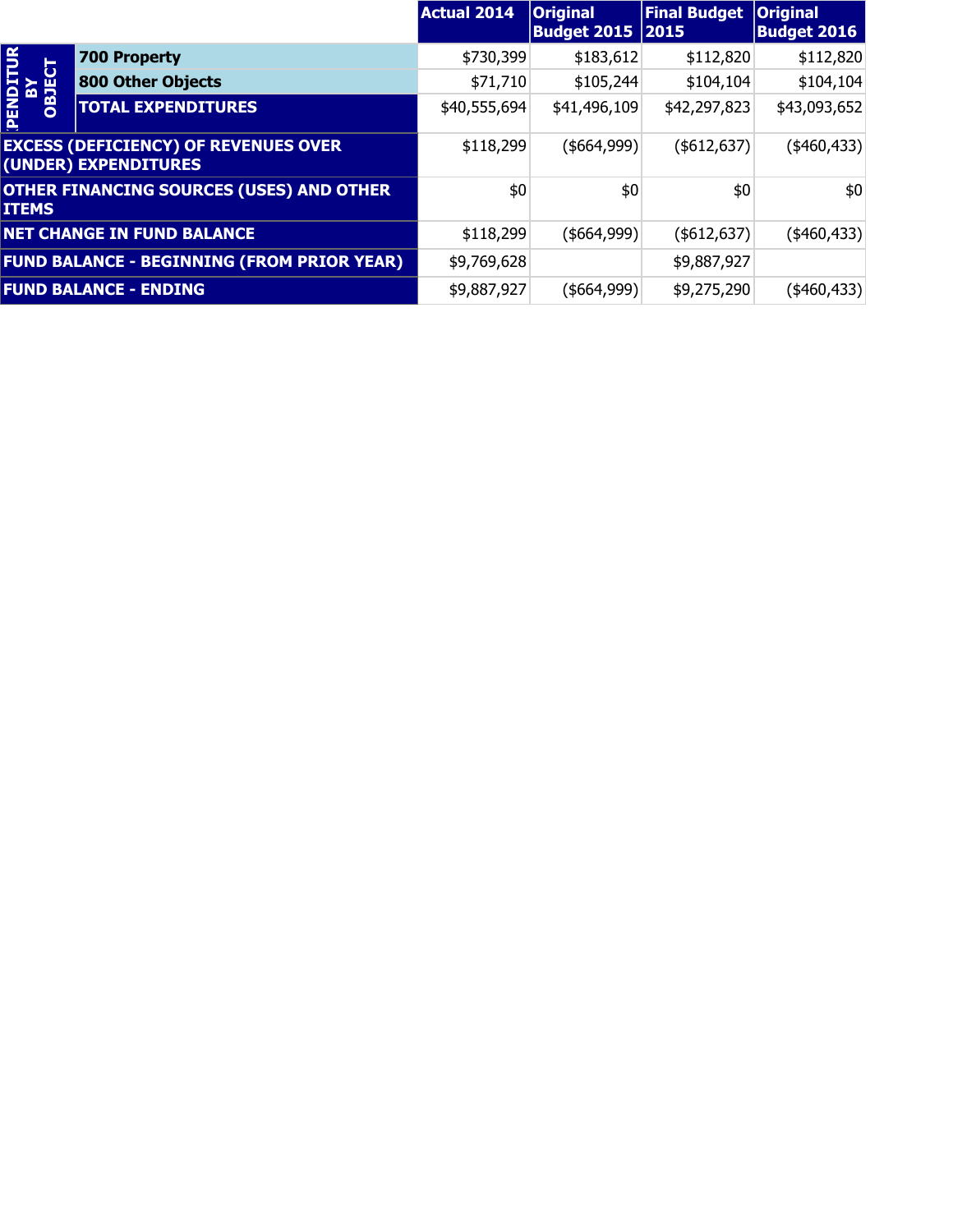|                                |                     |                                            | <b>Actual 2014</b> | <b>Original</b><br><b>Budget 2015 2015</b> | Final Budget   Original | <b>Budget 2016</b> |
|--------------------------------|---------------------|--------------------------------------------|--------------------|--------------------------------------------|-------------------------|--------------------|
|                                | 8110                | <b>Cash</b>                                | \$210,252          |                                            |                         |                    |
| <b>ASSETS</b>                  | 8120                | <b>Investments</b>                         | \$783,462          |                                            |                         |                    |
|                                |                     | <b>TOTAL ASSETS</b>                        | \$993,714          |                                            |                         |                    |
|                                | 9889                | <b>Committed - Other</b>                   | \$993,714          |                                            |                         |                    |
| <b>BALANCES</b><br><b>EUND</b> |                     | <b>TOTAL FUND BALANCES</b>                 | \$993,714          |                                            |                         |                    |
|                                |                     | <b>TOTAL LIABILITIES AND FUND BALANCES</b> | \$993,714          |                                            |                         |                    |
|                                | <b>TOTAL ASSETS</b> |                                            | \$993,714          | \$0                                        | \$0                     | \$0                |

#### **Revenue**

|              |                    |                                                 | Actual 2014   Original | <b>Budget 2015 2015</b> | <b>Final Budget Original</b> | <b>Budget 2016</b> |
|--------------|--------------------|-------------------------------------------------|------------------------|-------------------------|------------------------------|--------------------|
|              | <b>1510</b>        | <b>Interest on Investments</b>                  | \$10,934               |                         |                              |                    |
| <b>LOCAL</b> | <b>1900</b>        | <b>OTHER REVENUE - LOCAL SOURCES</b>            | \$88,940               |                         |                              |                    |
|              | <b>TOTAL LOCAL</b> |                                                 | \$99,874               |                         |                              |                    |
|              |                    | <b>TOTAL REVENUES, 20 SPECIAL REVENUE FUNDS</b> | \$99,874               | \$0                     | \$0                          | \$0                |

#### **Expenditure**

|              |                                               | <b>Actual 2014</b> | <b>Original</b><br><b>Budget 2015 2015</b> | <b>Final Budget   Original</b> | <b>Budget 2016</b> |
|--------------|-----------------------------------------------|--------------------|--------------------------------------------|--------------------------------|--------------------|
|              | Supplies & Materials(600)                     |                    |                                            |                                |                    |
|              | 610 General Supplies                          | \$55,819           |                                            |                                |                    |
|              | <b>TOTAL SUPPLIES &amp; MATERIALS</b>         | \$55,819           |                                            |                                |                    |
| INSTRUCTION  | <b>TOTAL INSTRUCTION</b>                      | \$55,819           |                                            |                                |                    |
| <b>FUNDS</b> | <b>TOTAL EXPENDITURES, 20 SPECIAL REVENUE</b> | \$55,819           | \$0                                        | \$0                            | \$0                |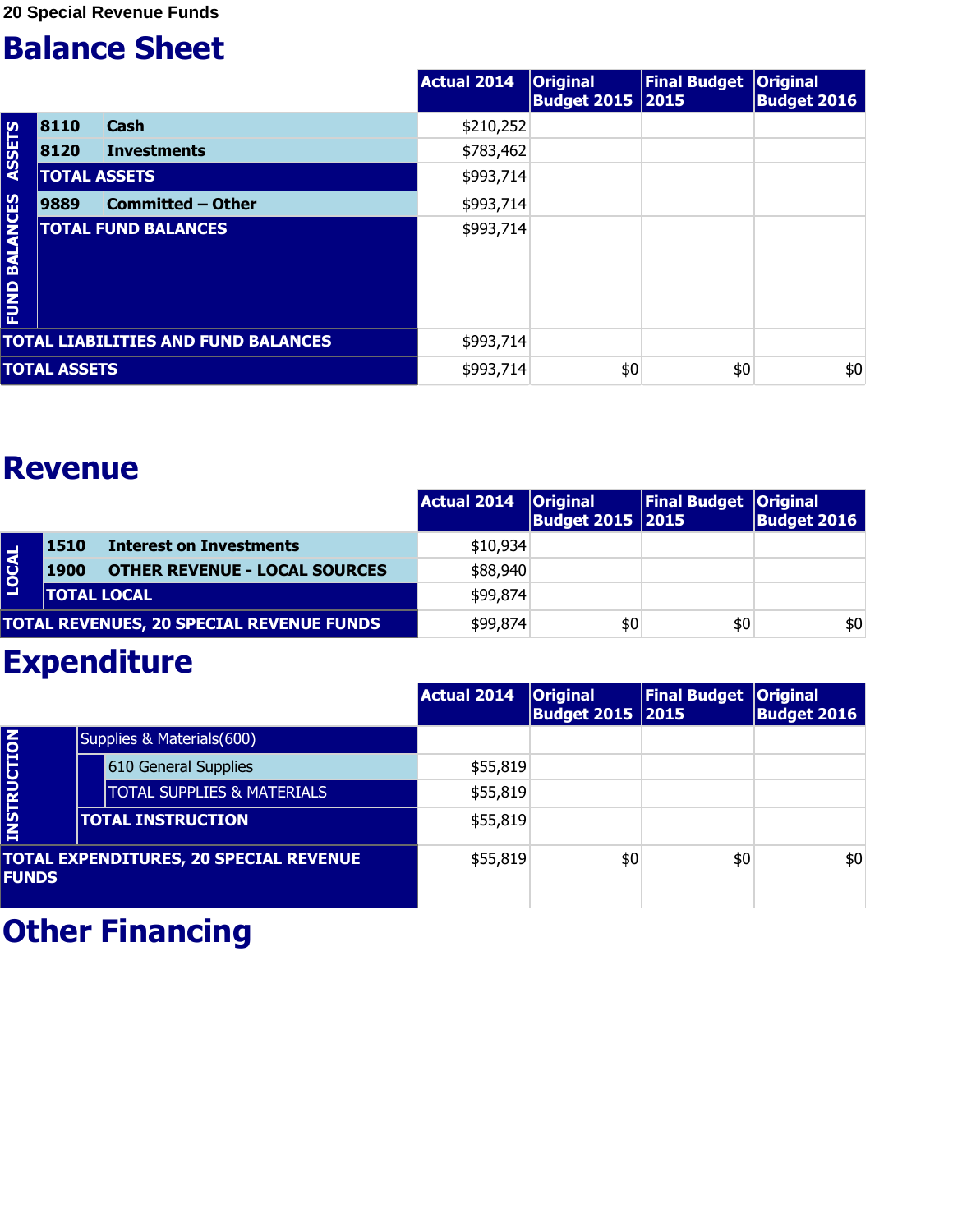|                        |                                                                   | <b>Actual 2014</b> | <b>Original</b><br><b>Budget 2015 2015</b> | <b>Final Budget Original</b> | <b>Budget 2016</b> |
|------------------------|-------------------------------------------------------------------|--------------------|--------------------------------------------|------------------------------|--------------------|
| (USES)                 | 5000 Other Sources & Changes                                      |                    |                                            |                              |                    |
|                        | 5100 Sale of Bonds                                                |                    |                                            |                              |                    |
|                        | <b>5110 Face Amount of Bonds Sold</b>                             |                    |                                            |                              |                    |
| <b>SOURCES</b>         | 5120 Premium or Discount on the Issuance of<br><b>Bonds</b>       |                    |                                            |                              |                    |
|                        | <b>5130 Issuance of Refunding Bonds</b>                           |                    |                                            |                              |                    |
|                        | <b>5140 Payment to Refunded Bonds Escrow</b>                      |                    |                                            |                              |                    |
|                        | <b>5200 Transfers in From Other Funds</b>                         |                    |                                            |                              |                    |
|                        | 5210 Transfers out to Other Funds                                 |                    |                                            |                              |                    |
| <b>OTHER FINANCING</b> | 5300 Sale of, or Compensation for Loss of,<br><b>Fixed Assets</b> |                    |                                            |                              |                    |
|                        | <b>5400 Loan Proceeds</b>                                         |                    |                                            |                              |                    |
|                        | <b>5500 Capital Lease Proceeds</b>                                |                    |                                            |                              |                    |
| 5000                   | 5900 Other Financing Sources & Uses                               |                    |                                            |                              |                    |
|                        | <b>TOTAL OTHER FINANCING SOURCES (USES)</b>                       |                    |                                            |                              |                    |
|                        | <b>6100 Capital Contributions</b>                                 |                    |                                            |                              |                    |
| <b>OTHER ITEMS</b>     | 6200 Amortization of Premium on Issuance of<br><b>Bonds</b>       |                    |                                            |                              |                    |
|                        | <b>6300 Special Items</b>                                         |                    |                                            |                              |                    |
|                        | <b>6400 Extraordinary Items</b>                                   |                    |                                            |                              |                    |
| 6000                   | <b>TOTAL OTHER ITEMS</b>                                          |                    |                                            |                              |                    |
|                        | TOTAL OTHER FINANCING SOURCES (USES) AND<br><b>OTHER ITEMS</b>    | \$0                | \$0                                        | \$0                          | \$0                |

|                                       |                                                                     | <b>Actual 2014</b> | <b>Original</b><br><b>Budget 2015 2015</b> | <b>Final Budget</b> | <b>Original</b><br><b>Budget 2016</b> |
|---------------------------------------|---------------------------------------------------------------------|--------------------|--------------------------------------------|---------------------|---------------------------------------|
|                                       | 1000 Total LOCAL                                                    | \$99,874           |                                            |                     |                                       |
| <b>REVENUES</b><br><b>SOURCE</b><br>m | <b>TOTAL REVENUES</b>                                               | \$99,874           |                                            |                     |                                       |
|                                       | <b>600 Supplies</b>                                                 | \$55,819           |                                            |                     |                                       |
| EXPENDITURES<br>BY OBJECT             | <b>TOTAL EXPENDITURES</b>                                           | \$55,819           |                                            |                     |                                       |
|                                       | <b>EXCESS (DEFICIENCY) OF REVENUES OVER</b><br>(UNDER) EXPENDITURES | \$44,055           |                                            |                     |                                       |
| <b>ITEMS</b>                          | <b>OTHER FINANCING SOURCES (USES) AND OTHER</b>                     | \$0                |                                            |                     |                                       |
|                                       | <b>NET CHANGE IN FUND BALANCE</b>                                   | \$44,055           | \$0                                        | \$0                 | \$0                                   |
|                                       | <b>FUND BALANCE - BEGINNING (FROM PRIOR YEAR)</b>                   | \$949,659          |                                            | \$993,714           |                                       |
|                                       | <b>FUND BALANCE - ENDING</b>                                        | \$993,714          | \$0                                        | \$993,714           | \$0                                   |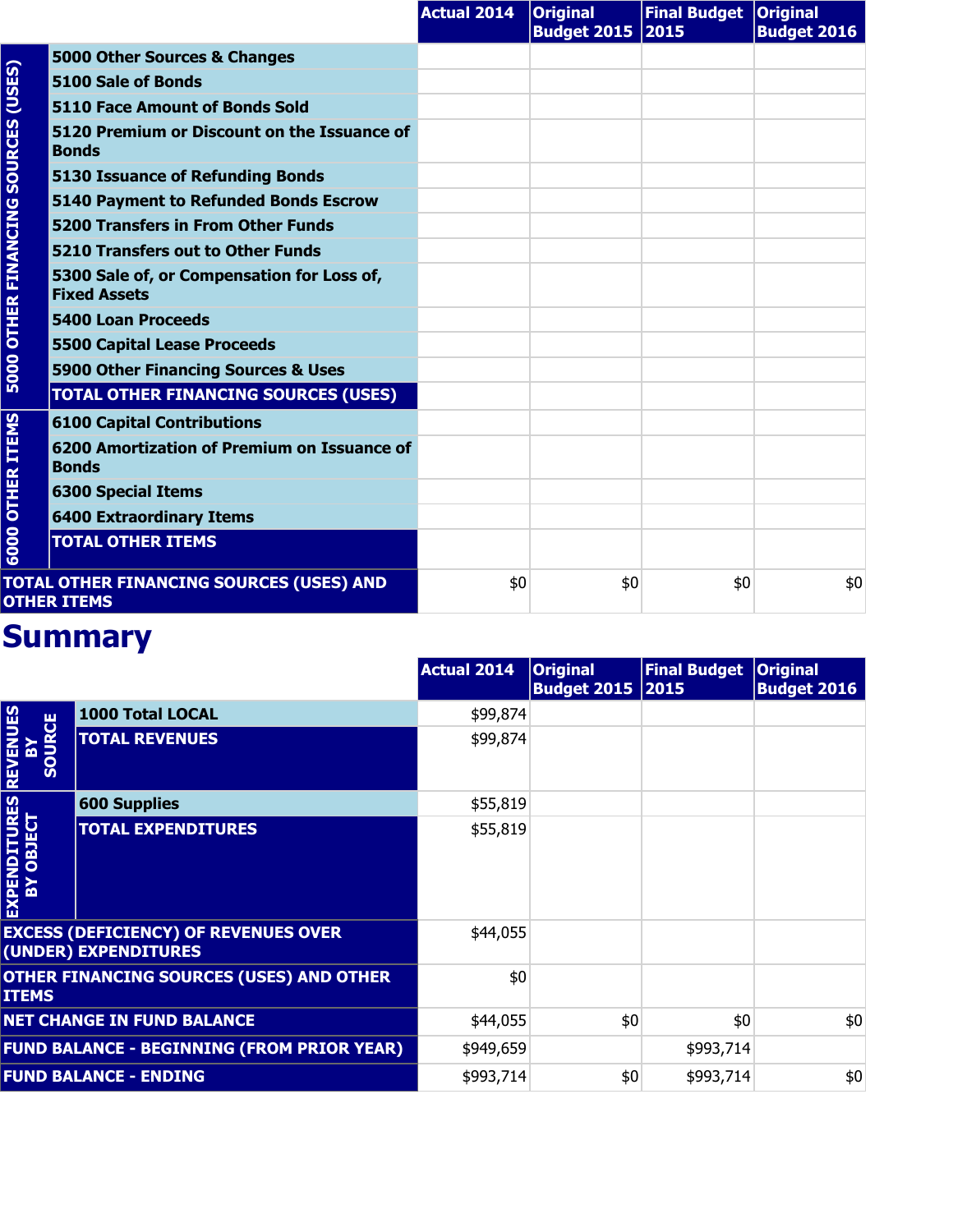|                                |                     |                                            | <b>Actual 2014</b> | <b>Original</b><br><b>Budget 2015 2015</b> | <b>Final Budget</b> | <b>Original</b><br><b>Budget 2016</b> |
|--------------------------------|---------------------|--------------------------------------------|--------------------|--------------------------------------------|---------------------|---------------------------------------|
|                                | 8110                | <b>Cash</b>                                | \$240,524          |                                            |                     |                                       |
|                                | 8111                | <b>Cash in Banks</b>                       | \$130              |                                            |                     |                                       |
| <b>ASSETS</b>                  | 8120                | <b>Investments</b>                         | \$583,762          |                                            |                     |                                       |
|                                | <b>TOTAL ASSETS</b> |                                            | \$824,416          |                                            |                     |                                       |
|                                | 9510                | <b>Accounts Payable</b>                    | \$130              |                                            |                     |                                       |
| <b>LIABILITIES</b>             |                     | <b>TOTAL LIABILITIES</b>                   | \$130              |                                            |                     |                                       |
|                                | 9889                | <b>Committed - Other</b>                   | \$824,286          |                                            |                     |                                       |
| <b>BALANCES</b><br><b>FUND</b> |                     | <b>TOTAL FUND BALANCES</b>                 | \$824,286          |                                            |                     |                                       |
|                                |                     | <b>TOTAL LIABILITIES AND FUND BALANCES</b> | \$824,416          |                                            |                     |                                       |
|                                | <b>TOTAL ASSETS</b> |                                            | \$824,416          | \$0                                        | \$0                 | \$0                                   |

#### **Revenue**

|             |                                              | Actual 2014   Original | <b>Budget 2015 2015</b> | Final Budget   Original | <b>Budget 2016</b> |
|-------------|----------------------------------------------|------------------------|-------------------------|-------------------------|--------------------|
| <b>OCAL</b> | <b>OTHER REVENUE - LOCAL SOURCES</b><br>1900 | \$1,448,852            |                         |                         |                    |
|             | <b>TOTAL LOCAL</b>                           | \$1,448,852            |                         |                         |                    |
|             | TOTAL REVENUES, 21 STUDENT ACTIVITY FUND     | \$1,448,852            | \$0                     | \$0                     | \$0                |

|                    |                                                | <b>Actual 2014</b> | <b>Original</b><br><b>Budget 2015 2015</b> | <b>Final Budget</b> | <b>Original</b><br><b>Budget 2016</b> |
|--------------------|------------------------------------------------|--------------------|--------------------------------------------|---------------------|---------------------------------------|
|                    | Purch/Prof Serv(300)                           |                    |                                            |                     |                                       |
|                    | 340 Other Prof Services                        | \$133,286          |                                            |                     |                                       |
|                    | <b>TOTAL PURCH/PROF SERV</b>                   | \$133,286          |                                            |                     |                                       |
|                    | 443 Rental of Computers & Related<br>Equipment | \$8,326            |                                            |                     |                                       |
|                    | <b>TOTAL PURCH PROPERTY SERVICES</b>           | \$8,326            |                                            |                     |                                       |
|                    | 510 Student Transportation Services            | \$186,700          |                                            |                     |                                       |
| <b>INSTRUCTION</b> | <b>TOTAL OTHER PURCHASED SERVICES</b>          | \$186,700          |                                            |                     |                                       |
|                    | 610 General Supplies                           | \$740,595          |                                            |                     |                                       |
|                    | <b>TOTAL SUPPLIES &amp; MATERIALS</b>          | \$740,595          |                                            |                     |                                       |
|                    | 739 Other Equipment                            | \$45,403           |                                            |                     |                                       |
|                    | <b>TOTAL PROPERTY</b>                          | \$45,403           |                                            |                     |                                       |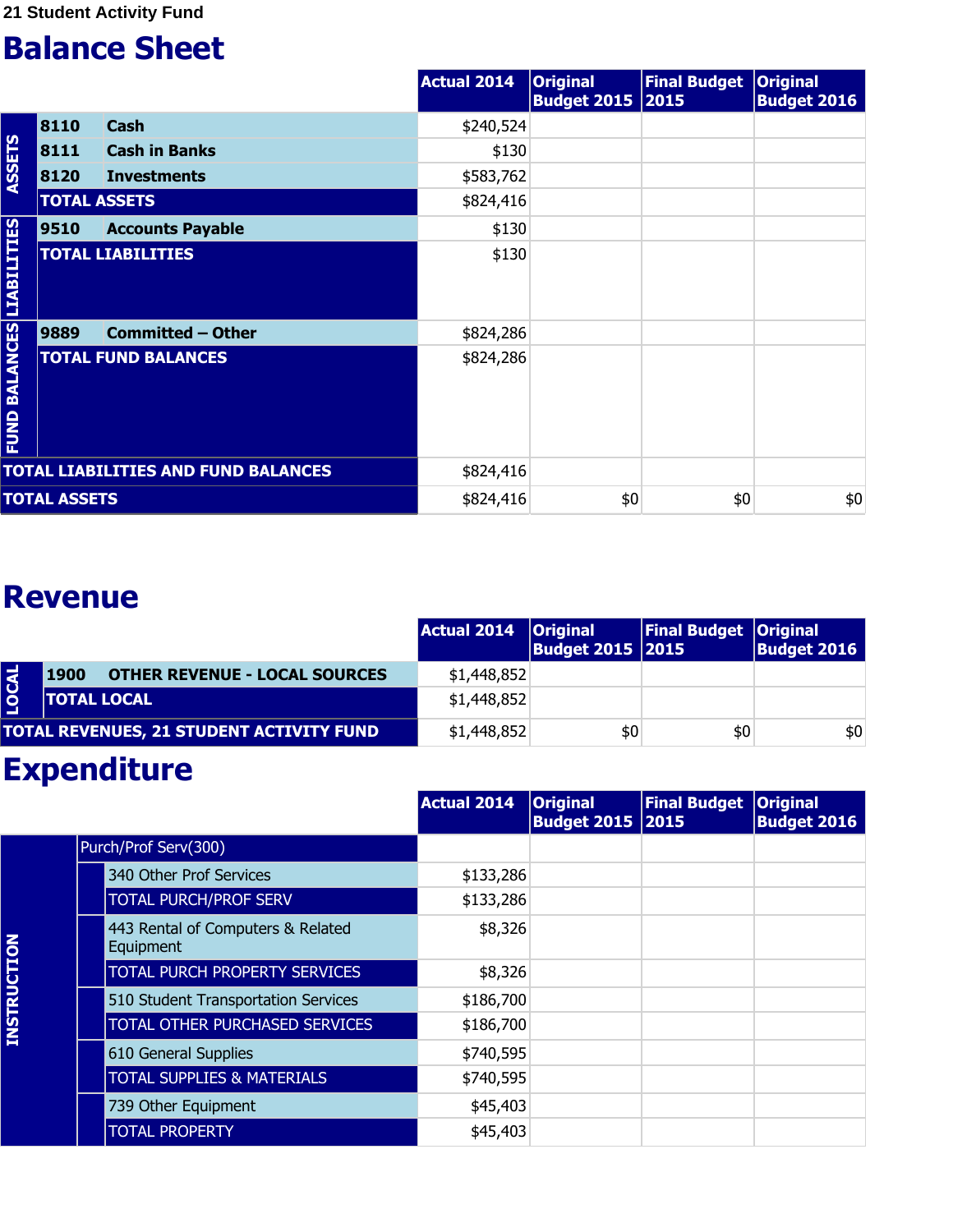|                 |                                                | Actual 2014 | <b>Original</b><br><b>Budget 2015 2015</b> | <b>Final Budget Original</b> | <b>Budget 2016</b> |
|-----------------|------------------------------------------------|-------------|--------------------------------------------|------------------------------|--------------------|
|                 | 890 Misc Expenditures                          | \$284,931   |                                            |                              |                    |
| <b>STRUCTIO</b> | <b>TOTAL DEBT &amp; MISCELLANEOUS</b>          | \$284,931   |                                            |                              |                    |
|                 | <b>TOTAL INSTRUCTION</b>                       | \$1,399,241 |                                            |                              |                    |
| <b>FUND</b>     | <b>TOTAL EXPENDITURES, 21 STUDENT ACTIVITY</b> | \$1,399,241 | \$0                                        | \$0                          | \$0                |

|                             |                                                                   | <b>Actual 2014</b> | <b>Original</b><br><b>Budget 2015 2015</b> | Final Budget Original | <b>Budget 2016</b> |
|-----------------------------|-------------------------------------------------------------------|--------------------|--------------------------------------------|-----------------------|--------------------|
| (USES)<br><b>SOURCES</b>    | 5000 Other Sources & Changes                                      |                    |                                            |                       |                    |
|                             | 5100 Sale of Bonds                                                |                    |                                            |                       |                    |
|                             | <b>5110 Face Amount of Bonds Sold</b>                             |                    |                                            |                       |                    |
|                             | 5120 Premium or Discount on the Issuance of<br><b>Bonds</b>       |                    |                                            |                       |                    |
|                             | <b>5130 Issuance of Refunding Bonds</b>                           |                    |                                            |                       |                    |
|                             | <b>5140 Payment to Refunded Bonds Escrow</b>                      |                    |                                            |                       |                    |
|                             | <b>5200 Transfers in From Other Funds</b>                         |                    |                                            |                       |                    |
|                             | <b>5210 Transfers out to Other Funds</b>                          |                    |                                            |                       |                    |
| <b>5000 OTHER FINANCING</b> | 5300 Sale of, or Compensation for Loss of,<br><b>Fixed Assets</b> |                    |                                            |                       |                    |
|                             | <b>5400 Loan Proceeds</b>                                         |                    |                                            |                       |                    |
|                             | <b>5500 Capital Lease Proceeds</b>                                |                    |                                            |                       |                    |
|                             | 5900 Other Financing Sources & Uses                               |                    |                                            |                       |                    |
|                             | <b>TOTAL OTHER FINANCING SOURCES (USES)</b>                       |                    |                                            |                       |                    |
|                             | <b>6100 Capital Contributions</b>                                 |                    |                                            |                       |                    |
| <b>OTHER ITEMS</b>          | 6200 Amortization of Premium on Issuance of<br><b>Bonds</b>       |                    |                                            |                       |                    |
|                             | <b>6300 Special Items</b>                                         |                    |                                            |                       |                    |
|                             | <b>6400 Extraordinary Items</b>                                   |                    |                                            |                       |                    |
| 6000                        | <b>TOTAL OTHER ITEMS</b>                                          |                    |                                            |                       |                    |
|                             | TOTAL OTHER FINANCING SOURCES (USES) AND<br><b>OTHER ITEMS</b>    | \$0                | \$0                                        | \$0                   | \$0                |

|                              |                                                                    | <b>Actual 2014</b> | <b>Original</b><br><b>Budget 2015 2015</b> | Final Budget   Original | <b>Budget 2016</b> |
|------------------------------|--------------------------------------------------------------------|--------------------|--------------------------------------------|-------------------------|--------------------|
|                              | 1000 Total LOCAL                                                   | \$1,448,852        |                                            |                         |                    |
| REVENUES<br>ROE<br><u>ငွ</u> | <b>TOTAL REVENUES</b>                                              | \$1,448,852        |                                            |                         |                    |
|                              | <b>300 Purchased Professional and Technical</b><br><b>Services</b> | \$133,286          |                                            |                         |                    |
| EXPENDITURES                 | 400 Purchased property Services                                    | \$8,326            |                                            |                         |                    |
|                              | <b>500 Other Purchased Services</b>                                | \$186,700          |                                            |                         |                    |
|                              | <b>600 Supplies</b>                                                | \$740,595          |                                            |                         |                    |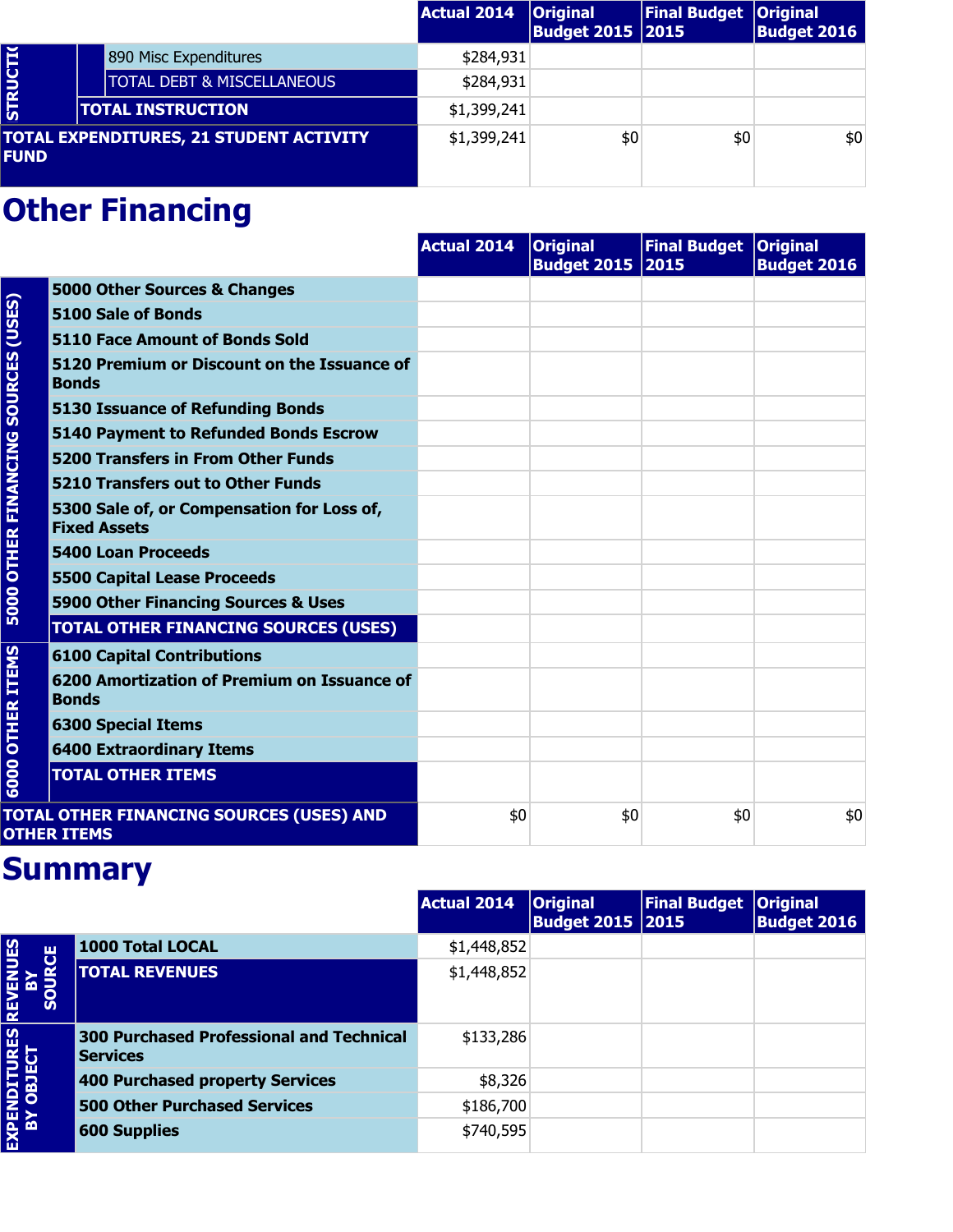|                              |                                                                     | <b>Actual 2014</b> | <b>Original</b><br><b>Budget 2015   2015</b> | <b>Final Budget</b> | <b>Original</b><br><b>Budget 2016</b> |
|------------------------------|---------------------------------------------------------------------|--------------------|----------------------------------------------|---------------------|---------------------------------------|
| $\overline{P}$               | <b>700 Property</b>                                                 | \$45,403           |                                              |                     |                                       |
| <b>BY<br/>OBJECT</b>         | <b>800 Other Objects</b>                                            | \$284,931          |                                              |                     |                                       |
| PENDIT                       | <b>TOTAL EXPENDITURES</b>                                           | \$1,399,241        |                                              |                     |                                       |
|                              | <b>EXCESS (DEFICIENCY) OF REVENUES OVER</b><br>(UNDER) EXPENDITURES | \$49,611           |                                              |                     |                                       |
| <b>ITEMS</b>                 | <b>OTHER FINANCING SOURCES (USES) AND OTHER</b>                     | \$0                |                                              |                     |                                       |
|                              | <b>NET CHANGE IN FUND BALANCE</b>                                   | \$49,611           | \$0                                          | \$0                 | \$0                                   |
|                              | <b>FUND BALANCE - BEGINNING (FROM PRIOR YEAR)</b>                   | \$774,675          |                                              | \$824,286           |                                       |
| <b>FUND BALANCE - ENDING</b> |                                                                     | \$824,286          | \$0                                          | \$824,286           | \$0                                   |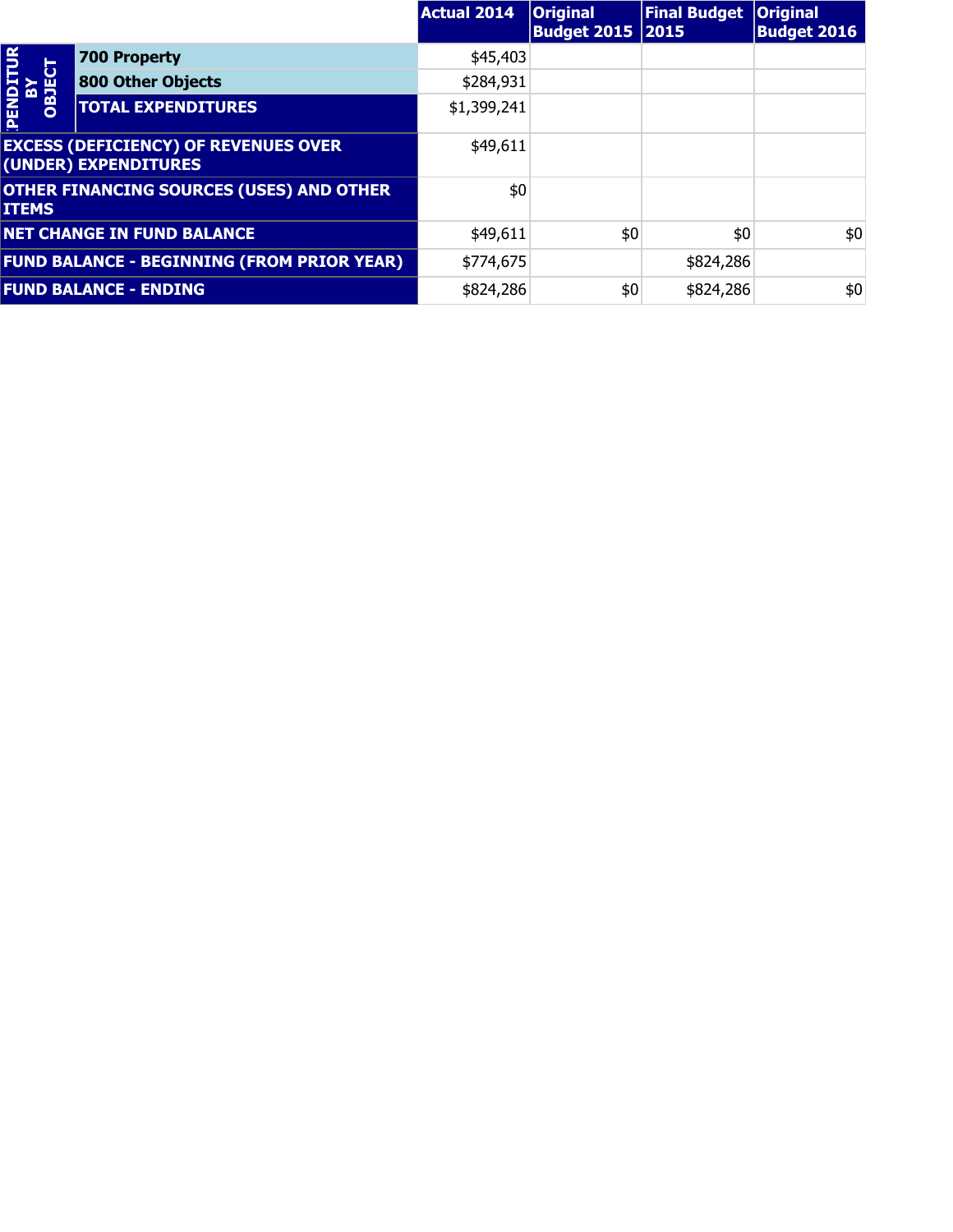**23 Non K-12 Programs** 

#### **Balance Sheet**

|                                  |                     |                                            | <b>Actual 2014</b> | <b>Original</b><br><b>Budget 2015 2015</b> | <b>Final Budget</b> | <b>Original</b><br><b>Budget 2016</b> |
|----------------------------------|---------------------|--------------------------------------------|--------------------|--------------------------------------------|---------------------|---------------------------------------|
|                                  | 8111                | <b>Cash in Banks</b>                       | \$238,987          |                                            |                     |                                       |
| <b>ASSETS</b>                    | 8134                | <b>Federal</b>                             | \$48,787           |                                            |                     |                                       |
|                                  | <b>TOTAL ASSETS</b> |                                            | \$287,774          |                                            |                     |                                       |
|                                  | 9510                | <b>Accounts Payable</b>                    | \$10,168           |                                            |                     |                                       |
|                                  | 9563                | <b>State</b>                               | \$2,399            |                                            |                     |                                       |
|                                  | 9564                | <b>Federal</b>                             | \$37,810           |                                            |                     |                                       |
|                                  |                     | <b>TOTAL LIABILITIES</b>                   | \$50,377           |                                            |                     |                                       |
|                                  | 9874                | <b>Restricted - Non K-12</b>               | \$237,397          |                                            |                     |                                       |
| <b>FUND BALANCES LIABILITIES</b> |                     | <b>TOTAL FUND BALANCES</b>                 | \$237,397          |                                            |                     |                                       |
|                                  |                     | <b>TOTAL LIABILITIES AND FUND BALANCES</b> | \$287,774          |                                            |                     |                                       |
|                                  | <b>TOTAL ASSETS</b> |                                            | \$287,774          | \$0                                        | \$0                 | \$0                                   |

#### **Revenue**

|              |                             |                                                                   | <b>Actual 2014</b> | <b>Original</b><br><b>Budget 2015 2015</b> | <b>Final Budget</b> | <b>Original</b><br><b>Budget 2016</b> |
|--------------|-----------------------------|-------------------------------------------------------------------|--------------------|--------------------------------------------|---------------------|---------------------------------------|
|              | 1310                        | <b>Tuition From Pupils or Parents</b>                             | \$153,544          | \$143,000                                  | \$153,000           | \$153,000                             |
|              | 1510                        | <b>Interest on Investments</b>                                    | \$12,992           | \$100                                      | \$22,806            |                                       |
|              | <b>1900</b>                 | <b>OTHER REVENUE - LOCAL SOURCES</b>                              | \$118,594          | \$135,000                                  | \$120,000           | \$120,000                             |
| <b>LOCAL</b> | <b>1910</b>                 | <b>Rentals</b>                                                    | \$78,095           | \$60,000                                   | \$65,000            | \$65,000                              |
|              | 1920                        | <b>Contributions and Donations From</b><br><b>Private Sources</b> | \$9,700            |                                            |                     |                                       |
|              | <b>TOTAL LOCAL</b>          |                                                                   | \$372,925          | \$338,100                                  | \$360,806           | \$338,000                             |
|              | 3115                        | <b>Special Ed - Pre-School</b>                                    | \$273,313          | \$275,896                                  | \$265,921           | \$277,260                             |
| <b>STATE</b> | 3209                        | <b>Adult High School</b>                                          | \$34,362           | \$36,077                                   | \$36,077            | \$32,872                              |
|              | <b>TOTAL STATE</b>          |                                                                   | \$307,675          | \$311,973                                  | \$301,998           | \$310,132                             |
|              | 4390<br><b>From Fed Gov</b> | <b>Unique Restricted Revenue - Direct</b>                         | \$10,333           | \$6,000                                    | \$6,000             | \$6,000                               |
| FEDERAL      | 4500<br><b>STATE</b>        | <b>RESTRICTED FED REVENUE - THRU</b>                              | \$38,977           | \$38,000                                   | \$38,000            | \$39,278                              |
|              | 4522<br>619)                | <b>IDEA - B -- Pre-School Disabled (Sec</b>                       | \$31,820           | \$31,820                                   | \$32,139            | \$32,139                              |
|              |                             | <b>TOTAL FEDERAL</b>                                              | \$81,130           | \$75,820                                   | \$76,139            | \$77,417                              |
|              |                             | <b>TOTAL REVENUES, 23 NON K-12 PROGRAMS</b>                       | \$761,730          | \$725,893                                  | \$738,943           | \$725,549                             |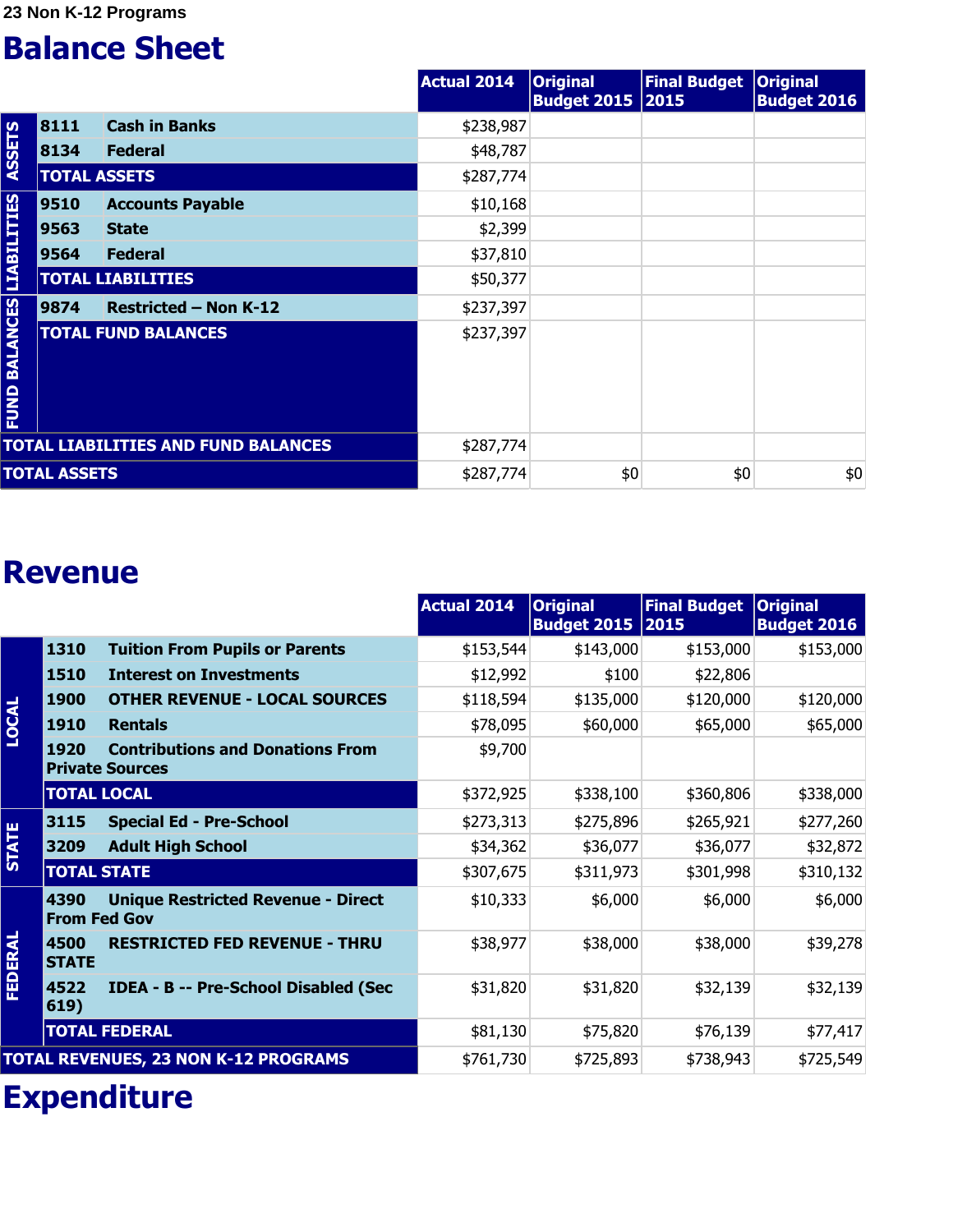|                                                              |                                                             | <b>Actual 2014</b> | <b>Original</b><br><b>Budget 2015</b> | <b>Final Budget</b><br>2015 | <b>Original</b><br><b>Budget 2016</b> |
|--------------------------------------------------------------|-------------------------------------------------------------|--------------------|---------------------------------------|-----------------------------|---------------------------------------|
|                                                              | Salaries(100)                                               |                    |                                       |                             |                                       |
|                                                              | 131 Salaries - Teachers                                     | \$172,314          | \$158,867                             | \$190,282                   | \$192,865                             |
|                                                              | 161 Salaries - Tchr Aides & Para-Prof                       | \$23,525           | \$48,146                              | \$48,146                    | \$49,832                              |
|                                                              | <b>TOTAL SALARIES</b>                                       | \$195,839          | \$207,013                             | \$238,428                   | \$242,697                             |
|                                                              | 210 State Retirement                                        | \$35,206           | \$41,027                              | \$41,027                    | \$41,275                              |
|                                                              | 220 Social Security                                         | \$15,169           | \$14,871                              | \$14,871                    | \$15,313                              |
|                                                              | 240 Group Insurance                                         | \$32,160           | \$22,717                              | \$22,717                    | \$22,717                              |
|                                                              | <b>TOTAL BENEFITS</b>                                       | \$82,535           | \$78,615                              | \$78,615                    | \$79,305                              |
|                                                              | 340 Other Prof Services                                     | \$47,895           | \$12,751                              | \$12,751                    | \$12,751                              |
| <b>INSTRUCTION</b>                                           | <b>TOTAL PURCH/PROF SERV</b>                                | \$47,895           | \$12,751                              | \$12,751                    | \$12,751                              |
|                                                              | 510 Student Transportation Services                         | \$849              | \$1,000                               | \$1,000                     | \$1,000                               |
|                                                              | 530 Communication (Telephone & Other)                       | \$97               | \$1,132                               | \$1,132                     | \$1,132                               |
|                                                              | 580 Travel/Per Diem                                         | \$512              |                                       |                             |                                       |
|                                                              | 590 Inter-educ, Purch Serv                                  | \$200              |                                       |                             |                                       |
|                                                              | TOTAL OTHER PURCHASED SERVICES                              | \$1,658            | \$2,132                               | \$2,132                     | \$2,132                               |
|                                                              | 610 General Supplies                                        | \$4,569            | \$2,127                               | \$2,127                     | \$5,303                               |
|                                                              | 670 Software                                                | \$36               |                                       |                             |                                       |
|                                                              | <b>TOTAL SUPPLIES &amp; MATERIALS</b>                       | \$4,605            | \$2,127                               | \$2,127                     | \$5,303                               |
|                                                              | 890 Misc Expenditures                                       | \$11,248           | \$29,482                              | \$27,851                    | \$5,045                               |
|                                                              | <b>TOTAL DEBT &amp; MISCELLANEOUS</b>                       | \$11,248           | \$29,482                              | \$27,851                    | \$5,045                               |
|                                                              | <b>TOTAL INSTRUCTION</b>                                    | \$343,780          | \$332,120                             | \$361,904                   | \$347,233                             |
|                                                              | Other Purchased Services(500)                               |                    |                                       |                             |                                       |
|                                                              | 530 Communication (Telephone & Other)                       | \$97               |                                       |                             |                                       |
| <b>OOL ADMIN</b><br>CES                                      | TOTAL OTHER PURCHASED SERVICES                              | \$97               |                                       |                             |                                       |
| SCHOL STRAIGHT                                               | <b>TOTAL SUPPORT SERVICES - SCHOOL</b><br><u>ADMIN</u>      | \$97               |                                       |                             |                                       |
|                                                              | Debt & Miscellaneous(800)                                   |                    |                                       |                             |                                       |
|                                                              | 870 Indirect Costs - Restricted                             | \$6,669            |                                       |                             |                                       |
|                                                              | TOTAL DEBT & MISCELLANEOUS                                  | \$6,669            |                                       |                             |                                       |
| <b>SUPPORT SERVICES</b><br><b>SERVICES</b><br><b>CENTRAL</b> | <b>TOTAL SUPPORT SERVICES - CENTRAL</b><br><b>SERVICES</b>  | \$6,669            |                                       |                             |                                       |
|                                                              | Purch/Prof Serv(300)                                        |                    |                                       |                             |                                       |
|                                                              | 340 Other Prof Services                                     | \$9,392            | \$7,494                               | \$7,494                     | \$7,494                               |
|                                                              | <b>TOTAL PURCH/PROF SERV</b>                                | \$9,392            | \$7,494                               | \$7,494                     | \$7,494                               |
|                                                              | 411 Water/Sewage                                            | \$938              | \$616                                 | \$616                       | \$616                                 |
|                                                              | 430 Repairs & Maint Services                                |                    | \$3,000                               | \$3,000                     | \$3,000                               |
|                                                              | <b>TOTAL PURCH PROPERTY SERVICES</b>                        | \$938              | \$3,616                               | \$3,616                     | \$3,616                               |
|                                                              | 610 General Supplies                                        | \$2,170            | \$500                                 | \$500                       | \$500                                 |
|                                                              | 622 Electricity                                             | \$5,078            | \$4,918                               | \$4,918                     | \$4,918                               |
|                                                              | 624 Fuel Oil                                                | \$3,088            | \$1,938                               | \$1,938                     | \$1,938                               |
| <b>OPERATION &amp; MAINTENANCE OF</b>                        | <b>TOTAL SUPPLIES &amp; MATERIALS</b>                       | \$10,336           | \$7,356                               | \$7,356                     | \$7,356                               |
|                                                              | <b>TOTAL OPERATION &amp; MAINTENANCE OF</b><br><b>PLANT</b> | \$20,666           | \$18,466                              | \$18,466                    | \$18,466                              |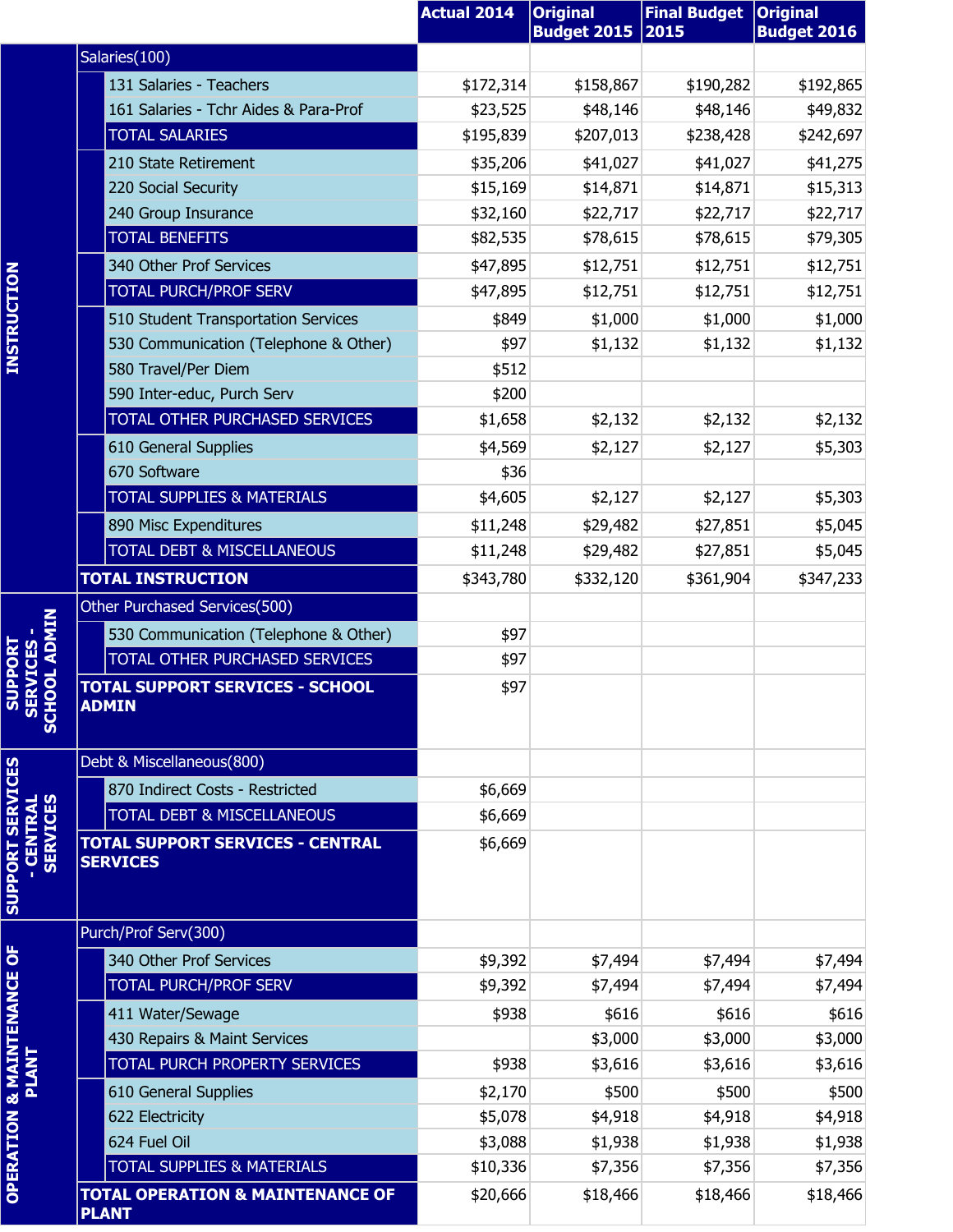|                           |                                                | <b>Actual 2014</b> | <b>Original</b><br><b>Budget 2015</b> | <b>Final Budget</b><br>2015 | <b>Original</b><br><b>Budget 2016</b> |
|---------------------------|------------------------------------------------|--------------------|---------------------------------------|-----------------------------|---------------------------------------|
|                           | Debt & Miscellaneous(800)                      |                    |                                       |                             |                                       |
| SUPPORT                   | 870 Indirect Costs - Restricted                |                    | \$7,573                               | \$7,573                     | \$7,573                               |
| <b>OTHER</b>              | TOTAL DEBT & MISCELLANEOUS                     |                    | \$7,573                               | \$7,573                     | \$7,573                               |
|                           | <b>TOTAL OTHER SUPPORT SERVICES</b>            |                    | \$7,573                               | \$7,573                     | \$7,573                               |
|                           | Salaries(100)                                  |                    |                                       |                             |                                       |
|                           | 131 Salaries - Teachers                        | \$31,336           | \$31,059                              | \$31,059                    | \$32,146                              |
|                           | 132 Salaries - Substitute Teachers             | \$91               | \$203                                 | \$203                       | \$210                                 |
|                           | 152 Salaries - Sec & Clerical Pers             |                    | \$22,374                              |                             |                                       |
|                           | 161 Salaries - Tchr Aides & Para-Prof          | \$97,017           | \$94,867                              | \$93,447                    | \$96,718                              |
|                           | 199 Salaries - All Other                       | \$89,964           | \$81,770                              | \$99,705                    | \$103,195                             |
|                           | <b>TOTAL SALARIES</b>                          | \$218,408          | \$230,273                             | \$224,414                   | \$232,269                             |
|                           | 210 State Retirement                           | \$24,864           | \$37,429                              | \$44,429                    | \$45,984                              |
|                           | 220 Social Security                            | \$16,535           | \$13,147                              | \$14,680                    | \$15,194                              |
|                           | 240 Group Insurance                            | \$12,875           | \$15,359                              | \$15,359                    | \$15,359                              |
|                           | 280 Unemployment Insurance                     |                    | \$1,266                               | \$1,266                     | \$1,266                               |
|                           | <b>TOTAL BENEFITS</b>                          | \$54,274           | \$67,201                              | \$75,734                    | \$77,803                              |
|                           | 310 Official/Admin Services                    | \$90               | \$2,500                               | \$2,500                     | \$2,500                               |
|                           | 340 Other Prof Services                        | \$7,981            | \$8,000                               | \$8,000                     | \$8,000                               |
|                           | <b>TOTAL PURCH/PROF SERV</b>                   | \$8,071            | \$10,500                              | \$10,500                    | \$10,500                              |
|                           | 411 Water/Sewage                               | \$469              | \$500                                 | \$500                       | \$500                                 |
|                           | 430 Repairs & Maint Services                   |                    | \$1,998                               | \$1,998                     | \$1,998                               |
| <b>COMMUNITY SERVICES</b> | 443 Rental of Computers & Related<br>Equipment |                    | \$501                                 | \$501                       | \$501                                 |
|                           | TOTAL PURCH PROPERTY SERVICES                  | \$469              | \$2,999                               | \$2,999                     | \$2,999                               |
|                           | 510 Student Transportation Services            |                    | \$1,000                               | \$1,000                     | \$1,000                               |
|                           | 530 Communication (Telephone & Other)          | \$5,357            | \$4,378                               | \$4,378                     | \$4,378                               |
|                           | 550 Printing and Binding                       | \$7,153            | \$10,551                              | \$10,551                    | \$10,551                              |
|                           | 580 Travel/Per Diem                            | \$46               | \$299                                 | \$299                       | \$299                                 |
|                           | 591 Services Purchased from a LEA In-State     | \$5,297            | \$1,850                               | \$1,850                     | \$1,850                               |
|                           | TOTAL OTHER PURCHASED SERVICES                 | \$17,853           | \$18,078                              | \$18,078                    | \$18,078                              |
|                           | 610 General Supplies                           | \$48,710           | \$56,227                              | \$56,227                    | \$56,227                              |
|                           | 622 Electricity                                | \$2,539            | \$750                                 | \$750                       | \$750                                 |
|                           | 624 Fuel Oil                                   | \$1,544            | \$1,100                               | \$1,100                     | \$1,100                               |
|                           | 630 Food                                       |                    | \$500                                 | \$500                       | \$500                                 |
|                           | <b>TOTAL SUPPLIES &amp; MATERIALS</b>          | \$52,793           | \$58,577                              | \$58,577                    | \$58,577                              |
|                           | 739 Other Equipment                            |                    | \$1,394                               | \$1,394                     | \$1,394                               |
|                           | <b>TOTAL PROPERTY</b>                          |                    | \$1,394                               | \$1,394                     | \$1,394                               |
|                           | <b>TOTAL COMMUNITY SERVICES</b>                | \$351,868          | \$389,022                             | \$391,696                   | \$401,620                             |
|                           | TOTAL EXPENDITURES, 23 NON K-12 PROGRAMS       | \$723,080          | \$747,181                             | \$779,639                   | \$774,892                             |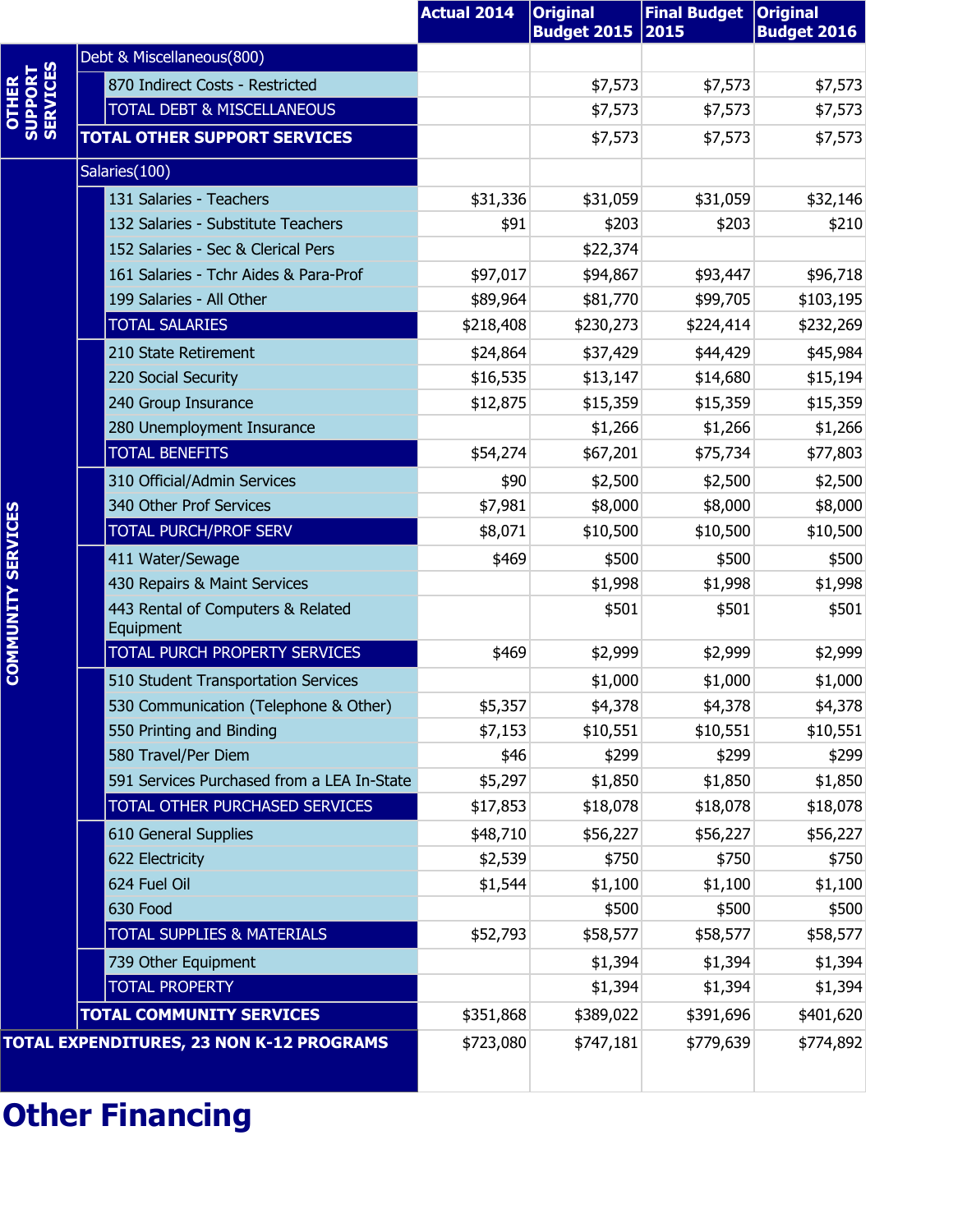|                                     |                                                                   | <b>Actual 2014</b> | <b>Original</b><br>Budget 2015 2015 | Final Budget   Original | <b>Budget 2016</b> |
|-------------------------------------|-------------------------------------------------------------------|--------------------|-------------------------------------|-------------------------|--------------------|
| (USES)                              | 5000 Other Sources & Changes                                      |                    |                                     |                         |                    |
|                                     | 5100 Sale of Bonds                                                |                    |                                     |                         |                    |
|                                     | <b>5110 Face Amount of Bonds Sold</b>                             |                    |                                     |                         |                    |
| <b>5000 OTHER FINANCING SOURCES</b> | 5120 Premium or Discount on the Issuance of<br><b>Bonds</b>       |                    |                                     |                         |                    |
|                                     | <b>5130 Issuance of Refunding Bonds</b>                           |                    |                                     |                         |                    |
|                                     | <b>5140 Payment to Refunded Bonds Escrow</b>                      |                    |                                     |                         |                    |
|                                     | <b>5200 Transfers in From Other Funds</b>                         |                    |                                     |                         |                    |
|                                     | 5210 Transfers out to Other Funds                                 |                    |                                     |                         |                    |
|                                     | 5300 Sale of, or Compensation for Loss of,<br><b>Fixed Assets</b> |                    |                                     |                         |                    |
|                                     | <b>5400 Loan Proceeds</b>                                         |                    |                                     |                         |                    |
|                                     | <b>5500 Capital Lease Proceeds</b>                                |                    |                                     |                         |                    |
|                                     | 5900 Other Financing Sources & Uses                               |                    |                                     |                         |                    |
|                                     | <b>TOTAL OTHER FINANCING SOURCES (USES)</b>                       |                    |                                     |                         |                    |
|                                     | <b>6100 Capital Contributions</b>                                 |                    |                                     |                         |                    |
| <b>OTHER ITEMS</b>                  | 6200 Amortization of Premium on Issuance of<br><b>Bonds</b>       |                    |                                     |                         |                    |
|                                     | <b>6300 Special Items</b>                                         |                    |                                     |                         |                    |
|                                     | <b>6400 Extraordinary Items</b>                                   |                    |                                     |                         |                    |
| 6000                                | <b>TOTAL OTHER ITEMS</b>                                          |                    |                                     |                         |                    |
|                                     | TOTAL OTHER FINANCING SOURCES (USES) AND<br><b>OTHER ITEMS</b>    | \$0                | \$0                                 | \$0                     | \$0                |

|                               |                                                                    | <b>Actual 2014</b> | <b>Original</b><br><b>Budget 2015 2015</b> | <b>Final Budget</b> | <b>Original</b><br><b>Budget 2016</b> |
|-------------------------------|--------------------------------------------------------------------|--------------------|--------------------------------------------|---------------------|---------------------------------------|
|                               | <b>1000 Total LOCAL</b>                                            | \$372,925          | \$338,100                                  | \$360,806           | \$338,000                             |
|                               | <b>2000 Total STATE</b>                                            | \$307,675          | \$311,973                                  | \$301,998           | \$310,132                             |
|                               | <b>3000 Total FEDERAL</b>                                          | \$81,130           | \$75,820                                   | \$76,139            | \$77,417                              |
| <b>REVENUES<br/>BY SOURCE</b> | <b>TOTAL REVENUES</b>                                              | \$761,730          | \$725,893                                  | \$738,943           | \$725,549                             |
|                               | <b>100 Salaries</b>                                                | \$414,247          | \$437,286                                  | \$462,842           | \$474,966                             |
| ៜ                             | <b>200 Employee Benefits</b>                                       | \$136,809          | \$145,816                                  | \$154,349           | \$157,108                             |
| EXPENDITURES<br>OBJECT        | <b>300 Purchased Professional and Technical</b><br><b>Services</b> | \$65,358           | \$30,745                                   | \$30,745            | \$30,745                              |
|                               | 400 Purchased property Services                                    | \$1,407            | \$6,615                                    | \$6,615             | \$6,615                               |
|                               | <b>500 Other Purchased Services</b>                                | \$19,608           | \$20,210                                   | \$20,210            | \$20,210                              |
|                               | <b>600 Supplies</b>                                                | \$67,734           | \$68,060                                   | \$68,060            | \$71,236                              |
|                               | <b>700 Property</b>                                                |                    | \$1,394                                    | \$1,394             | \$1,394                               |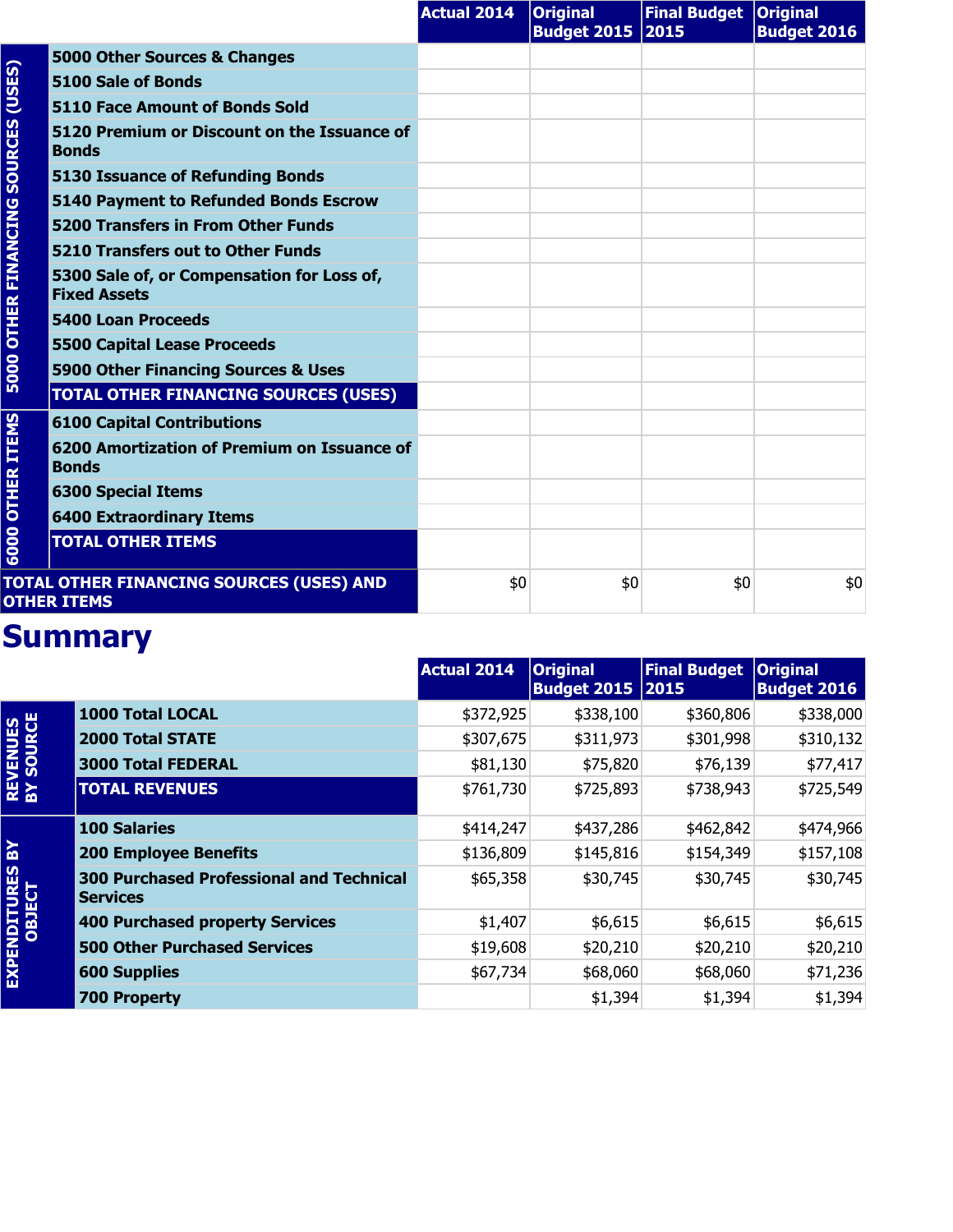|                             |                                                                     | <b>Actual 2014</b> | <b>Original</b><br><b>Budget 2015   2015</b> | <b>Final Budget</b> | <b>Original</b><br><b>Budget 2016</b> |
|-----------------------------|---------------------------------------------------------------------|--------------------|----------------------------------------------|---------------------|---------------------------------------|
| نا                          | 800 Other Objects                                                   | \$17,917           | \$37,055                                     | \$35,424            | \$12,618                              |
| <b>ENDIT</b><br>NB<br>OBJEC | <b>TOTAL EXPENDITURES</b>                                           | \$723,080          | \$747,181                                    | \$779,639           | \$774,892                             |
|                             | <b>EXCESS (DEFICIENCY) OF REVENUES OVER</b><br>(UNDER) EXPENDITURES | \$38,650           | ( \$21, 288)                                 | (40,696)            | $(*49,343)$                           |
| <b>ITEMS</b>                | <b>OTHER FINANCING SOURCES (USES) AND OTHER</b>                     | \$0                | \$0                                          | \$0                 | \$0                                   |
|                             | <b>NET CHANGE IN FUND BALANCE</b>                                   | \$38,650           | ( \$21, 288)                                 | $(*40,696)$         | (\$49,343)                            |
|                             | <b>FUND BALANCE - BEGINNING (FROM PRIOR YEAR)</b>                   | \$198,746          |                                              | \$237,396           |                                       |
|                             | <b>FUND BALANCE - ENDING</b>                                        | \$237,396          | (\$21,288)                                   | \$196,700           | (\$49,343)                            |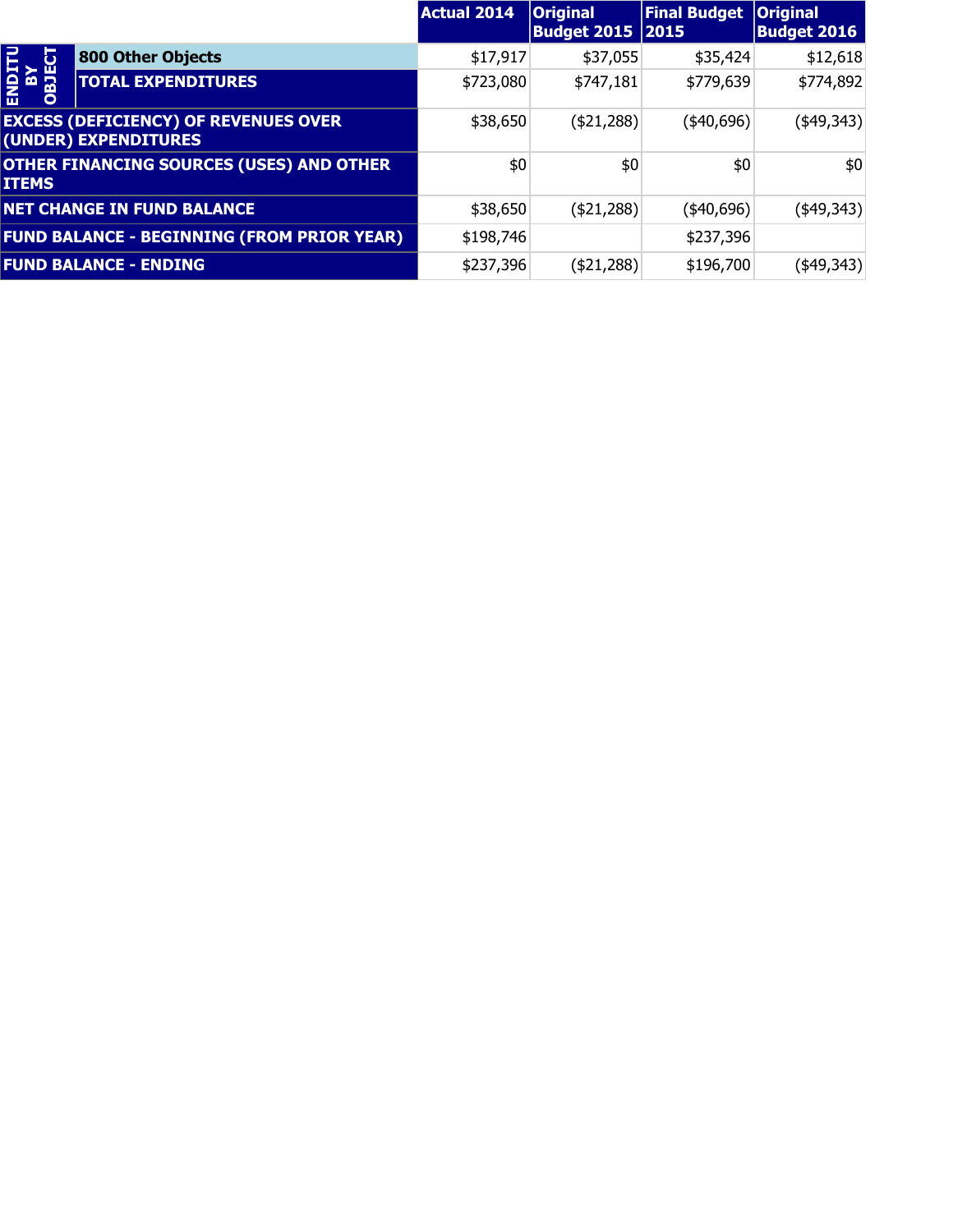|                                     | Actual 2014   Original | Budget 2015   2015 | <b>Final Budget   Original</b> | Budget 2016 |
|-------------------------------------|------------------------|--------------------|--------------------------------|-------------|
| TOTAL LIABILITIES AND FUND BALANCES |                        |                    |                                |             |
| <b>TOTAL ASSETS</b>                 | \$0                    | \$0                | \$0                            | \$0         |

#### **Revenue**

|              |                                                   | Actual 2014   Original | <b>Budget 2015 2015</b> | Final Budget   Original | <b>Budget 2016</b> |
|--------------|---------------------------------------------------|------------------------|-------------------------|-------------------------|--------------------|
|              | <b>Miscellaneous</b><br>1990                      |                        |                         | \$1,822,250             | \$1,867,806        |
| <b>LOCAL</b> | <b>TOTAL LOCAL</b>                                |                        |                         | \$1,822,250             | \$1,867,806        |
| <b>FUND</b>  | <b>TOTAL REVENUES, 26 TAX INCREMENT FINANCING</b> | \$0                    | \$0                     | \$1,822,250             | \$1,867,806        |

#### **Expenditure**

|                       |                                             | <b>Actual 2014</b> | <b>Original</b><br><b>Budget 2015 2015</b> | Final Budget   Original | <b>Budget 2016</b> |
|-----------------------|---------------------------------------------|--------------------|--------------------------------------------|-------------------------|--------------------|
|                       | Debt & Miscellaneous(800)                   |                    |                                            |                         |                    |
|                       | 890 Misc Expenditures                       |                    |                                            | \$1,822,250             | \$1,867,806        |
|                       | <b>TOTAL DEBT &amp; MISCELLANEOUS</b>       |                    |                                            | \$1,822,250             | \$1,867,806        |
| COMMUNITY<br>SERVICES | <b>TOTAL COMMUNITY SERVICES</b>             |                    |                                            | \$1,822,250             | \$1,867,806        |
| <b>FINANCING FUND</b> | <b>TOTAL EXPENDITURES, 26 TAX INCREMENT</b> | \$0                | \$0                                        | \$1,822,250             | \$1,867,806        |

|                                     |                                                                   | <b>Actual 2014</b> | <b>Original</b><br><b>Budget 2015 2015</b> | Final Budget   Original | <b>Budget 2016</b> |
|-------------------------------------|-------------------------------------------------------------------|--------------------|--------------------------------------------|-------------------------|--------------------|
|                                     | 5000 Other Sources & Changes                                      |                    |                                            |                         |                    |
| (USES)                              | 5100 Sale of Bonds                                                |                    |                                            |                         |                    |
|                                     | <b>5110 Face Amount of Bonds Sold</b>                             |                    |                                            |                         |                    |
|                                     | 5120 Premium or Discount on the Issuance of<br><b>Bonds</b>       |                    |                                            |                         |                    |
|                                     | 5130 Issuance of Refunding Bonds                                  |                    |                                            |                         |                    |
|                                     | 5140 Payment to Refunded Bonds Escrow                             |                    |                                            |                         |                    |
|                                     | <b>5200 Transfers in From Other Funds</b>                         |                    |                                            |                         |                    |
|                                     | 5210 Transfers out to Other Funds                                 |                    |                                            |                         |                    |
| <b>5000 OTHER FINANCING SOURCES</b> | 5300 Sale of, or Compensation for Loss of,<br><b>Fixed Assets</b> |                    |                                            |                         |                    |
|                                     | <b>5400 Loan Proceeds</b>                                         |                    |                                            |                         |                    |
|                                     | <b>5500 Capital Lease Proceeds</b>                                |                    |                                            |                         |                    |
|                                     | 5900 Other Financing Sources & Uses                               |                    |                                            |                         |                    |
|                                     | <b>TOTAL OTHER FINANCING SOURCES (USES)</b>                       |                    |                                            |                         |                    |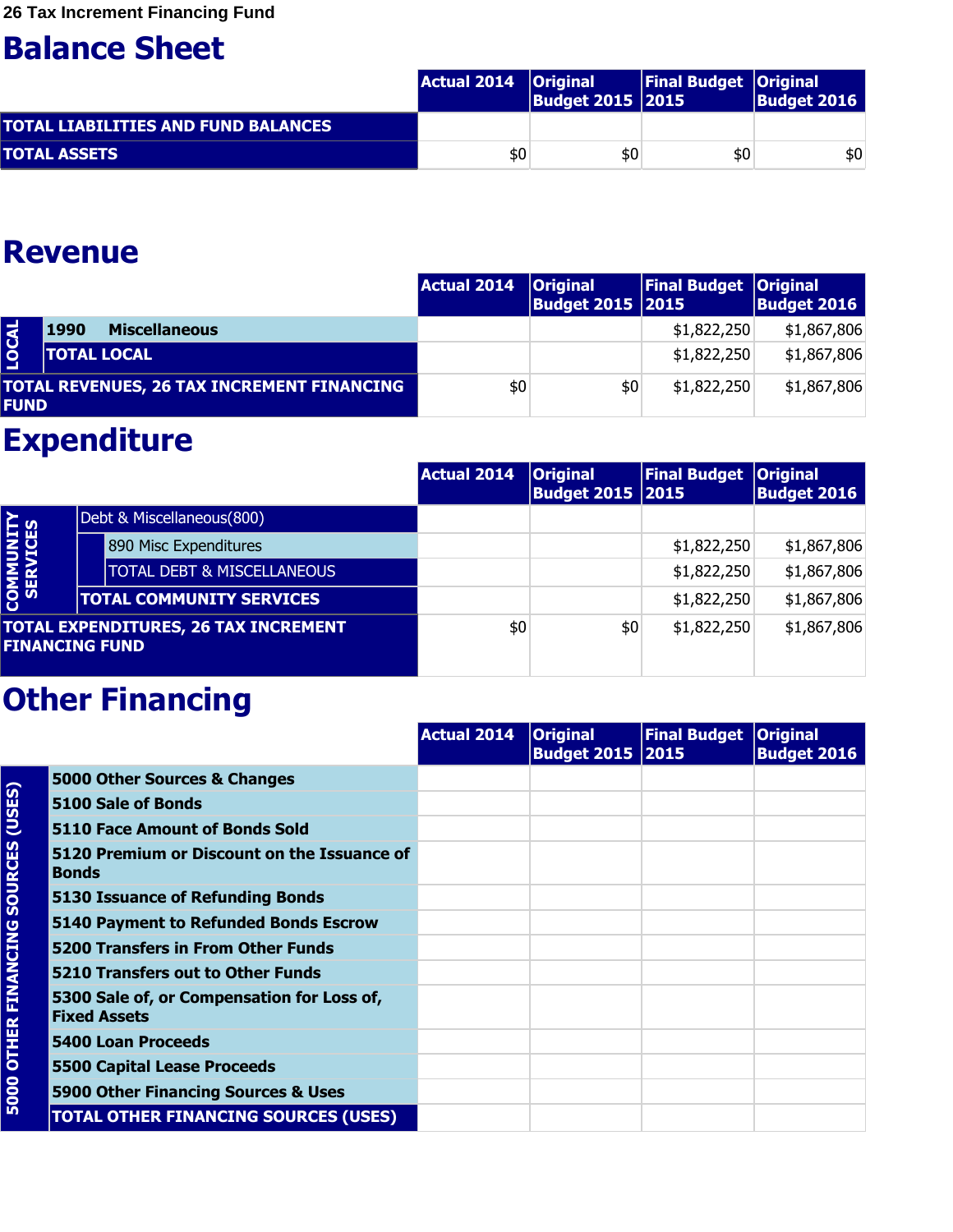|                         |                                                                       | <b>Actual 2014</b> | <b>Original</b><br><b>Budget 2015   2015</b> | <b>Final Budget   Original</b> | <b>Budget 2016</b> |
|-------------------------|-----------------------------------------------------------------------|--------------------|----------------------------------------------|--------------------------------|--------------------|
|                         | <b>6100 Capital Contributions</b>                                     |                    |                                              |                                |                    |
| <b>6000 OTHER ITEMS</b> | 6200 Amortization of Premium on Issuance of<br><b>Bonds</b>           |                    |                                              |                                |                    |
|                         | <b>6300 Special Items</b>                                             |                    |                                              |                                |                    |
|                         | <b>6400 Extraordinary Items</b>                                       |                    |                                              |                                |                    |
|                         | <b>TOTAL OTHER ITEMS</b>                                              |                    |                                              |                                |                    |
|                         | <b>TOTAL OTHER FINANCING SOURCES (USES) AND</b><br><b>OTHER ITEMS</b> | \$0                | \$0                                          | \$0                            | \$0                |

|                                |                                                                     | <b>Actual 2014</b> | <b>Original</b><br><b>Budget 2015 2015</b> | <b>Final Budget</b> | <b>Original</b><br><b>Budget 2016</b> |
|--------------------------------|---------------------------------------------------------------------|--------------------|--------------------------------------------|---------------------|---------------------------------------|
|                                | 1000 Total LOCAL                                                    |                    |                                            | \$1,822,250         | \$1,867,806                           |
| <b>REVENUES</b><br>SOURCE<br>즓 | <b>TOTAL REVENUES</b>                                               |                    |                                            | \$1,822,250         | \$1,867,806                           |
|                                | <b>800 Other Objects</b>                                            |                    |                                            | \$1,822,250         | \$1,867,806                           |
| EXPENDITURES<br>BY OBJECT      | <b>TOTAL EXPENDITURES</b>                                           |                    |                                            | \$1,822,250         | \$1,867,806                           |
|                                | <b>EXCESS (DEFICIENCY) OF REVENUES OVER</b><br>(UNDER) EXPENDITURES |                    |                                            | \$0                 | \$0                                   |
| <b>ITEMS</b>                   | <b>OTHER FINANCING SOURCES (USES) AND OTHER</b>                     |                    |                                            | \$0                 | \$0                                   |
|                                | <b>NET CHANGE IN FUND BALANCE</b>                                   | \$0                | \$0                                        | \$0                 | \$0                                   |
|                                | <b>FUND BALANCE - BEGINNING (FROM PRIOR YEAR)</b>                   | \$0                |                                            | \$0                 |                                       |
|                                | <b>FUND BALANCE - ENDING</b>                                        | \$0                | \$0                                        | \$0                 | \$0                                   |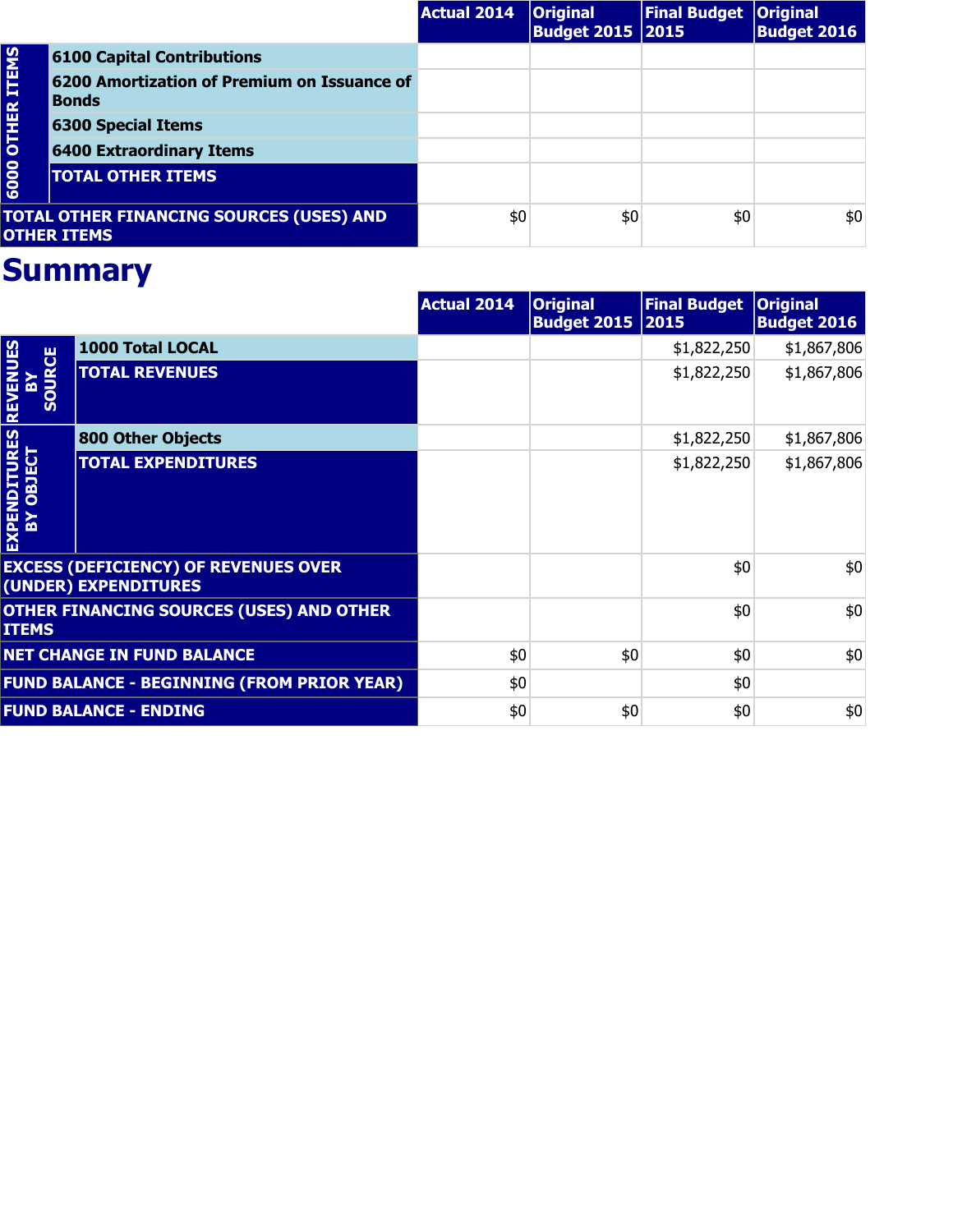|                                  |                     |                                            | <b>Actual 2014</b> | <b>Original</b><br><b>Budget 2015 2015</b> | <b>Final Budget</b> | <b>Original</b><br><b>Budget 2016</b> |
|----------------------------------|---------------------|--------------------------------------------|--------------------|--------------------------------------------|---------------------|---------------------------------------|
|                                  | 8120                | <b>Investments</b>                         | \$1,949,724        |                                            |                     |                                       |
| <b>ASSETS</b>                    | 8132                | <b>Local Property Taxes</b>                | \$34,168           |                                            |                     |                                       |
|                                  | <b>TOTAL ASSETS</b> |                                            | \$1,983,892        |                                            |                     |                                       |
|                                  | 9750                | <b>Deferred Inflows of Resources</b>       | \$51,183           |                                            |                     |                                       |
|                                  |                     | <b>TOTAL LIABILITIES</b>                   | \$51,183           |                                            |                     |                                       |
|                                  | 9870                | <b>Restricted - Debt Service</b>           | \$1,932,709        |                                            |                     |                                       |
| <b>FUND BALANCES LIABILITIES</b> |                     | <b>TOTAL FUND BALANCES</b>                 | \$1,932,709        |                                            |                     |                                       |
|                                  |                     | <b>TOTAL LIABILITIES AND FUND BALANCES</b> | \$1,983,892        |                                            |                     |                                       |
|                                  | <b>TOTAL ASSETS</b> |                                            | \$1,983,892        | \$0                                        | \$0                 | \$0                                   |

#### **Revenue**

|              |                    |                                       | Actual 2014 | <b>Original</b><br><b>Budget 2015 2015</b> | <b>Final Budget</b> | <b>Original</b><br><b>Budget 2016</b> |
|--------------|--------------------|---------------------------------------|-------------|--------------------------------------------|---------------------|---------------------------------------|
|              | 1112               | <b>Voted Local Levy</b>               | \$96,380    | \$42,623                                   | \$47,500            | \$47,500                              |
|              | 1128               | <b>Debt Service</b>                   | \$3,503,728 | \$3,308,179                                | \$3,304,750         | \$3,257,125                           |
| <b>LOCAL</b> | 1178               | <b>FILT--Debt Service</b>             | \$250,451   | \$218,959                                  | \$220,000           | \$220,000                             |
|              | 1510               | <b>Interest on Investments</b>        | \$9,028     | \$10,000                                   | \$10,000            | \$10,000                              |
|              | <b>TOTAL LOCAL</b> |                                       | \$3,859,587 | \$3,579,761                                | \$3,582,250         | \$3,534,625                           |
|              |                    | TOTAL REVENUES, 31 DEBT SERVICES FUND | \$3,859,587 | \$3,579,761                                | \$3,582,250         | \$3,534,625                           |

### **Expenditure**

|        |                                           | <b>Actual 2014</b> | <b>Original</b><br><b>Budget 2015 2015</b> | <b>Final Budget</b> | <b>Original</b><br><b>Budget 2016</b> |
|--------|-------------------------------------------|--------------------|--------------------------------------------|---------------------|---------------------------------------|
|        | Purch/Prof Serv(300)                      |                    |                                            |                     |                                       |
|        | 340 Other Prof Services                   | \$833              | \$16,250                                   | \$16,250            | \$16,250                              |
|        | <b>TOTAL PURCH/PROF SERV</b>              | \$833              | \$16,250                                   | \$16,250            | \$16,250                              |
| $\Box$ | 830 Interest                              | \$1,680,113        | \$1,616,000                                | \$1,616,000         | \$1,445,250                           |
|        | 840 Redemption of Principal               | \$1,835,000        | \$1,898,125                                | \$1,950,000         | \$2,073,125                           |
|        | <b>TOTAL DEBT &amp; MISCELLANEOUS</b>     | \$3,515,113        | \$3,514,125                                | \$3,566,000         | \$3,518,375                           |
|        | <b>TOTAL</b>                              | \$3,515,946        | \$3,530,375                                | \$3,582,250         | \$3,534,625                           |
|        | TOTAL EXPENDITURES, 31 DEBT SERVICES FUND | \$3,515,946        | \$3,530,375                                | \$3,582,250         | \$3,534,625                           |
|        |                                           |                    |                                            |                     |                                       |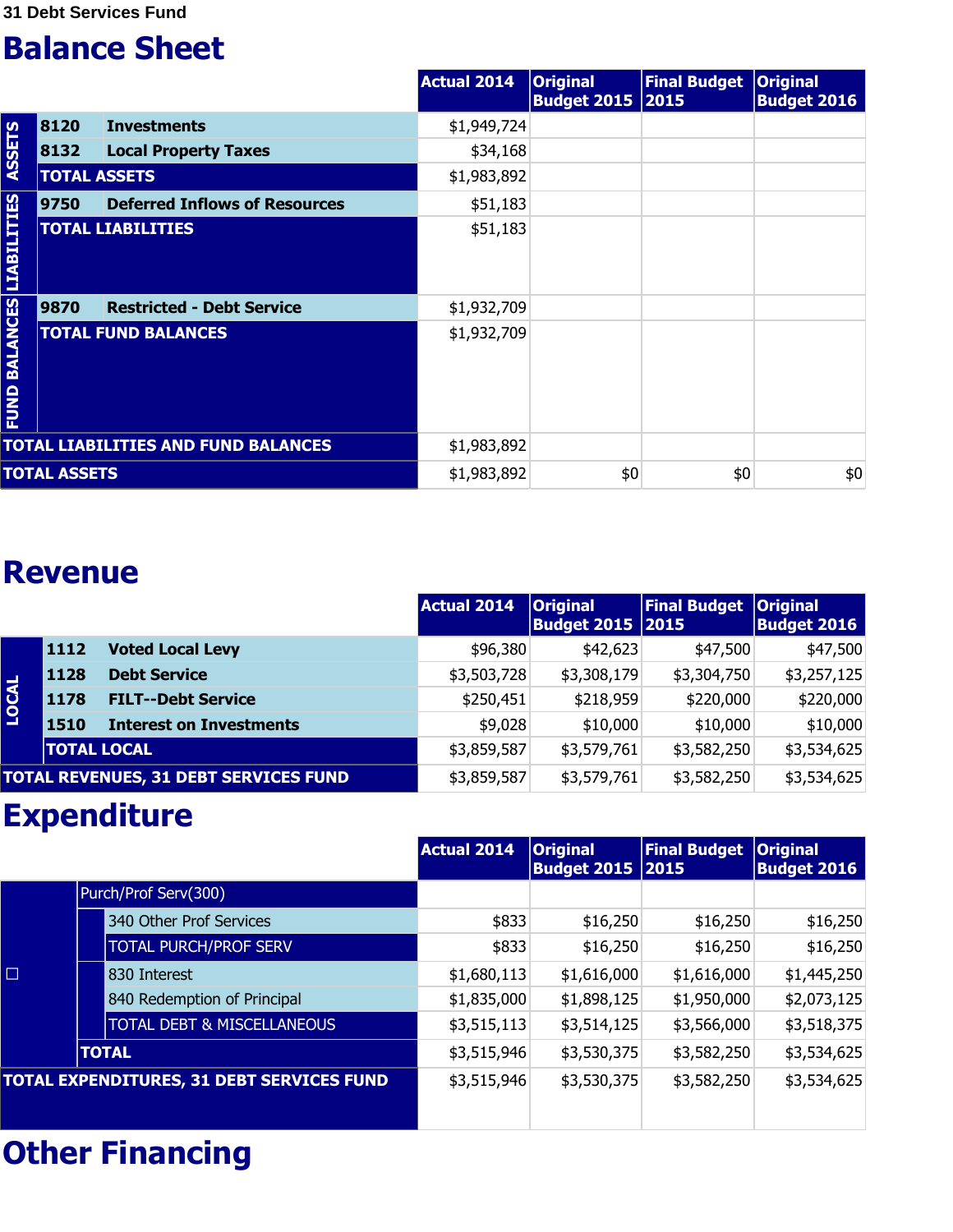|                        |                                                                   | <b>Actual 2014</b> | <b>Original</b><br><b>Budget 2015 2015</b> | <b>Final Budget Original</b> | <b>Budget 2016</b> |
|------------------------|-------------------------------------------------------------------|--------------------|--------------------------------------------|------------------------------|--------------------|
|                        | 5000 Other Sources & Changes                                      |                    |                                            |                              |                    |
| (USES)                 | 5100 Sale of Bonds                                                |                    |                                            |                              |                    |
|                        | <b>5110 Face Amount of Bonds Sold</b>                             |                    |                                            |                              |                    |
| <b>SOURCES</b>         | 5120 Premium or Discount on the Issuance of<br><b>Bonds</b>       |                    |                                            |                              |                    |
|                        | <b>5130 Issuance of Refunding Bonds</b>                           |                    |                                            |                              |                    |
|                        | <b>5140 Payment to Refunded Bonds Escrow</b>                      |                    |                                            |                              |                    |
|                        | <b>5200 Transfers in From Other Funds</b>                         |                    |                                            |                              |                    |
|                        | 5210 Transfers out to Other Funds                                 |                    |                                            |                              |                    |
| <b>OTHER FINANCING</b> | 5300 Sale of, or Compensation for Loss of,<br><b>Fixed Assets</b> |                    |                                            |                              |                    |
|                        | <b>5400 Loan Proceeds</b>                                         |                    |                                            |                              |                    |
|                        | <b>5500 Capital Lease Proceeds</b>                                |                    |                                            |                              |                    |
| 5000                   | 5900 Other Financing Sources & Uses                               |                    |                                            |                              |                    |
|                        | <b>TOTAL OTHER FINANCING SOURCES (USES)</b>                       |                    |                                            |                              |                    |
|                        | <b>6100 Capital Contributions</b>                                 |                    |                                            |                              |                    |
| <b>OTHER ITEMS</b>     | 6200 Amortization of Premium on Issuance of<br><b>Bonds</b>       |                    |                                            |                              |                    |
| 6000                   | <b>6300 Special Items</b>                                         |                    |                                            |                              |                    |
|                        | <b>6400 Extraordinary Items</b>                                   |                    |                                            |                              |                    |
|                        | <b>TOTAL OTHER ITEMS</b>                                          |                    |                                            |                              |                    |
|                        | TOTAL OTHER FINANCING SOURCES (USES) AND<br><b>OTHER ITEMS</b>    | \$0                | \$0                                        | \$0                          | \$0                |

|                                                             |                                                                     | <b>Actual 2014</b> | <b>Original</b><br>Budget 2015 2015 | <b>Final Budget</b> | <b>Original</b><br><b>Budget 2016</b> |
|-------------------------------------------------------------|---------------------------------------------------------------------|--------------------|-------------------------------------|---------------------|---------------------------------------|
| <b>NUES</b><br><b>RCE</b><br>靣<br><b>UOS</b><br><b>REVI</b> | <b>1000 Total LOCAL</b>                                             | \$3,859,587        | \$3,579,761                         | \$3,582,250         | \$3,534,625                           |
|                                                             | <b>TOTAL REVENUES</b>                                               | \$3,859,587        | \$3,579,761                         | \$3,582,250         | \$3,534,625                           |
|                                                             | <b>300 Purchased Professional and Technical</b><br><b>Services</b>  | \$833              | \$16,250                            | \$16,250            | \$16,250                              |
|                                                             | <b>800 Other Objects</b>                                            | \$3,515,113        | \$3,514,125                         | \$3,566,000         | \$3,518,375                           |
| <b>EXPENDITURES<br/>BY OBJECT</b>                           | <b>TOTAL EXPENDITURES</b>                                           | \$3,515,946        | \$3,530,375                         | \$3,582,250         | \$3,534,625                           |
|                                                             | <b>EXCESS (DEFICIENCY) OF REVENUES OVER</b><br>(UNDER) EXPENDITURES | \$343,641          | \$49,386                            | \$0                 | \$0                                   |
| <b>ITEMS</b>                                                | <b>OTHER FINANCING SOURCES (USES) AND OTHER</b>                     | \$0                | \$0                                 | \$0                 | \$0                                   |
|                                                             | <b>NET CHANGE IN FUND BALANCE</b>                                   | \$343,641          | \$49,386                            | \$0                 | \$0                                   |
|                                                             | <b>FUND BALANCE - BEGINNING (FROM PRIOR YEAR)</b>                   | \$1,589,067        |                                     | \$1,932,708         |                                       |
|                                                             | <b>FUND BALANCE - ENDING</b>                                        | \$1,932,708        | \$49,386                            | \$1,932,708         | \$0                                   |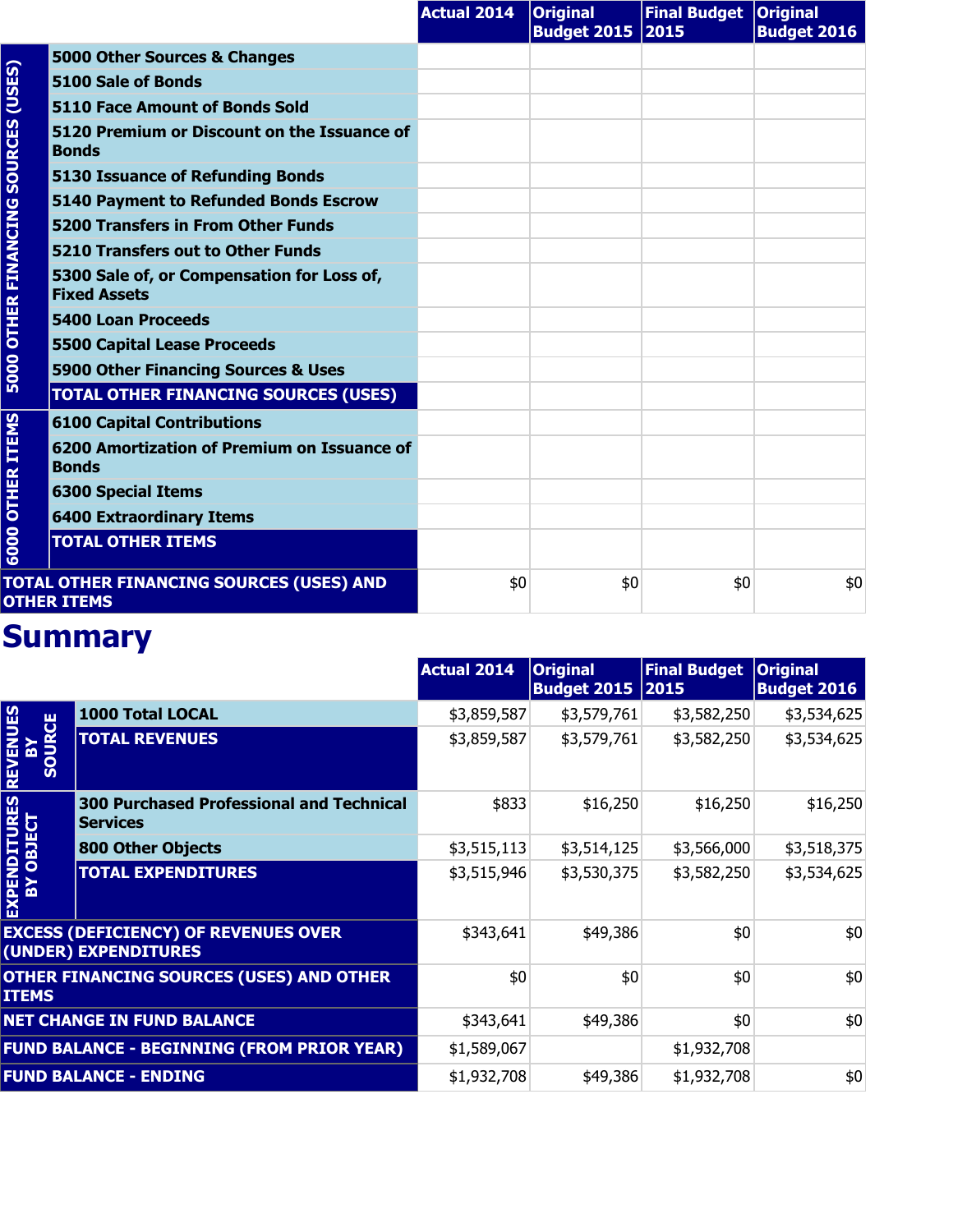|                                  |                     |                                            | <b>Actual 2014</b> | <b>Original</b><br><b>Budget 2015 2015</b> | <b>Final Budget</b> | <b>Original</b><br><b>Budget 2016</b> |
|----------------------------------|---------------------|--------------------------------------------|--------------------|--------------------------------------------|---------------------|---------------------------------------|
|                                  | 8120                | <b>Investments</b>                         | \$28,517,778       |                                            |                     |                                       |
|                                  | 8131                | <b>Local</b>                               | \$12,959           |                                            |                     |                                       |
| ASSETS                           | 8132                | <b>Local Property Taxes</b>                | \$17,829           |                                            |                     |                                       |
|                                  | <b>TOTAL ASSETS</b> |                                            | \$28,548,566       |                                            |                     |                                       |
|                                  | 9510                | <b>Accounts Payable</b>                    | \$3,005,093        |                                            |                     |                                       |
|                                  | 9750                | <b>Deferred Inflows of Resources</b>       | \$26,707           |                                            |                     |                                       |
|                                  |                     | <b>TOTAL LIABILITIES</b>                   | \$3,031,800        |                                            |                     |                                       |
|                                  | 9871                | <b>Restricted - Capital Outlay</b>         | \$25,516,766       |                                            |                     |                                       |
| <b>FUND BALANCES LIABILITIES</b> |                     | <b>TOTAL FUND BALANCES</b>                 | \$25,516,766       |                                            |                     |                                       |
|                                  |                     | <b>TOTAL LIABILITIES AND FUND BALANCES</b> | \$28,548,566       |                                            |                     |                                       |
|                                  | <b>TOTAL ASSETS</b> |                                            | \$28,548,566       | \$0                                        | \$0                 | \$0                                   |

#### **Revenue**

|                |                      |                                          | <b>Actual 2014</b> | <b>Original</b><br><b>Budget 2015 2015</b> | <b>Final Budget</b> | <b>Original</b><br><b>Budget 2016</b> |
|----------------|----------------------|------------------------------------------|--------------------|--------------------------------------------|---------------------|---------------------------------------|
|                | 1112                 | <b>Voted Local Levy</b>                  | \$49,931           | \$66,104                                   | \$27,734            | \$27,734                              |
|                | 1114                 | <b>Board Local Levy</b>                  | \$2,985,558        | \$3,155,462                                | \$3,104,983         | \$3,104,983                           |
|                | 1164                 | <b>FILT--Board Local</b>                 | \$130,687          | \$113,325                                  | \$133,197           | \$133,197                             |
| LOCAL          | 1510                 | <b>Interest on Investments</b>           | \$200,966          | \$50,000                                   | \$100,000           | \$100,000                             |
|                | <b>1900</b>          | <b>OTHER REVENUE - LOCAL SOURCES</b>     | \$200,000          | \$25,000                                   | \$5,000,000         | \$2,000,000                           |
|                | <b>1990</b>          | <b>Miscellaneous</b>                     | \$250,000          |                                            |                     |                                       |
|                | <b>TOTAL LOCAL</b>   |                                          | \$3,817,142        | \$3,409,891                                | \$8,365,914         | \$5,365,914                           |
|                | 3200                 | <b>OTHER STATE PROGRAMS</b>              |                    |                                            | \$120,000           | \$1,120,000                           |
| <b>STATE</b>   | <b>TOTAL STATE</b>   |                                          |                    |                                            | \$120,000           | \$1,120,000                           |
| <b>FEDERAL</b> | 4500<br><b>STATE</b> | <b>RESTRICTED FED REVENUE - THRU</b>     | \$802,690          |                                            |                     |                                       |
|                |                      | <b>TOTAL FEDERAL</b>                     | \$802,690          |                                            |                     |                                       |
|                |                      | TOTAL REVENUES, 32 CAPITAL PROJECTS FUND | \$4,619,832        | \$3,409,891                                | \$8,485,914         | \$6,485,914                           |

|                    |                                       | <b>Actual 2014</b> | <b>Original</b><br><b>Budget 2015   2015</b> | <b>Final Budget Original</b> | <b>Budget 2016</b> |
|--------------------|---------------------------------------|--------------------|----------------------------------------------|------------------------------|--------------------|
|                    | Supplies & Materials(600)             |                    |                                              |                              |                    |
|                    | 670 Software                          | \$16,731           | \$20,000                                     | \$20,000                     | \$20,000           |
| <b>INSTRUCTION</b> | <b>TOTAL SUPPLIES &amp; MATERIALS</b> | \$16,731           | \$20,000                                     | \$20,000                     | \$20,000           |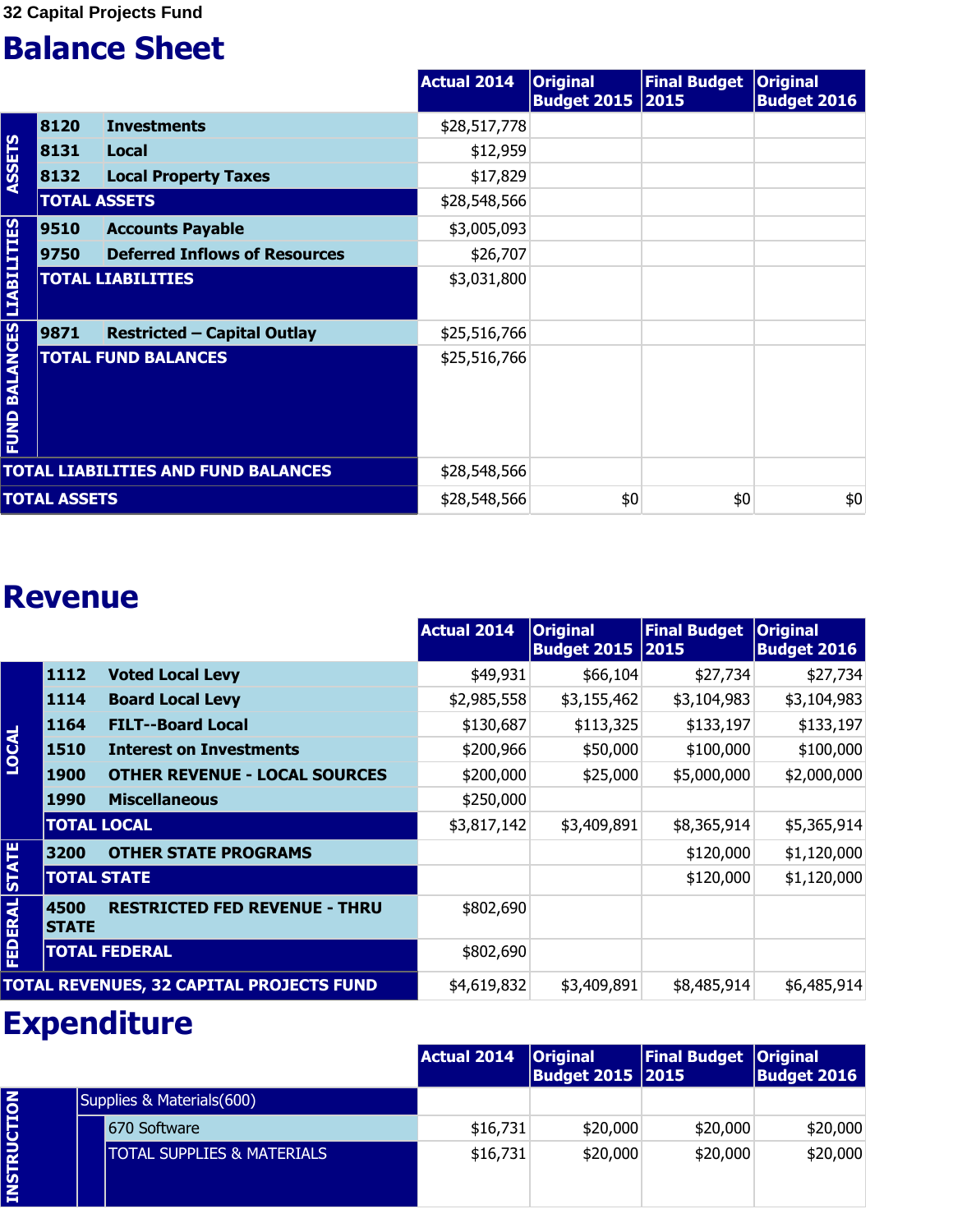|                                               |                                                             | <b>Actual 2014</b> | <b>Original</b><br><b>Budget 2015</b> | <b>Final Budget</b><br>2015 | <b>Original</b><br><b>Budget 2016</b> |
|-----------------------------------------------|-------------------------------------------------------------|--------------------|---------------------------------------|-----------------------------|---------------------------------------|
|                                               | 733 Furniture and Fixtures                                  | \$4,627            | \$5,407                               | \$5,407                     | \$5,407                               |
| <b>INSTRUCTION</b>                            | 734 Technology Related Hardware                             | \$122,521          | \$179,731                             | \$330,000                   | \$330,000                             |
|                                               | 739 Other Equipment                                         | \$182,532          | \$190,080                             | \$423,331                   | \$190,069                             |
|                                               | <b>TOTAL PROPERTY</b>                                       | \$309,680          | \$375,218                             | \$758,738                   | \$525,476                             |
|                                               | <b>TOTAL INSTRUCTION</b>                                    | \$326,411          | \$395,218                             | \$778,738                   | \$545,476                             |
|                                               | Property(700)                                               |                    |                                       |                             |                                       |
|                                               | 739 Other Equipment                                         | \$1,807            | \$3,634                               | \$3,634                     | \$3,634                               |
|                                               | <b>TOTAL PROPERTY</b>                                       | \$1,807            | \$3,634                               | \$3,634                     | \$3,634                               |
| <b>SUPPORT<br/>SERVICES -<br/>STUDENTS</b>    | <b>TOTAL SUPPORT SERVICES - STUDENTS</b>                    | \$1,807            | \$3,634                               | \$3,634                     | \$3,634                               |
|                                               | Property(700)                                               |                    |                                       |                             |                                       |
| <b>SERVICES</b>                               | 734 Technology Related Hardware                             |                    | \$7,335                               | \$7,335                     | \$7,335                               |
|                                               | 739 Other Equipment                                         |                    | \$2,000                               | \$2,000                     | \$2,000                               |
| <b>STAFF</b>                                  | <b>TOTAL PROPERTY</b>                                       |                    | \$9,335                               | \$9,335                     | \$9,335                               |
| <b>ASSISTANCE</b><br><b>SUPPORT</b>           | <b>TOTAL SUPPORT SERVICES - STAFF</b><br><b>ASSISTANCE</b>  |                    | \$9,335                               | \$9,335                     | \$9,335                               |
|                                               | Supplies & Materials(600)                                   |                    |                                       |                             |                                       |
| <b>CENTRAL SERVICES</b>                       | 670 Software                                                | \$68,625           | \$80,000                              | \$80,000                    | \$80,000                              |
|                                               | <b>TOTAL SUPPLIES &amp; MATERIALS</b>                       | \$68,625           | \$80,000                              | \$80,000                    | \$80,000                              |
|                                               | 734 Technology Related Hardware                             | \$101,081          | \$41,404                              | \$102,919                   | \$102,919                             |
|                                               | 739 Other Equipment                                         | \$254              | \$20,000                              | \$20,000                    | \$20,000                              |
|                                               | <b>TOTAL PROPERTY</b>                                       | \$101,335          | \$61,404                              | \$122,919                   | \$122,919                             |
| <b>SUPPORT SERVICES</b>                       | <b>TOTAL SUPPORT SERVICES - CENTRAL</b><br><b>SERVICES</b>  | \$169,960          | \$141,404                             | \$202,919                   | \$202,919                             |
| ш                                             | Purch Property Services(400)                                |                    |                                       |                             |                                       |
|                                               | 430 Repairs & Maint Services                                | \$200,000          | \$225,000                             | \$225,000                   | \$225,000                             |
|                                               | TOTAL PURCH PROPERTY SERVICES                               | \$200,000          | \$225,000                             | \$225,000                   | \$225,000                             |
|                                               | 610 General Supplies                                        | \$250,000          | \$300,000                             | \$300,000                   | \$300,000                             |
|                                               | <b>TOTAL SUPPLIES &amp; MATERIALS</b>                       | \$250,000          | \$300,000                             | \$300,000                   | \$300,000                             |
|                                               | 732 School Buses                                            |                    | \$30,000                              | \$30,000                    | \$30,000                              |
|                                               | 739 Other Equipment                                         | \$28,554           |                                       |                             |                                       |
|                                               | TOTAL PROPERTY                                              | \$28,554           | \$30,000                              | \$30,000                    | \$30,000                              |
| <b>OPERATION &amp; MAINTENANC</b><br>OF PLANT | <b>TOTAL OPERATION &amp; MAINTENANCE OF</b><br><b>PLANT</b> | \$478,554          | \$555,000                             | \$555,000                   | \$555,000                             |
|                                               | Property(700)                                               |                    |                                       |                             |                                       |
|                                               | 732 School Buses                                            | \$123,265          | \$244,134                             | \$125,000                   | \$125,000                             |
| <b>STUDENT</b>                                | 735 Non-Bus Vehicles                                        |                    |                                       | \$49,359                    | \$49,359                              |
|                                               | <b>TOTAL PROPERTY</b>                                       | \$123,265          | \$244,134                             | \$174,359                   | \$174,359                             |
| <b>TRANSPORTATION</b>                         | <b>TOTAL STUDENT TRANSPORTATION</b>                         | \$123,265          | \$244,134                             | \$174,359                   | \$174,359                             |
|                                               | Property(700)                                               |                    |                                       |                             |                                       |
| <b>SERVICES</b>                               | 739 Other Equipment                                         |                    | \$10,000                              | \$10,000                    | \$10,000                              |
| <b>FOOD</b>                                   | TOTAL PROPERTY                                              |                    | \$10,000                              | \$10,000                    | \$10,000                              |
|                                               | <b>TOTAL FOOD SERVICES</b>                                  |                    | \$10,000                              | \$10,000                    | \$10,000                              |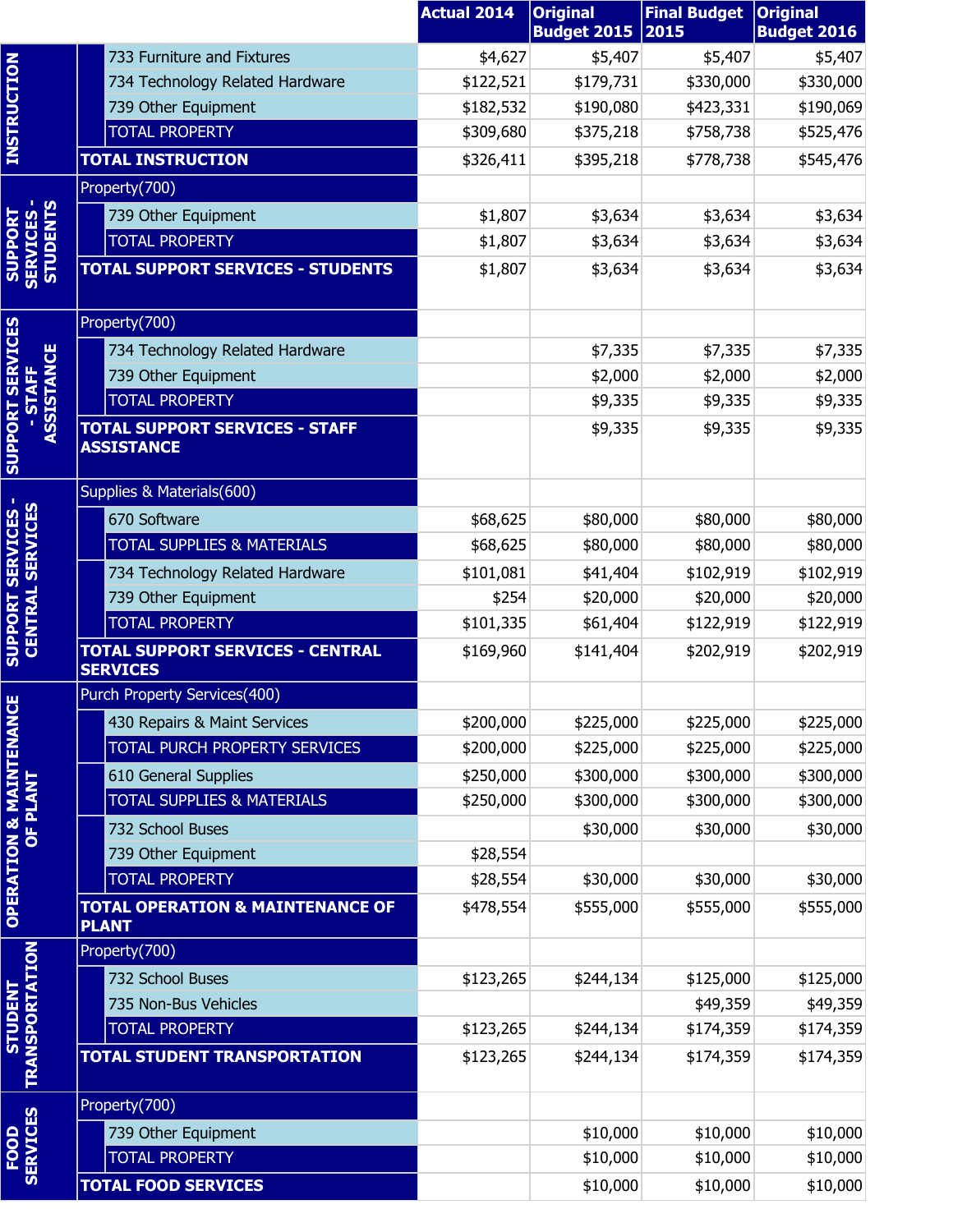|                            |                                                | <b>Actual 2014</b> | <b>Original</b><br><b>Budget 2015</b> | <b>Final Budget</b><br>2015 | <b>Original</b><br><b>Budget 2016</b> |
|----------------------------|------------------------------------------------|--------------------|---------------------------------------|-----------------------------|---------------------------------------|
| ROVEMEN<br><b>SERVICES</b> | Supplies & Materials(600)                      |                    |                                       |                             |                                       |
|                            | 610 General Supplies                           | \$13,060           | \$20,000                              | \$20,000                    | \$20,000                              |
|                            | <b>TOTAL SUPPLIES &amp; MATERIALS</b>          | \$13,060           | \$20,000                              | \$20,000                    | \$20,000                              |
|                            | 710 Land & Site Improvements                   | \$22,622           | \$500,000                             | \$500,000                   | \$500,000                             |
|                            | <b>TOTAL PROPERTY</b>                          | \$22,622           | \$500,000                             | \$500,000                   | \$500,000                             |
|                            | TOTAL LAND IMPROVEMENT SERVICES                | \$35,682           | \$520,000                             | \$520,000                   | \$520,000                             |
|                            | Purch Property Services(400)                   |                    |                                       |                             |                                       |
|                            | 340 Other Prof Services                        |                    | \$14,413,212                          | \$19,801,000                | \$4,301,000                           |
|                            | TOTAL PURCH/PROF SERV                          |                    | \$14,413,212                          | \$19,801,000                | \$4,301,000                           |
|                            | 490 Other Purchased Property Services          | \$19,853,266       | \$2,152,321                           | \$2,152,321                 | \$2,152,321                           |
| <b>SITE IMPROVEMENT</b>    | TOTAL PURCH PROPERTY SERVICES                  | \$19,853,266       | \$2,152,321                           | \$2,152,321                 | \$2,152,321                           |
|                            | 610 General Supplies                           | \$49,513           | \$79,514                              | \$79,514                    | \$79,514                              |
|                            | 622 Electricity                                |                    | \$11,000                              | \$11,000                    | \$11,000                              |
|                            | 630 Food                                       | \$10               |                                       |                             |                                       |
|                            | <b>TOTAL SUPPLIES &amp; MATERIALS</b>          | \$49,523           | \$90,514                              | \$90,514                    | \$90,514                              |
|                            | 710 Land & Site Improvements                   | \$8,475            | \$1,540,000                           | \$45,000                    | \$45,000                              |
|                            | 739 Other Equipment                            | \$90,662           | \$95,000                              | \$2,500,000                 | \$500,000                             |
|                            | <b>TOTAL PROPERTY</b>                          | \$99,137           | \$1,635,000                           | \$2,545,000                 | \$545,000                             |
|                            | <b>TOTAL SITE IMPROVEMENT</b>                  | \$20,001,926       | \$18,291,047                          | \$24,588,835                | \$7,088,835                           |
| <b>FUND</b>                | <b>TOTAL EXPENDITURES, 32 CAPITAL PROJECTS</b> | \$21,137,605       | \$20,169,772                          | \$26,842,820                | \$9,109,558                           |

|                                     |                                                                   | <b>Actual 2014</b> | <b>Original</b><br>Budget 2015 2015 | Final Budget   Original | <b>Budget 2016</b> |
|-------------------------------------|-------------------------------------------------------------------|--------------------|-------------------------------------|-------------------------|--------------------|
|                                     | 5000 Other Sources & Changes                                      |                    |                                     |                         |                    |
|                                     | 5100 Sale of Bonds                                                |                    |                                     |                         |                    |
|                                     | 5110 Face Amount of Bonds Sold                                    |                    |                                     |                         |                    |
| 5000 OTHER FINANCING SOURCES (USES) | 5120 Premium or Discount on the Issuance of<br><b>Bonds</b>       |                    |                                     |                         |                    |
|                                     | <b>5130 Issuance of Refunding Bonds</b>                           |                    |                                     |                         |                    |
|                                     | 5140 Payment to Refunded Bonds Escrow                             |                    |                                     |                         |                    |
|                                     | <b>5200 Transfers in From Other Funds</b>                         |                    |                                     |                         |                    |
|                                     | 5210 Transfers out to Other Funds                                 |                    |                                     |                         |                    |
|                                     | 5300 Sale of, or Compensation for Loss of,<br><b>Fixed Assets</b> |                    |                                     |                         |                    |
|                                     | <b>5400 Loan Proceeds</b>                                         |                    |                                     |                         |                    |
|                                     | <b>5500 Capital Lease Proceeds</b>                                |                    |                                     |                         |                    |
|                                     | 5900 Other Financing Sources & Uses                               |                    |                                     |                         |                    |
|                                     | <b>TOTAL OTHER FINANCING SOURCES (USES)</b>                       |                    |                                     |                         |                    |
|                                     | <b>6100 Capital Contributions</b>                                 |                    |                                     |                         |                    |
|                                     | 6200 Amortization of Premium on Issuance of<br><b>Bonds</b>       |                    |                                     |                         |                    |
| <b>6000 OTHER ITEMS</b>             | <b>6300 Special Items</b>                                         |                    |                                     |                         |                    |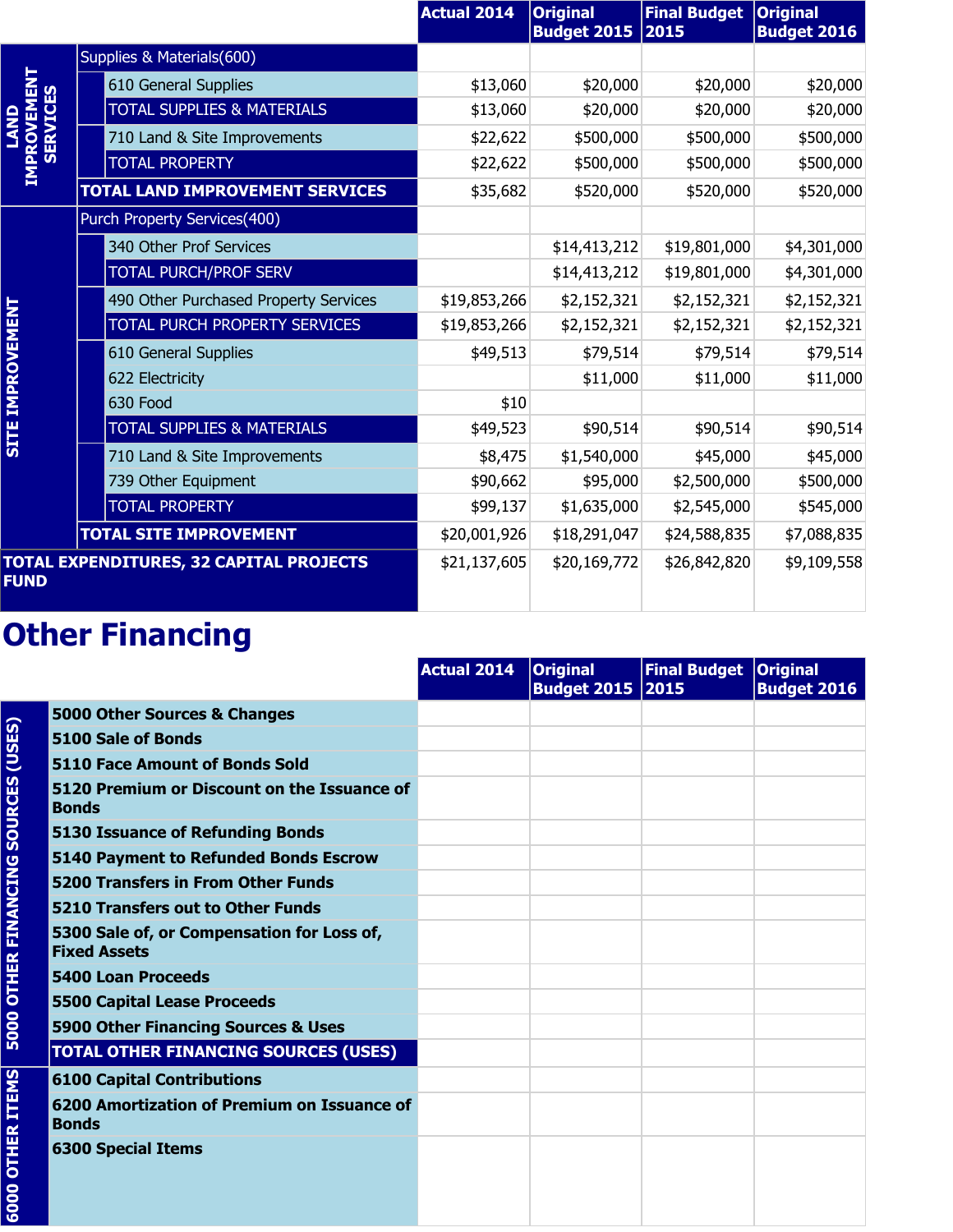|                                                                                      | <b>Actual 2014</b> | <b>Original</b><br><b>Budget 2015 2015</b> | <b>Final Budget   Original</b> | <b>Budget 2016</b> |
|--------------------------------------------------------------------------------------|--------------------|--------------------------------------------|--------------------------------|--------------------|
|                                                                                      |                    |                                            |                                |                    |
| <b>O fill 6400 Extraordinary Items</b><br><b>O H</b><br><b>C</b> D TOTAL OTHER ITEMS |                    |                                            |                                |                    |
| <b>TOTAL OTHER FINANCING SOURCES (USES) AND</b><br><b>OTHER ITEMS</b>                | \$0                | \$0                                        | \$0                            | \$0                |

|                                |                                                                     | <b>Actual 2014</b>    | <b>Original</b><br><b>Budget 2015</b> | <b>Final Budget</b><br> 2015 | <b>Original</b><br><b>Budget 2016</b> |
|--------------------------------|---------------------------------------------------------------------|-----------------------|---------------------------------------|------------------------------|---------------------------------------|
| <b>REVENUES<br/>BY SOURCE</b>  | 1000 Total LOCAL                                                    | \$3,817,142           | \$3,409,891                           | \$8,365,914                  | \$5,365,914                           |
|                                | <b>2000 Total STATE</b>                                             |                       |                                       | \$120,000                    | \$1,120,000                           |
|                                | <b>3000 Total FEDERAL</b>                                           | \$802,690             |                                       |                              |                                       |
|                                | <b>TOTAL REVENUES</b>                                               | \$4,619,832           | \$3,409,891                           | \$8,485,914                  | \$6,485,914                           |
| $\mathbf{R}$                   | <b>300 Purchased Professional and Technical</b><br><b>Services</b>  |                       | \$14,413,212                          | \$19,801,000                 | \$4,301,000                           |
|                                | <b>400 Purchased property Services</b>                              | \$20,053,266          | \$2,377,321                           | \$2,377,321                  | \$2,377,321                           |
|                                | <b>600 Supplies</b>                                                 | \$397,939             | \$510,514                             | \$510,514                    | \$510,514                             |
|                                | <b>700 Property</b>                                                 | \$686,400             | \$2,868,725                           | \$4,153,985                  | \$1,920,723                           |
| <b>EXPENDITURES<br/>OBJECT</b> | <b>TOTAL EXPENDITURES</b>                                           | \$21,137,605          | \$20,169,772                          | \$26,842,820                 | \$9,109,558                           |
|                                | <b>EXCESS (DEFICIENCY) OF REVENUES OVER</b><br>(UNDER) EXPENDITURES | (\$16,517,773)        | $($ \$16,759,881) $ $                 | $($ \$18,356,906) $ $        | (42,623,644)                          |
| <b>ITEMS</b>                   | <b>OTHER FINANCING SOURCES (USES) AND OTHER</b>                     | \$0                   | \$0                                   | \$0                          | \$0                                   |
|                                | <b>NET CHANGE IN FUND BALANCE</b>                                   | $($ \$16,517,773) $ $ | ( \$16,759,881)                       | ( \$18,356,906)              | (42,623,644)                          |
|                                | <b>FUND BALANCE - BEGINNING (FROM PRIOR YEAR)</b>                   | \$42,034,538          |                                       | \$25,516,765                 |                                       |
|                                | <b>FUND BALANCE - ENDING</b>                                        | \$25,516,765          | $($ \$16,759,881) $ $                 | \$7,159,859                  | (42,623,644)                          |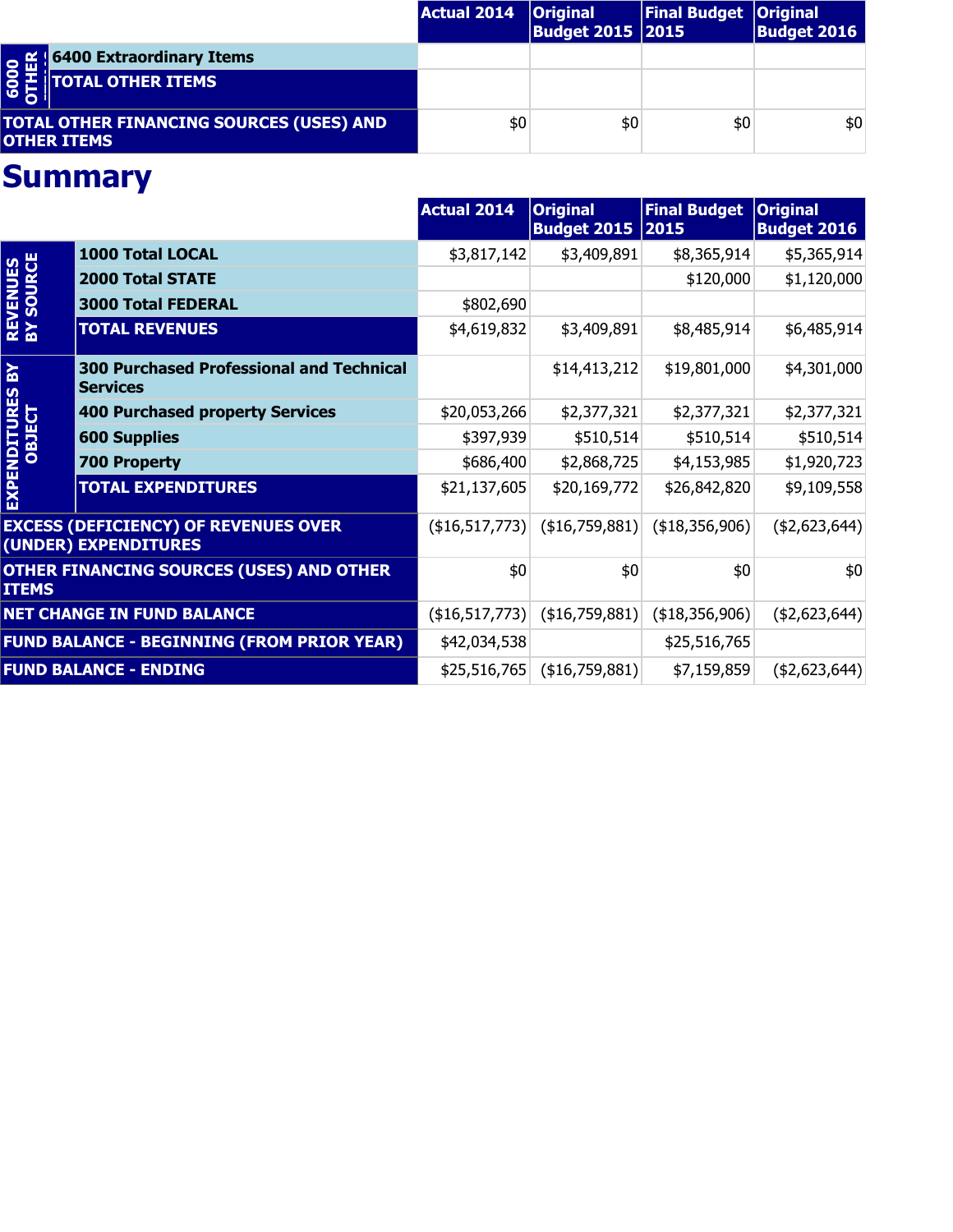|                                  |                     |                                            | <b>Actual 2014</b> | <b>Original</b><br><b>Budget 2015 2015</b> | <b>Final Budget</b> | <b>Original</b><br><b>Budget 2016</b> |
|----------------------------------|---------------------|--------------------------------------------|--------------------|--------------------------------------------|---------------------|---------------------------------------|
|                                  | 8111                | <b>Cash in Banks</b>                       | \$118,184          |                                            |                     |                                       |
|                                  | 8112                | <b>Petty Cash</b>                          | \$1,070            |                                            |                     |                                       |
|                                  | 8120                | <b>Investments</b>                         | \$150,137          |                                            |                     |                                       |
| <b>ASSETS</b>                    | 8131                | <b>Local</b>                               | \$13,540           |                                            |                     |                                       |
|                                  | 8133                | <b>State</b>                               | \$148,604          |                                            |                     |                                       |
|                                  | 8134                | <b>Federal</b>                             | \$19,782           |                                            |                     |                                       |
|                                  | <b>TOTAL ASSETS</b> |                                            | \$451,317          |                                            |                     |                                       |
|                                  | 9510                | <b>Accounts Payable</b>                    | \$5,909            |                                            |                     |                                       |
|                                  | 9561                | <b>Other Local</b>                         | \$44,564           |                                            |                     |                                       |
|                                  |                     | <b>TOTAL LIABILITIES</b>                   | \$50,473           |                                            |                     |                                       |
|                                  | 9872                | <b>Restricted - Food Service</b>           | \$400,844          |                                            |                     |                                       |
| <b>FUND BALANCES LIABILITIES</b> |                     | <b>TOTAL FUND BALANCES</b>                 | \$400,844          |                                            |                     |                                       |
|                                  |                     | <b>TOTAL LIABILITIES AND FUND BALANCES</b> | \$451,317          |                                            |                     |                                       |
|                                  | <b>TOTAL ASSETS</b> |                                            | \$451,317          | \$0                                        | \$0                 | $$0$$                                 |

#### **Revenue**

|                |                        |                                                | <b>Actual 2014</b> | <b>Original</b><br><b>Budget 2015</b> | <b>Final Budget</b><br> 2015 | <b>Original</b><br><b>Budget 2016</b> |
|----------------|------------------------|------------------------------------------------|--------------------|---------------------------------------|------------------------------|---------------------------------------|
|                | 1510                   | <b>Interest on Investments</b>                 | \$3,718            | \$3,000                               | \$3,000                      | \$3,000                               |
|                | 1610                   | <b>Sales to Students</b>                       | \$612,432          | \$625,000                             | \$585,000                    | \$585,000                             |
| <b>LOCAL</b>   | 1620                   | <b>Sales to Adults</b>                         | \$11,191           | \$11,000                              | \$7,900                      | \$7,900                               |
|                | <b>1900</b>            | <b>OTHER REVENUE - LOCAL SOURCES</b>           | \$4,191            | \$4,000                               | \$5,300                      | \$5,300                               |
|                | <b>1990</b>            | <b>Miscellaneous</b>                           | \$7,646            | \$6,000                               | \$10,500                     | \$10,500                              |
|                |                        | <b>TOTAL LOCAL</b>                             | \$639,178          | \$649,000                             | \$611,700                    | \$611,700                             |
|                | 3770                   | <b>School Lunch Program (Liquor Tax)</b>       | \$321,418          | \$325,000                             | \$450,000                    | \$450,000                             |
| <b>STATE</b>   | <b>TOTAL STATE</b>     |                                                | \$321,418          | \$325,000                             | \$450,000                    | \$450,000                             |
|                | 4571                   | <b>National School Lunch Program</b>           | \$172,711          | \$164,975                             | \$175,000                    | \$175,000                             |
| <b>FEDERAL</b> | 4572<br><b>Reduced</b> | Natl School Lunch Prog - Free and              | \$693,707          | \$654,623                             | \$750,000                    | \$750,000                             |
|                | 4574                   | <b>Fed School Breakfast Reimb</b>              | \$148,156          | \$138,488                             | \$160,000                    | \$160,000                             |
|                | 4579                   | <b>Other Child Nutrition Programs</b>          | \$141,854          | \$200,000                             | \$200,000                    | \$200,000                             |
|                |                        | <b>TOTAL FEDERAL</b>                           | \$1,156,428        | \$1,158,086                           | \$1,285,000                  | \$1,285,000                           |
| <b>FUND</b>    |                        | <b>TOTAL REVENUES, 51 SCHOOL FOOD SERVICES</b> | \$2,117,024        | \$2,132,086                           | \$2,346,700                  | \$2,346,700                           |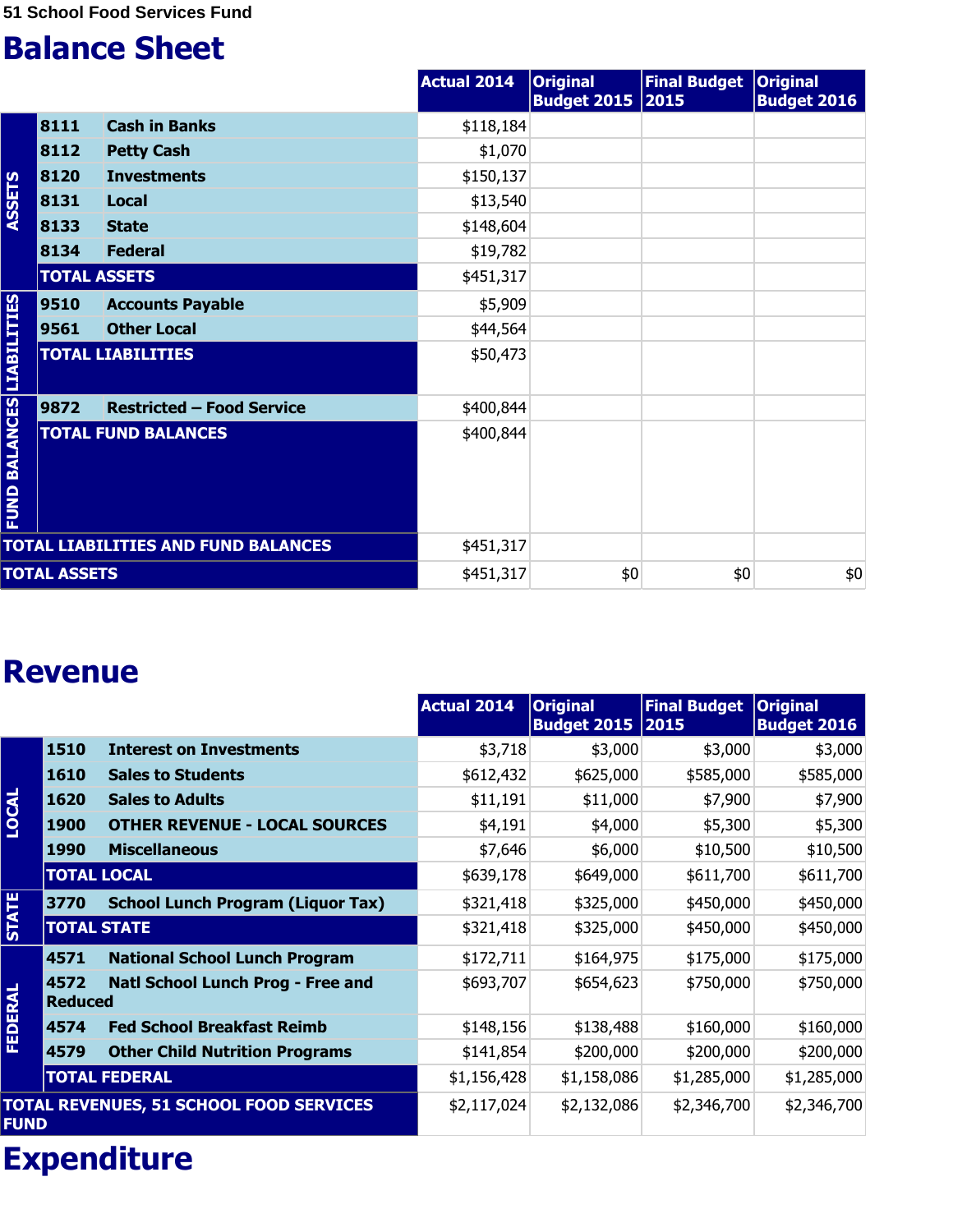|                              |                                             | <b>Actual 2014</b> | <b>Original</b><br><b>Budget 2015</b> | <b>Final Budget</b><br>2015 | <b>Original</b><br><b>Budget 2016</b> |
|------------------------------|---------------------------------------------|--------------------|---------------------------------------|-----------------------------|---------------------------------------|
|                              | Debt & Miscellaneous(800)                   |                    |                                       |                             |                                       |
| OTHER<br>SUPPORT<br>SERVICES | 870 Indirect Costs - Restricted             | \$164,031          | \$57,435                              | \$157,435                   | \$150,000                             |
|                              | <b>TOTAL DEBT &amp; MISCELLANEOUS</b>       | \$164,031          | \$57,435                              | \$157,435                   | \$150,000                             |
|                              | <b>TOTAL OTHER SUPPORT SERVICES</b>         | \$164,031          | \$57,435                              | \$157,435                   | \$150,000                             |
|                              | Salaries(100)                               |                    |                                       |                             |                                       |
|                              | 152 Salaries - Sec & Clerical Pers          | \$32,484           | \$33,355                              | \$33,355                    | \$34,523                              |
|                              | 191 Salaries - Food Serv Pers               | \$652,142          | \$728,770                             | \$643,270                   | \$665,784                             |
|                              | 199 Salaries - All Other                    |                    | \$3,097                               | \$3,097                     | \$3,097                               |
|                              | <b>TOTAL SALARIES</b>                       | \$684,626          | \$765,222                             | \$679,722                   | \$703,404                             |
|                              | 210 State Retirement                        | \$120,447          | \$143,000                             | \$143,000                   | \$148,005                             |
|                              | 220 Social Security                         | \$54,517           | \$55,825                              | \$55,825                    | \$57,779                              |
|                              | 240 Group Insurance                         | \$65,532           | \$63,500                              | \$80,000                    | \$40,000                              |
|                              | 270 Industrial Insurance                    | \$17,606           | \$19,800                              | \$19,800                    | \$19,800                              |
|                              | 280 Unemployment Insurance                  | \$540              | \$397                                 | \$397                       | \$397                                 |
|                              | <b>TOTAL BENEFITS</b>                       | \$258,642          | \$282,522                             | \$299,022                   | \$265,981                             |
|                              | 340 Other Prof Services                     |                    | \$7,800                               | \$7,800                     | \$7,800                               |
| FOOD SERVICES                | <b>TOTAL PURCH/PROF SERV</b>                |                    | \$7,800                               | \$7,800                     | \$7,800                               |
|                              | 430 Repairs & Maint Services                | \$14,932           | \$17,500                              | \$17,500                    | \$17,500                              |
|                              | TOTAL PURCH PROPERTY SERVICES               | \$14,932           | \$17,500                              | \$17,500                    | \$17,500                              |
|                              | 530 Communication (Telephone & Other)       | \$1,610            | \$6,086                               | \$6,086                     | \$6,086                               |
|                              | 580 Travel/Per Diem                         | \$5,577            | \$4,561                               | \$4,561                     | \$4,561                               |
|                              | 590 Inter-educ, Purch Serv                  | \$340              | \$1,310                               | \$1,310                     | \$1,310                               |
|                              | 591 Services Purchased from a LEA In-State  | \$5,067            | \$7,000                               | \$7,000                     | \$7,000                               |
|                              | TOTAL OTHER PURCHASED SERVICES              | \$12,594           | \$18,957                              | \$18,957                    | \$18,957                              |
|                              | 610 General Supplies                        | \$12,893           | \$15,252                              | \$15,252                    | \$15,252                              |
|                              | 630 Food                                    | \$1,065,062        | \$1,205,298                           | \$1,298,447                 | \$1,307,807                           |
|                              | <b>TOTAL SUPPLIES &amp; MATERIALS</b>       | \$1,077,955        | \$1,220,550                           | \$1,313,699                 | \$1,323,059                           |
|                              | 739 Other Equipment                         | \$3,279            | \$10,000                              | \$10,000                    | \$10,000                              |
|                              | <b>TOTAL PROPERTY</b>                       | \$3,279            | \$10,000                              | \$10,000                    | \$10,000                              |
|                              | 810 Dues and Fees                           | \$121              |                                       |                             |                                       |
|                              | TOTAL DEBT & MISCELLANEOUS                  | \$121              |                                       |                             |                                       |
|                              | <b>TOTAL FOOD SERVICES</b>                  | \$2,052,149        | \$2,322,551                           | \$2,346,700                 | \$2,346,701                           |
| <b>FUND</b>                  | TOTAL EXPENDITURES, 51 SCHOOL FOOD SERVICES | \$2,216,180        | \$2,379,986                           | \$2,504,135                 | \$2,496,701                           |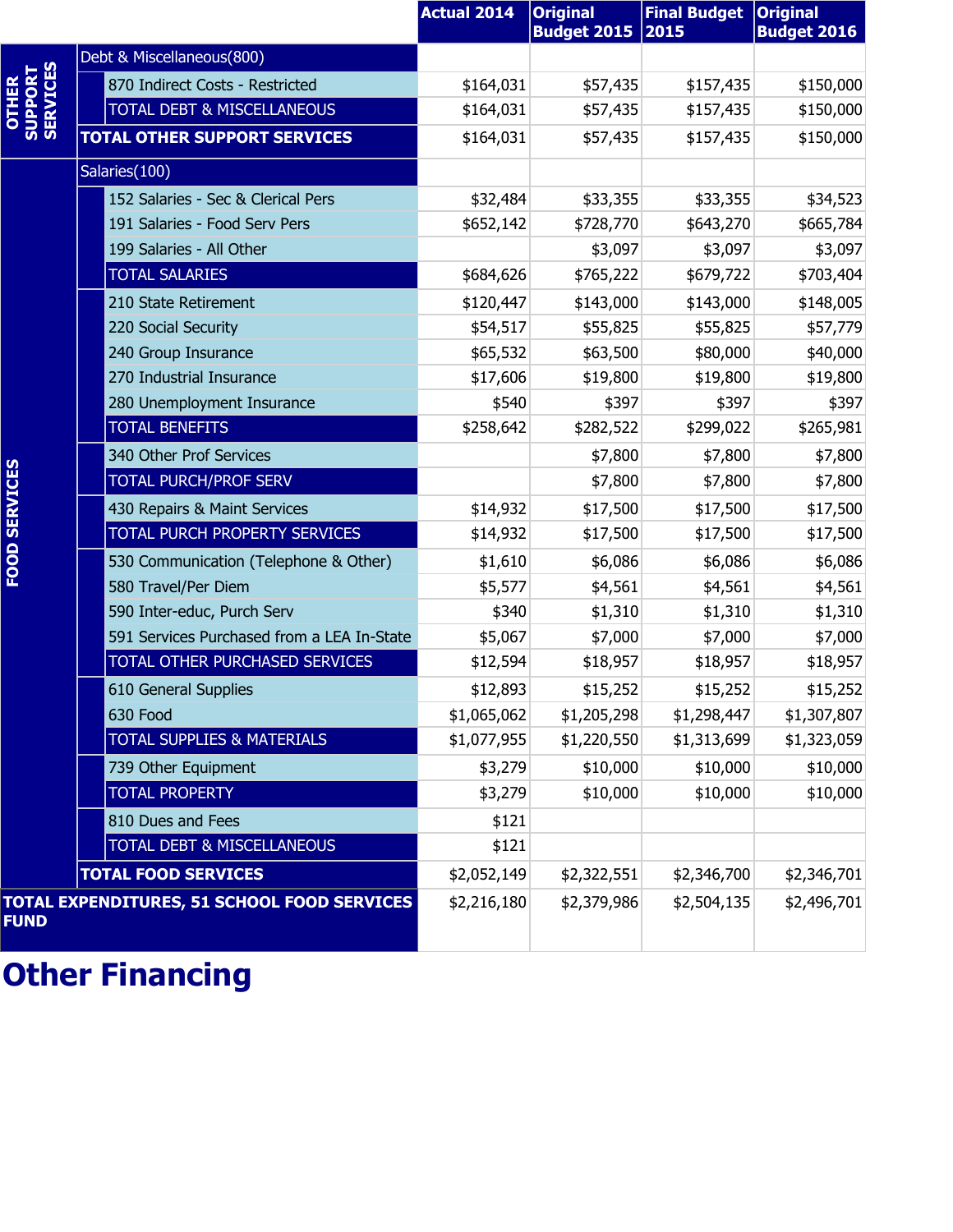|                                     |                                                                   | <b>Actual 2014</b> | <b>Original</b><br>Budget 2015 2015 | Final Budget   Original | <b>Budget 2016</b> |
|-------------------------------------|-------------------------------------------------------------------|--------------------|-------------------------------------|-------------------------|--------------------|
| (USES)                              | 5000 Other Sources & Changes                                      |                    |                                     |                         |                    |
|                                     | 5100 Sale of Bonds                                                |                    |                                     |                         |                    |
|                                     | <b>5110 Face Amount of Bonds Sold</b>                             |                    |                                     |                         |                    |
| <b>5000 OTHER FINANCING SOURCES</b> | 5120 Premium or Discount on the Issuance of<br><b>Bonds</b>       |                    |                                     |                         |                    |
|                                     | <b>5130 Issuance of Refunding Bonds</b>                           |                    |                                     |                         |                    |
|                                     | <b>5140 Payment to Refunded Bonds Escrow</b>                      |                    |                                     |                         |                    |
|                                     | <b>5200 Transfers in From Other Funds</b>                         |                    |                                     |                         |                    |
|                                     | 5210 Transfers out to Other Funds                                 |                    |                                     |                         |                    |
|                                     | 5300 Sale of, or Compensation for Loss of,<br><b>Fixed Assets</b> |                    |                                     |                         |                    |
|                                     | <b>5400 Loan Proceeds</b>                                         |                    |                                     |                         |                    |
|                                     | <b>5500 Capital Lease Proceeds</b>                                |                    |                                     |                         |                    |
|                                     | 5900 Other Financing Sources & Uses                               |                    |                                     |                         |                    |
|                                     | <b>TOTAL OTHER FINANCING SOURCES (USES)</b>                       |                    |                                     |                         |                    |
|                                     | <b>6100 Capital Contributions</b>                                 |                    |                                     |                         |                    |
| <b>OTHER ITEMS</b>                  | 6200 Amortization of Premium on Issuance of<br><b>Bonds</b>       |                    |                                     |                         |                    |
|                                     | <b>6300 Special Items</b>                                         |                    |                                     |                         |                    |
|                                     | <b>6400 Extraordinary Items</b>                                   |                    |                                     |                         |                    |
| 6000                                | <b>TOTAL OTHER ITEMS</b>                                          |                    |                                     |                         |                    |
|                                     | TOTAL OTHER FINANCING SOURCES (USES) AND<br><b>OTHER ITEMS</b>    | \$0                | \$0                                 | \$0                     | \$0                |

|                               |                                                                    | <b>Actual 2014</b> | <b>Original</b><br><b>Budget 2015 2015</b> | <b>Final Budget</b> | <b>Original</b><br><b>Budget 2016</b> |
|-------------------------------|--------------------------------------------------------------------|--------------------|--------------------------------------------|---------------------|---------------------------------------|
|                               | 1000 Total LOCAL                                                   | \$639,178          | \$649,000                                  | \$611,700           | \$611,700                             |
|                               | <b>2000 Total STATE</b>                                            | \$321,418          | \$325,000                                  | \$450,000           | \$450,000                             |
|                               | <b>3000 Total FEDERAL</b>                                          | \$1,156,428        | \$1,158,086                                | \$1,285,000         | \$1,285,000                           |
| <b>REVENUES<br/>BY SOURCE</b> | <b>TOTAL REVENUES</b>                                              | \$2,117,024        | \$2,132,086                                | \$2,346,700         | \$2,346,700                           |
|                               | <b>100 Salaries</b>                                                | \$684,626          | \$765,222                                  | \$679,722           | \$703,404                             |
| 있                             | <b>200 Employee Benefits</b>                                       | \$258,642          | \$282,522                                  | \$299,022           | \$265,981                             |
|                               | <b>300 Purchased Professional and Technical</b><br><b>Services</b> |                    | \$7,800                                    | \$7,800             | \$7,800                               |
|                               | <b>400 Purchased property Services</b>                             | \$14,932           | \$17,500                                   | \$17,500            | \$17,500                              |
| EXPENDITURES<br>OBJECT        | <b>500 Other Purchased Services</b>                                | \$12,594           | \$18,957                                   | \$18,957            | \$18,957                              |
|                               | <b>600 Supplies</b>                                                | \$1,077,955        | \$1,220,550                                | \$1,313,699         | \$1,323,059                           |
|                               | <b>700 Property</b>                                                | \$3,279            | \$10,000                                   | \$10,000            | \$10,000                              |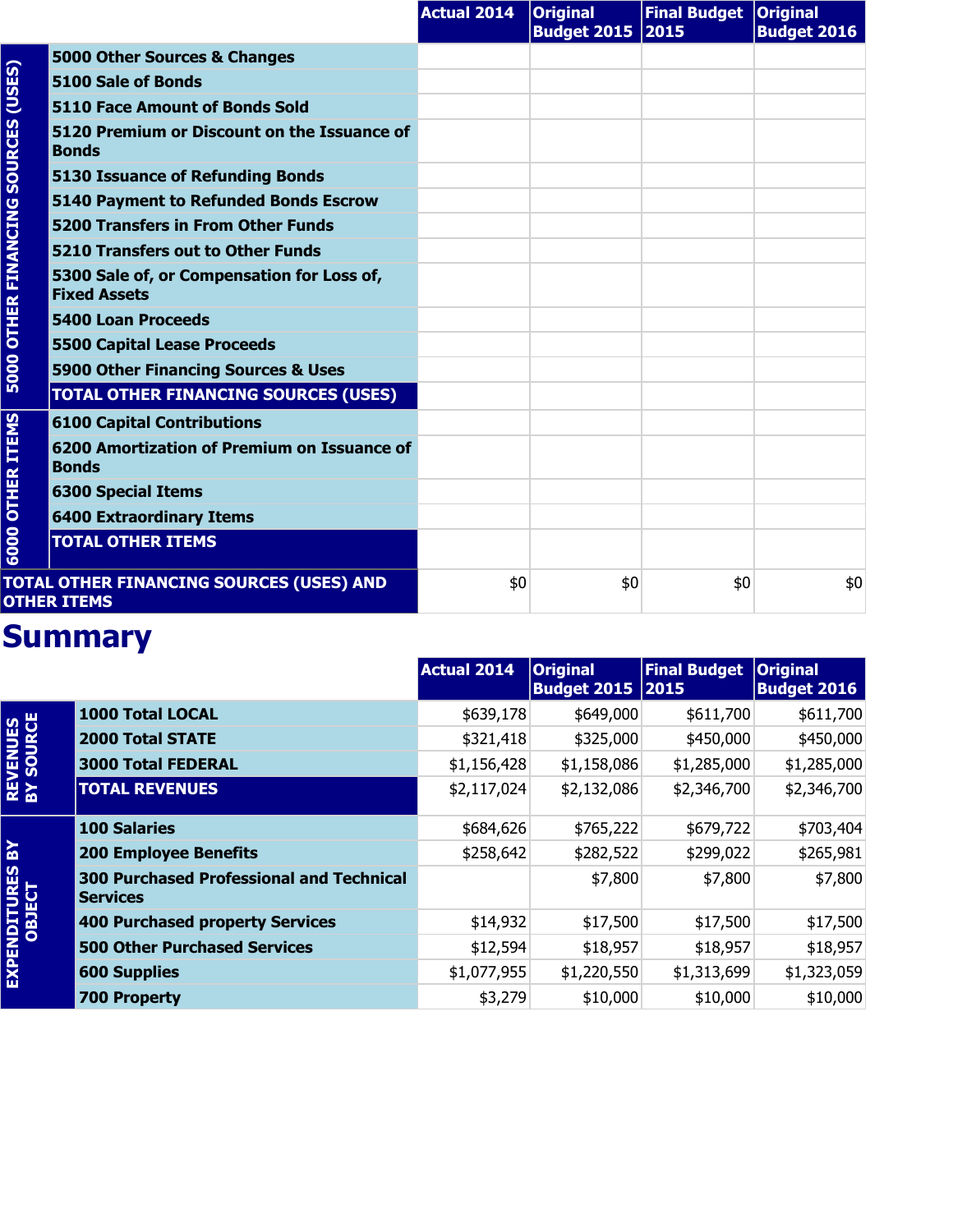|                             |                                                                     | <b>Actual 2014</b> | <b>Original</b><br><b>Budget 2015 2015</b> | <b>Final Budget</b> | <b>Original</b><br><b>Budget 2016</b> |
|-----------------------------|---------------------------------------------------------------------|--------------------|--------------------------------------------|---------------------|---------------------------------------|
|                             | <b>800 Other Objects</b>                                            | \$164,152          | \$57,435                                   | \$157,435           | \$150,000                             |
| <b>SIRO<br/>ASP</b><br>DBJE | <b>TOTAL EXPENDITURES</b>                                           | \$2,216,180        | \$2,379,986                                | \$2,504,135         | \$2,496,701                           |
|                             | <b>EXCESS (DEFICIENCY) OF REVENUES OVER</b><br>(UNDER) EXPENDITURES | (\$99,156)         | (\$247,900)                                | $($ \$157,435)      | (\$150,001)                           |
| <b>ITEMS</b>                | <b>OTHER FINANCING SOURCES (USES) AND OTHER</b>                     | \$0                | \$0                                        | \$0                 | \$0                                   |
|                             | <b>NET CHANGE IN FUND BALANCE</b>                                   | (\$99,156)         | (\$247,900)                                | $($ \$157,435) $ $  | $($ \$150,001)                        |
|                             | <b>FUND BALANCE - BEGINNING (FROM PRIOR YEAR)</b>                   | \$500,000          |                                            | \$400,844           |                                       |
|                             | <b>FUND BALANCE - ENDING</b>                                        | \$400,844          | (\$247,900)                                | \$243,409           | ( \$150,001)                          |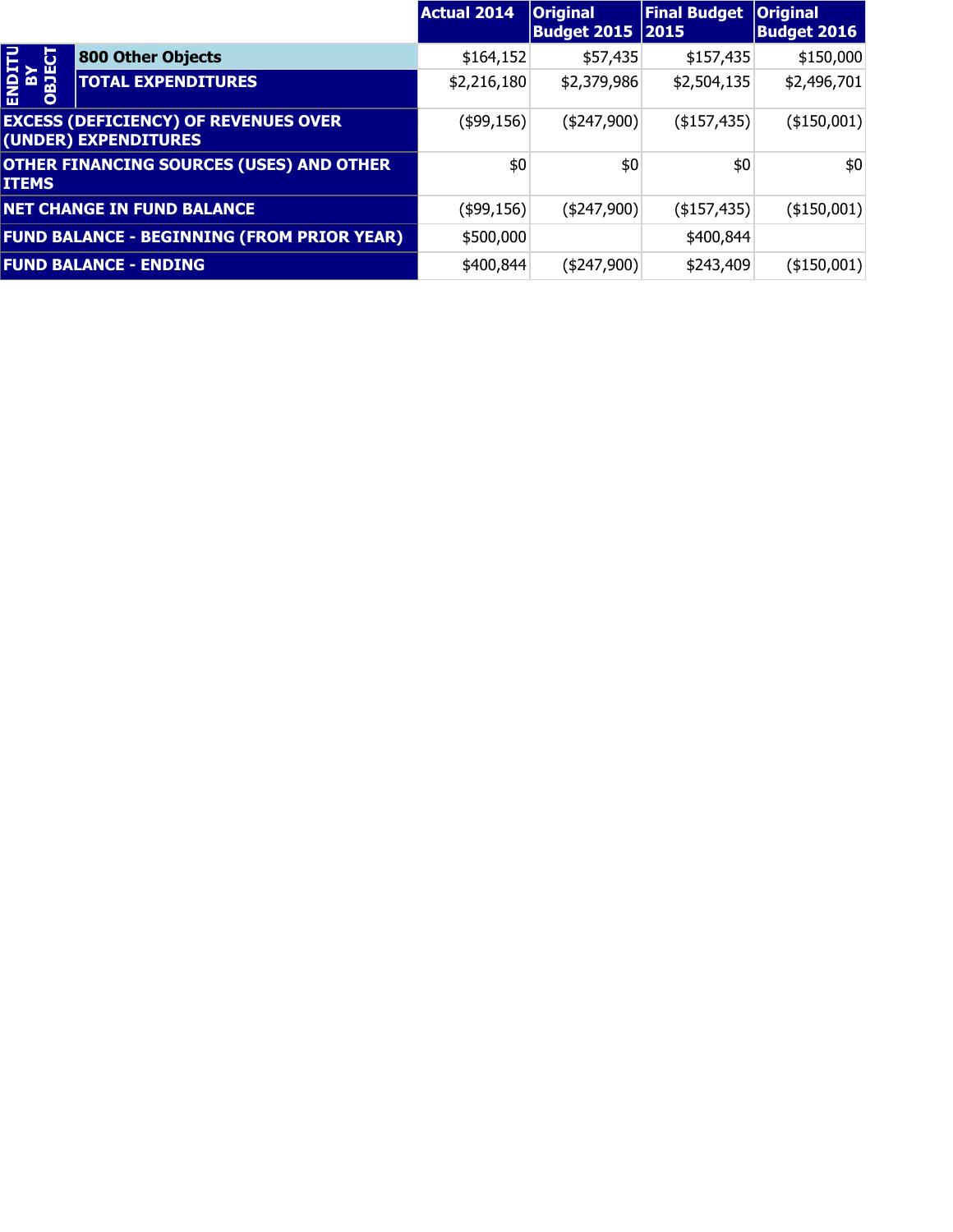|                                            | Actual 2014   Original | <b>Budget 2015 2015</b> | <b>Final Budget Original</b> | <b>Budget 2016</b> |
|--------------------------------------------|------------------------|-------------------------|------------------------------|--------------------|
| <b>TOTAL LIABILITIES AND FUND BALANCES</b> |                        |                         |                              |                    |
| <b>TOTAL ASSETS</b>                        | \$0                    | \$0                     | \$0                          | \$0                |

#### **Revenue**

|              |                    |                                                  | <b>Actual 2014</b> | <b>Original</b><br>Budget 2015 2015 | <b>Final Budget Original</b> | <b>Budget 2016</b> |
|--------------|--------------------|--------------------------------------------------|--------------------|-------------------------------------|------------------------------|--------------------|
|              | 1510               | <b>Interest on Investments</b>                   |                    | \$12,000                            | \$12,000                     | \$12,000           |
| <b>LOCAL</b> | 1900               | <b>OTHER REVENUE - LOCAL SOURCES</b>             |                    | \$285,000                           | \$350,000                    | \$375,000          |
|              | <b>TOTAL LOCAL</b> |                                                  |                    | \$297,000                           | \$362,000                    | \$387,000          |
|              |                    | <b>TOTAL REVENUES, 60 INTERNAL SERVICE FUNDS</b> | \$0                | \$297,000                           | \$362,000                    | \$387,000          |

### **Expenditure**

|                                                                |                          |                              | <b>Actual 2014</b> | <b>Original</b><br><b>Budget 2015 2015</b> | <b>Final Budget</b> | <b>Original</b><br><b>Budget 2016</b> |
|----------------------------------------------------------------|--------------------------|------------------------------|--------------------|--------------------------------------------|---------------------|---------------------------------------|
|                                                                | Benefits(200)            |                              |                    |                                            |                     |                                       |
|                                                                |                          | 240 Group Insurance          |                    | \$303,503                                  | \$225,000           | \$225,000                             |
|                                                                |                          | 290 Other Employee Benefits  |                    | \$205,000                                  | \$50,000            | \$50,000                              |
| <b>INSTRUCTION</b>                                             |                          | <b>TOTAL BENEFITS</b>        |                    | \$508,503                                  | \$275,000           | \$275,000                             |
|                                                                |                          | 310 Official/Admin Services  |                    | \$125,000                                  | \$125,000           | \$150,000                             |
|                                                                |                          | 340 Other Prof Services      |                    | \$10,000                                   | \$10,000            | \$10,000                              |
|                                                                |                          | <b>TOTAL PURCH/PROF SERV</b> |                    | \$135,000                                  | \$135,000           | \$160,000                             |
|                                                                | <b>TOTAL INSTRUCTION</b> |                              |                    | \$643,503                                  | \$410,000           | \$435,000                             |
| <b>TOTAL EXPENDITURES, 60 INTERNAL SERVICE</b><br><b>FUNDS</b> |                          | \$0                          | \$643,503          | \$410,000                                  | \$435,000           |                                       |

|                                |                                                                   | <b>Actual 2014</b> | <b>Original</b><br><b>Budget 2015 2015</b> | <b>Final Budget Original</b> | <b>Budget 2016</b> |
|--------------------------------|-------------------------------------------------------------------|--------------------|--------------------------------------------|------------------------------|--------------------|
| <b>SOURCES (USES)</b>          | 5000 Other Sources & Changes                                      |                    |                                            |                              |                    |
|                                | 5100 Sale of Bonds                                                |                    |                                            |                              |                    |
|                                | 5110 Face Amount of Bonds Sold                                    |                    |                                            |                              |                    |
|                                | 5120 Premium or Discount on the Issuance of<br><b>Bonds</b>       |                    |                                            |                              |                    |
|                                | <b>5130 Issuance of Refunding Bonds</b>                           |                    |                                            |                              |                    |
| <b>OTHER FINANCING</b><br>5000 | 5140 Payment to Refunded Bonds Escrow                             |                    |                                            |                              |                    |
|                                | <b>5200 Transfers in From Other Funds</b>                         |                    |                                            |                              |                    |
|                                | 5210 Transfers out to Other Funds                                 |                    |                                            |                              |                    |
|                                | 5300 Sale of, or Compensation for Loss of,<br><b>Fixed Assets</b> |                    |                                            |                              |                    |
|                                | 5400 Loan Proceeds                                                |                    |                                            |                              |                    |
|                                | <b>5500 Capital Lease Proceeds</b>                                |                    |                                            |                              |                    |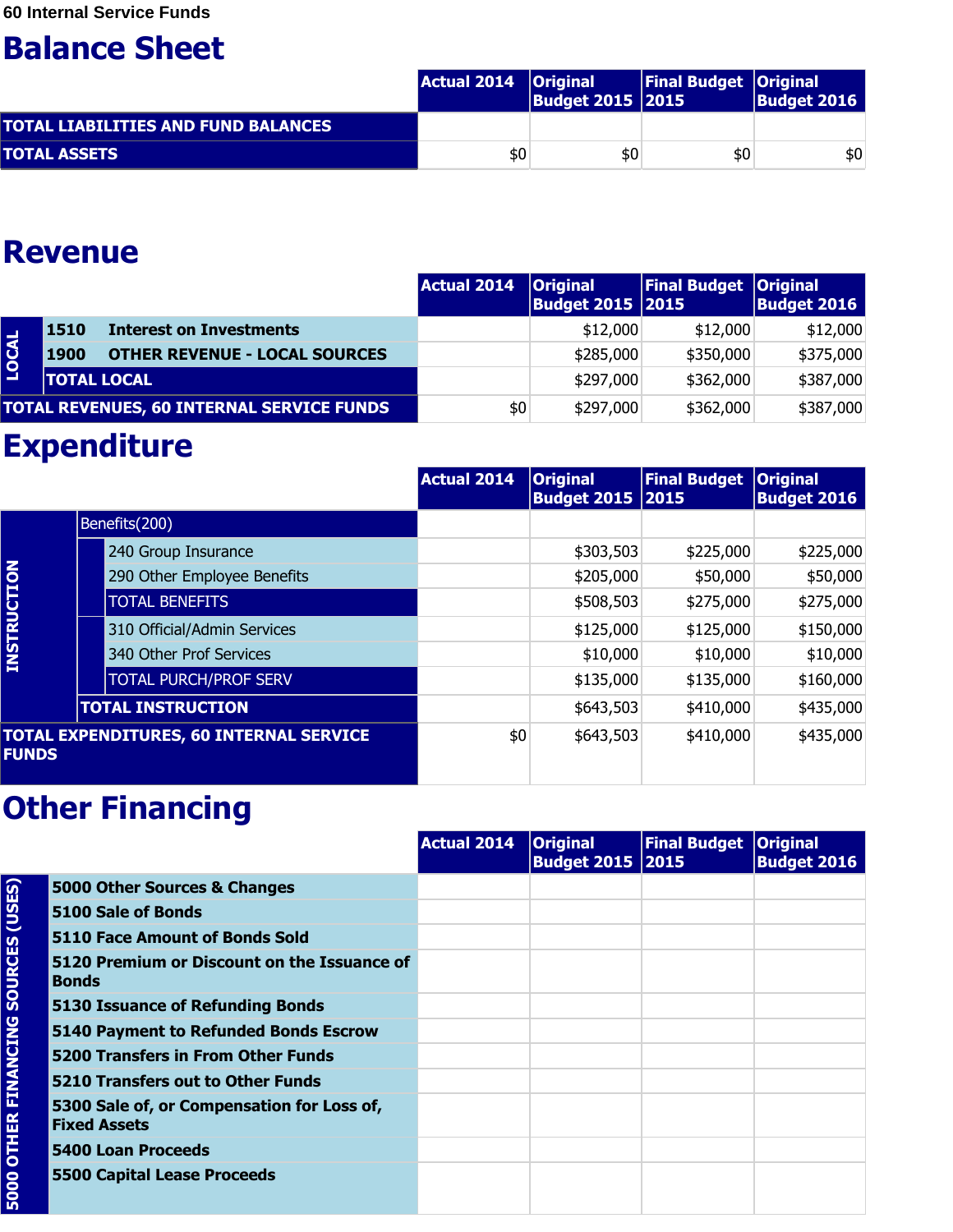|                                                                       |                                                             | <b>Actual 2014</b> | <b>Original</b><br><b>Budget 2015   2015</b> | Final Budget   Original | <b>Budget 2016</b> |
|-----------------------------------------------------------------------|-------------------------------------------------------------|--------------------|----------------------------------------------|-------------------------|--------------------|
|                                                                       | 5900 Other Financing Sources & Uses                         |                    |                                              |                         |                    |
| 5000<br><b>OUTR</b>                                                   | <b>TOTAL OTHER FINANCING SOURCES (USES)</b>                 |                    |                                              |                         |                    |
|                                                                       | <b>6100 Capital Contributions</b>                           |                    |                                              |                         |                    |
| <b>6000 OTHER ITEMS</b>                                               | 6200 Amortization of Premium on Issuance of<br><b>Bonds</b> |                    |                                              |                         |                    |
|                                                                       | <b>6300 Special Items</b>                                   |                    |                                              |                         |                    |
|                                                                       | <b>6400 Extraordinary Items</b>                             |                    |                                              |                         |                    |
|                                                                       | <b>TOTAL OTHER ITEMS</b>                                    |                    |                                              |                         |                    |
| <b>TOTAL OTHER FINANCING SOURCES (USES) AND</b><br><b>OTHER ITEMS</b> |                                                             | \$0                | \$0                                          | \$0                     | \$0                |

|                                                                     |                                                                    | <b>Actual 2014</b> | <b>Original</b><br><b>Budget 2015 2015</b> | <b>Final Budget</b> | <b>Original</b><br><b>Budget 2016</b> |
|---------------------------------------------------------------------|--------------------------------------------------------------------|--------------------|--------------------------------------------|---------------------|---------------------------------------|
| <b>REVENUES</b><br>SOURCE<br>孟                                      | 1000 Total LOCAL                                                   |                    | \$297,000                                  | \$362,000           | \$387,000                             |
|                                                                     | <b>TOTAL REVENUES</b>                                              |                    | \$297,000                                  | \$362,000           | \$387,000                             |
|                                                                     | <b>200 Employee Benefits</b>                                       |                    | \$508,503                                  | \$275,000           | \$275,000                             |
| <b>EXPENDITURES<br/>BY OBJECT</b>                                   | <b>300 Purchased Professional and Technical</b><br><b>Services</b> |                    | \$135,000                                  | \$135,000           | \$160,000                             |
|                                                                     | <b>TOTAL EXPENDITURES</b>                                          |                    | \$643,503                                  | \$410,000           | \$435,000                             |
| <b>EXCESS (DEFICIENCY) OF REVENUES OVER</b><br>(UNDER) EXPENDITURES |                                                                    |                    | (\$346,503)                                | $(*48,000)$         | $(*48,000)$                           |
| OTHER FINANCING SOURCES (USES) AND OTHER<br><b>ITEMS</b>            |                                                                    |                    | \$0                                        | \$0                 | \$0                                   |
| <b>NET CHANGE IN FUND BALANCE</b>                                   |                                                                    | \$0                | $(*346,503)$                               | $(*48,000)$         | $(*48,000)$                           |
| <b>FUND BALANCE - BEGINNING (FROM PRIOR YEAR)</b>                   |                                                                    | \$0                |                                            | \$0                 |                                       |
| <b>FUND BALANCE - ENDING</b>                                        |                                                                    | \$0                | $(*346,503)$                               | $(*48,000)$         | $(*48,000)$                           |

#### **SUMMARY - ALL FUNDS**

|                               |                                                                    | <b>Actual 2014</b> | <b>Original</b><br><b>Budget 2015 2015</b> | <b>Final Budget</b> | <b>Original</b><br><b>Budget 2016</b> |
|-------------------------------|--------------------------------------------------------------------|--------------------|--------------------------------------------|---------------------|---------------------------------------|
|                               | 1000 Total LOCAL                                                   | \$25,346,603       | \$22,409,551                               | \$29,727,694        | \$28,218,118                          |
|                               | <b>2000 Total STATE</b>                                            | \$24,053,117       | \$24,934,291                               | \$25,525,762        | \$26,198,513                          |
| <b>REVENUES<br/>BY SOURCE</b> | <b>3000 Total FEDERAL</b>                                          | \$4,181,172        | \$3,631,899                                | \$3,769,787         | \$3,564,182                           |
|                               | <b>TOTAL REVENUES</b>                                              | \$53,580,892       | \$50,975,741                               | \$59,023,243        | \$57,980,813                          |
|                               | <b>100 Salaries</b>                                                | \$25,669,851       | \$27,055,217                               | \$26,892,774        | \$27,426,930                          |
| $\mathbf{R}$                  | <b>200 Employee Benefits</b>                                       | \$11,556,518       | \$12,024,661                               | \$12,162,563        | \$12,365,481                          |
| EXPENDITURES<br>OBJECT        | <b>300 Purchased Professional and Technical</b><br><b>Services</b> | \$667,675          | \$15,313,765                               | \$20,772,178        | \$5,315,744                           |
|                               | <b>400 Purchased property Services</b>                             | \$20,721,729       | \$2,753,552                                | \$2,954,577         | \$2,904,805                           |
|                               | <b>500 Other Purchased Services</b>                                | \$515,533          | \$439,862                                  | \$429,903           | \$426,961                             |
|                               | <b>600 Supplies</b>                                                | \$4,952,955        | \$4,602,279                                | \$5,063,510         | \$5,174,473                           |
|                               | <b>700 Property</b>                                                | \$1,465,481        | \$3,063,731                                | \$4,278,199         | \$2,044,937                           |